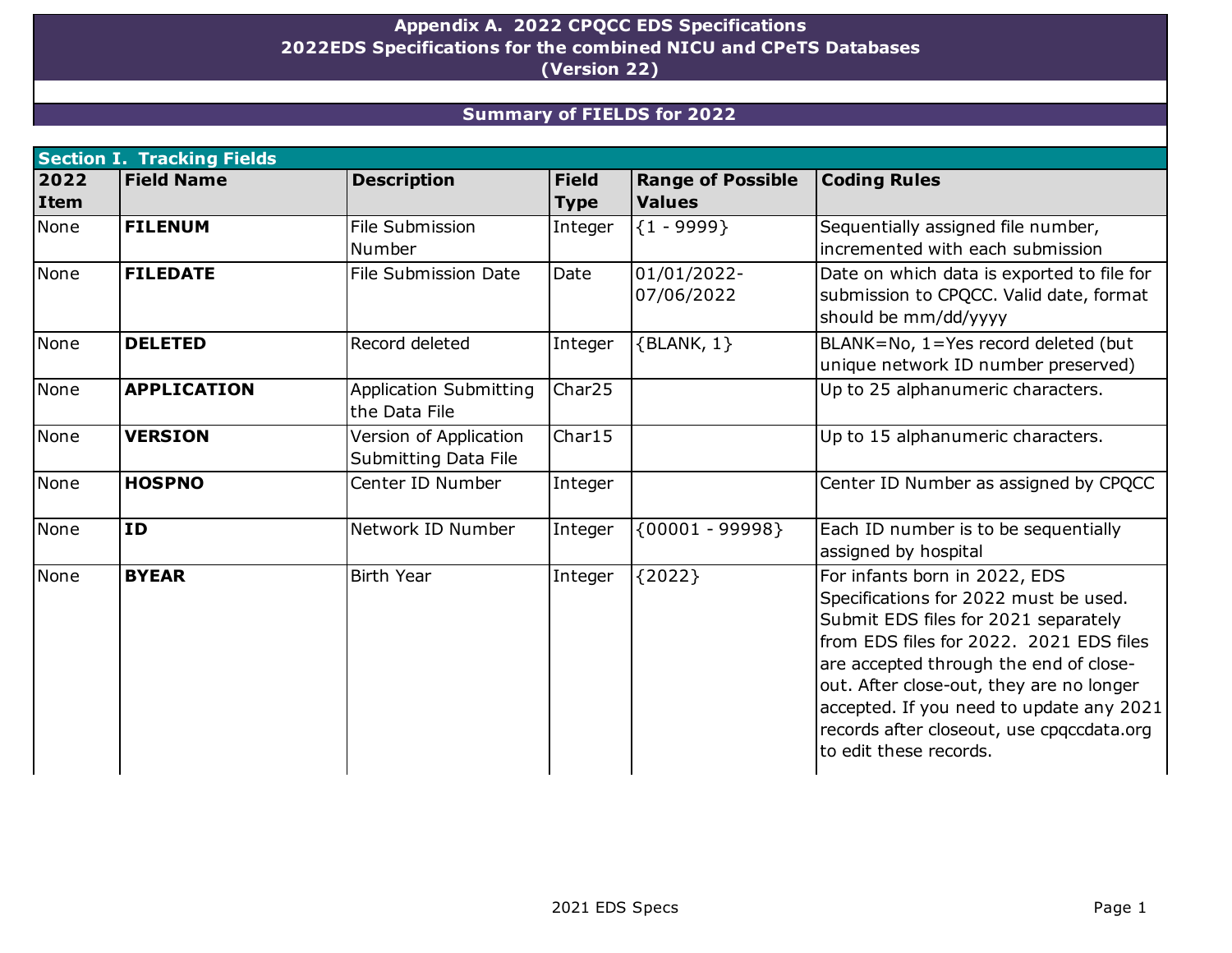| None | <b>ACUTETRS</b> | Acute Transport-In | Integer | $\{0, 1\}$ | $ 0=No, 1=Y$ es. Each record is tracked for           |
|------|-----------------|--------------------|---------|------------|-------------------------------------------------------|
|      |                 | Eligibility        |         |            | eligibility into the CPeTS database. If               |
|      |                 |                    |         |            | $[ACUTETRS]=1$ , then all variables starting          |
|      |                 |                    |         |            | with $[T_{\cdot}^*]$ must be filled out; otherwise if |
|      |                 |                    |         |            | [[ACUTETRS]=0, then CPeTS section                     |
|      |                 |                    |         |            | should be Not Applicable.                             |
|      |                 |                    |         |            | This field MUST be completed, otherwise               |
|      |                 |                    |         |            | the record will be rejected.                          |
|      |                 |                    |         |            |                                                       |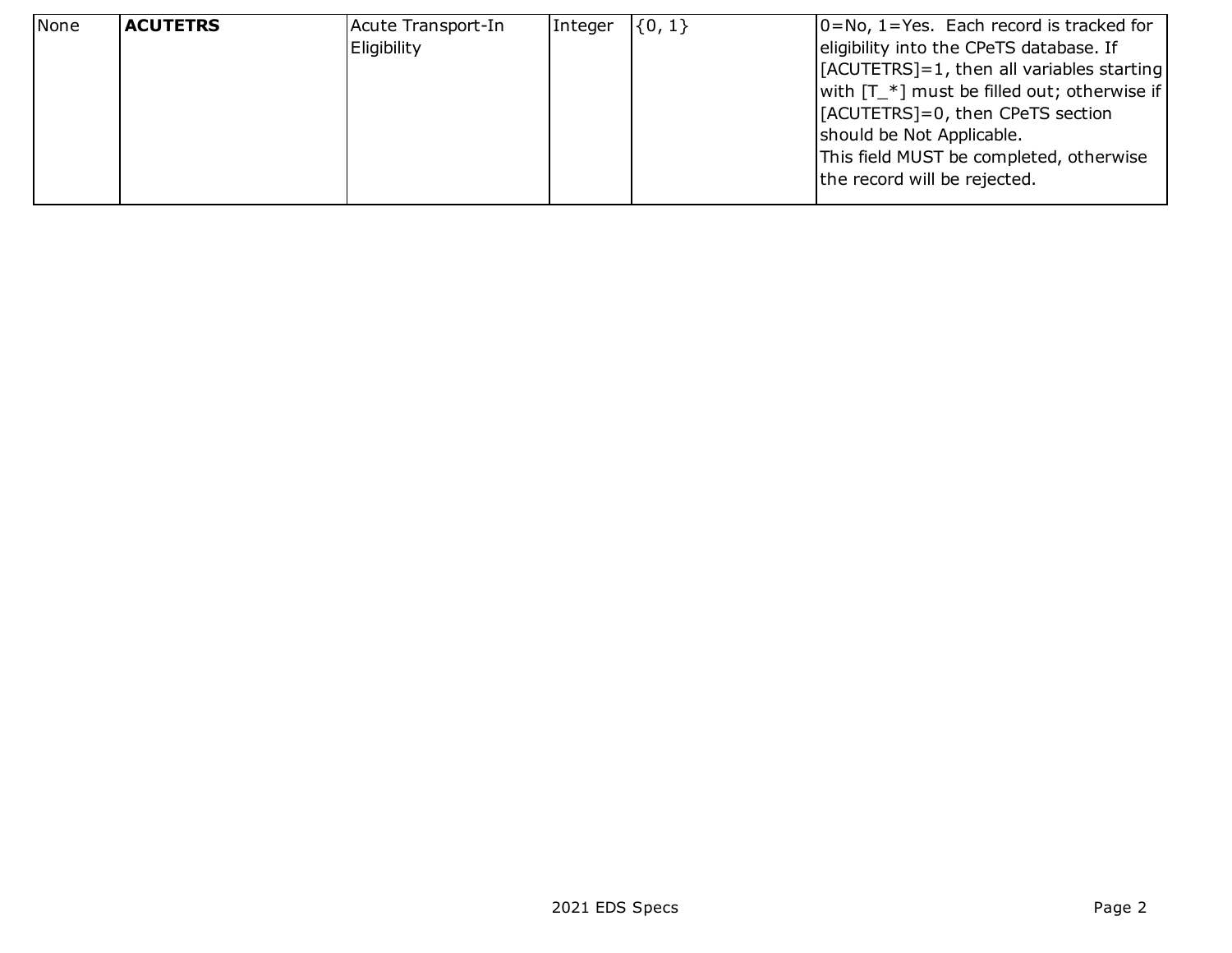| Section II. 2022 EDS Specifications for the CPeTS Database |                                                                         |                                       |              |                          |                                                                                                                                                                                                                                                                                                                                                                                                       |  |  |  |  |
|------------------------------------------------------------|-------------------------------------------------------------------------|---------------------------------------|--------------|--------------------------|-------------------------------------------------------------------------------------------------------------------------------------------------------------------------------------------------------------------------------------------------------------------------------------------------------------------------------------------------------------------------------------------------------|--|--|--|--|
|                                                            | NOTE: NEW & REVISED FIELDS FOR 2022 ARE HIGHLIGHTED in Yellow for CPeTS |                                       |              |                          |                                                                                                                                                                                                                                                                                                                                                                                                       |  |  |  |  |
|                                                            | <b>PATIENT DIAGNOSIS</b>                                                |                                       |              |                          |                                                                                                                                                                                                                                                                                                                                                                                                       |  |  |  |  |
| <b>Transport Type</b>                                      |                                                                         |                                       |              |                          |                                                                                                                                                                                                                                                                                                                                                                                                       |  |  |  |  |
| 2022                                                       | <b>Field Name</b>                                                       | <b>Description</b>                    | <b>Field</b> | <b>Range of Possible</b> | <b>Coding Rules</b>                                                                                                                                                                                                                                                                                                                                                                                   |  |  |  |  |
| Item                                                       |                                                                         |                                       | <b>Type</b>  | <b>Values</b>            |                                                                                                                                                                                                                                                                                                                                                                                                       |  |  |  |  |
| None                                                       | <b>T_SPECIALSITUATION</b>                                               | <b>Transport Special</b><br>Situation | Char4        | ${0000}$                 | 0000=N/A, Record does NOT require a<br>Transport Special Situation Override.<br>Make sure to code this field as a character<br>field, so the zeros are preserved.                                                                                                                                                                                                                                     |  |  |  |  |
|                                                            |                                                                         |                                       |              | ${1000}$                 | 1000=Situation A. Delivery Room<br>Attendance: 7777=N/A TRIP Referral<br>section first column Items C.20 through<br>C.29 (T_COOLING1,<br>T_COOLINGMETHOD1, T_RESP1,<br>T_RESPRATE1, T_SA021,<br>T_RESPSTATUS1, T_FIO21,<br>T_HEARTRATE1, T_BPSYS1, T_BPDIA1,<br>T_BPMEAN1, T_PRESSOR1, T_TEMP1,<br>T_VENTMODE1).<br>NOTE: Situation A CANNOT occur with<br>any of the other three Special Situations. |  |  |  |  |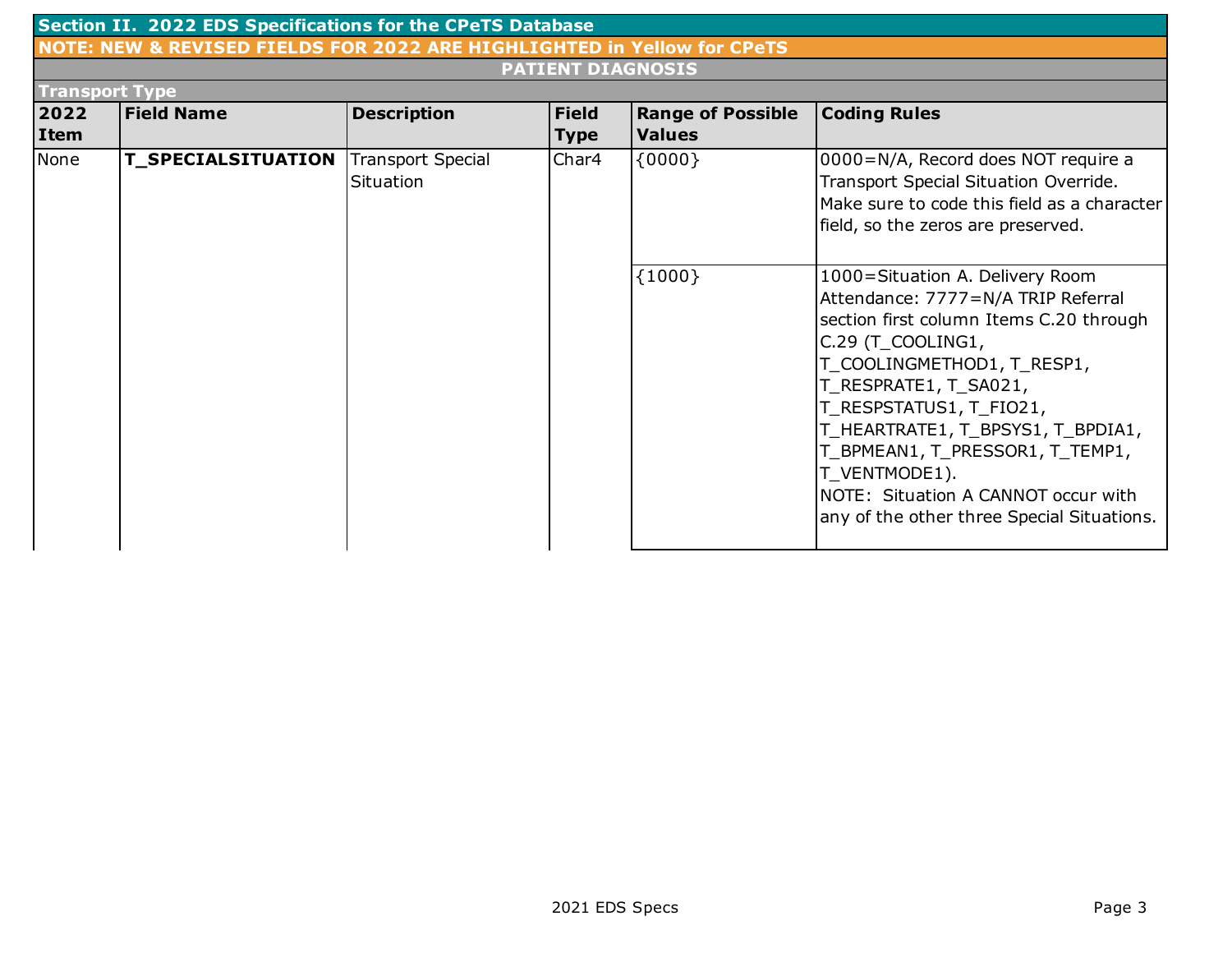| $\{0100, 0110, 0101,$<br>0111 | 0100 = Situation B.Transport by Referring<br>Center (Self-Transport): 7777=N/A<br>T TTDEPDATETIME,<br>T_EVALINITDATETIME, TRIP Referral<br>section second column Items C.20<br>through C.29 (T_COOLING2,<br>T_COOLINGMETHOD2, T_RESP2,<br>T_RESPRATE2, T_SA022,<br>T_RESPSTATUS2, T_FIO22,<br>T_HEARTRATE2, T_BPSYS2, T_BPDIA2,<br>T_BPMEAN2, T_PRESSOR2, T_TEMP2,<br>T_VENTMODE2), T_TTDEPDATETIME,<br>T_TTARRDATETIME, and T_TEAMBASE<br>must equal 3=Referring Hospital; 0110=<br>Situation B and Situation C; 0101=<br>Situation B and Situation D; 0111=<br>Situation B, Situation C, and Situation D. |
|-------------------------------|-------------------------------------------------------------------------------------------------------------------------------------------------------------------------------------------------------------------------------------------------------------------------------------------------------------------------------------------------------------------------------------------------------------------------------------------------------------------------------------------------------------------------------------------------------------------------------------------------------------|
| ${0010, 0110, 0011,$<br>0111  | 0010 = Situation C. Transport from<br>Emergency Department or other non-<br>perinatal setting:<br>N/A=T_MADMDATETIME, T_CMAL,<br>T_BDC1 to T_BDC5, T_ASTERDATETIME;<br>T BDATETIME= Must submit Date of<br>Birth, then enter N/A=Time of Birth<br>ONLY, T_BWGT= enter current weight (if<br>current weight is missing, enter 9999);<br>0110= Situation B and Situation C;<br>0011= Situation C and Situation D;<br>0111= Situation B, Situation C, and<br>Situation D.                                                                                                                                      |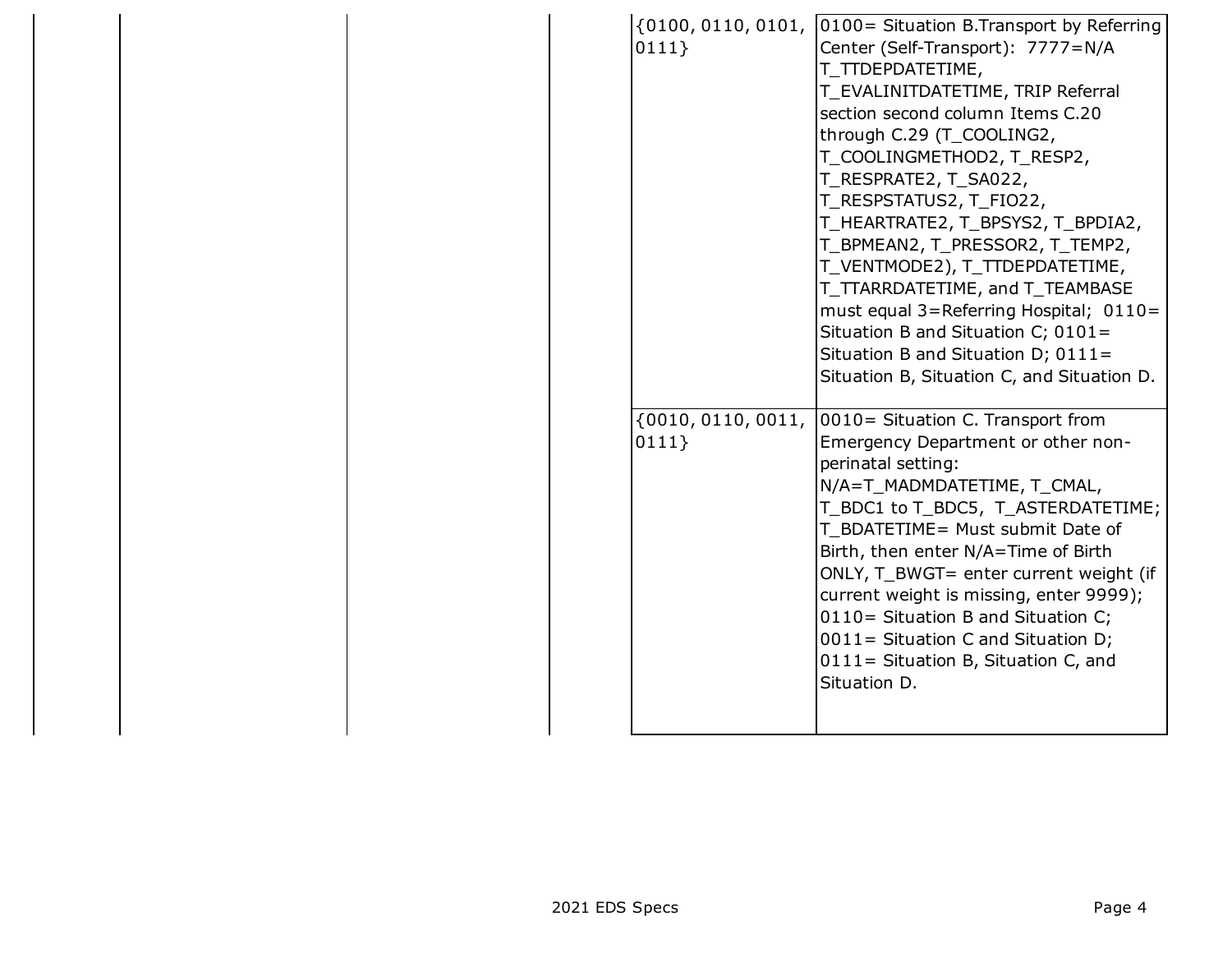|  |  |  |  | $ 0111\rangle$ | $(0001, 0101, 0011, 0001 =$ Situation D. Safe Surrender:<br>N/A=T MADMDATETIME, T CMAL,<br>T_BDC1 to T_BDC5,T_ASTERDATETIME,<br> DRSURF, T_SURFX; T_BDATETIME= Must<br>submit Date of Birth, then enter<br>N/A=Time of Birth ONLY, T BWGT= enter<br>current weight (if current weight is<br>missing, enter 9999); BIRTHLOCATION=<br>Must equal 900099=Safe Surrender;<br>$ 0101$ = Situation B and Situation D;<br>$ 0011 $ Situation C and Situation D;<br>0111 = Situation B, Situation C, and<br>Situation D. |
|--|--|--|--|----------------|------------------------------------------------------------------------------------------------------------------------------------------------------------------------------------------------------------------------------------------------------------------------------------------------------------------------------------------------------------------------------------------------------------------------------------------------------------------------------------------------------------------|
|--|--|--|--|----------------|------------------------------------------------------------------------------------------------------------------------------------------------------------------------------------------------------------------------------------------------------------------------------------------------------------------------------------------------------------------------------------------------------------------------------------------------------------------------------------------------------------------|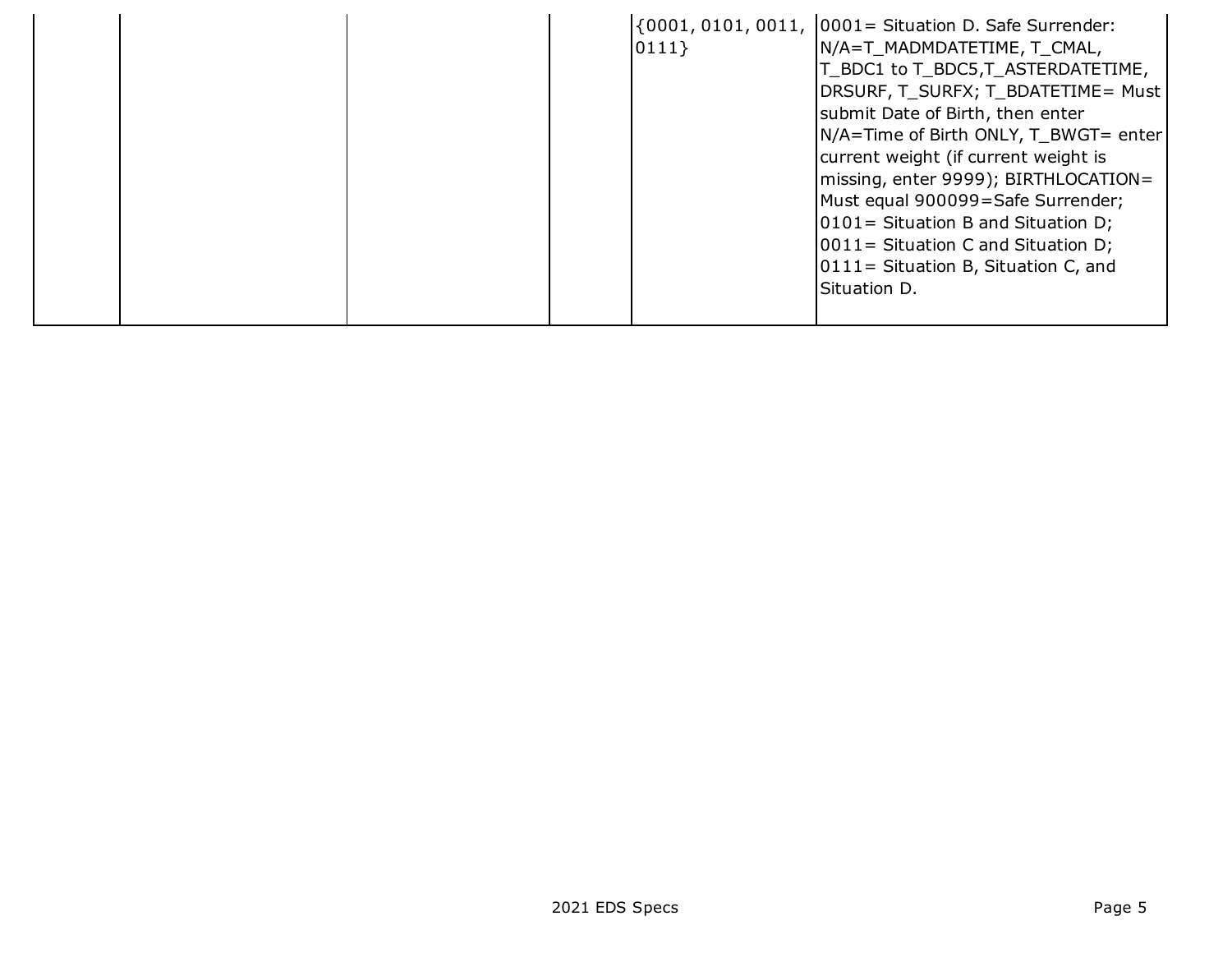| $\overline{C.1}$                                                                                                                                                                                                                                                                      | T_TYPE             | <b>Transport Type</b> | Integer            | ${1 - 5, 7}$      | 1=Requested Delivery Attendance, 2=<br>Emergent, 3=Scheduled Neonatal,<br>4=Other (Describe), 5=Urgent, 7=N/A<br>(only if [ACUTETRS]=0 OR [DELDIE]=1).<br>NOTE: If [T_TYPE]=1, then C.20-C.29=7<br>or N/A and special situation $A = 1000$<br>should be coded. |  |  |
|---------------------------------------------------------------------------------------------------------------------------------------------------------------------------------------------------------------------------------------------------------------------------------------|--------------------|-----------------------|--------------------|-------------------|----------------------------------------------------------------------------------------------------------------------------------------------------------------------------------------------------------------------------------------------------------------|--|--|
| C.1                                                                                                                                                                                                                                                                                   | <b>T_TYPEDESC</b>  | <b>Type Describe</b>  | Char <sub>50</sub> | {Description, 77} | Up to 50 alphanumeric characters;<br>77=N/A (only if [ACUTETRS]=0 OR<br>[ $[DELDIE]=1$ or $[T_TYPE] = \{1,2,3,5\}$ ]                                                                                                                                           |  |  |
| <b>Indication for Transport</b><br>NOTE: A baby that is transported into your hospital for reasons of Staffing/Census Issues (Bed availability), Insurance<br>restrictions, Growth/Discharge Planning, Chronic, or Hospice Care is NOT eligible, and you do not need to fill out this |                    |                       |                    |                   |                                                                                                                                                                                                                                                                |  |  |
| C.2                                                                                                                                                                                                                                                                                   | <b>T_TRANSCODE</b> |                       |                    | $\{2, 3, 7\}$     | (Only if [ACUTETRS]=1): 2=Medical<br>DX/RX Services, 3=Surgery; 7=N/A (only<br>$if [ACUTETRS]=0 OR [DELDIE]=1)$                                                                                                                                                |  |  |
|                                                                                                                                                                                                                                                                                       |                    |                       |                    |                   |                                                                                                                                                                                                                                                                |  |  |
| form.<br>Indication for Transport Integer<br><b>Referral Date and Time (Time Sequence CPeTS)</b><br>NOTE: This is the same as Referral Date/Time in Item C.14. Submit this variable only once using this field.                                                                       |                    |                       |                    |                   |                                                                                                                                                                                                                                                                |  |  |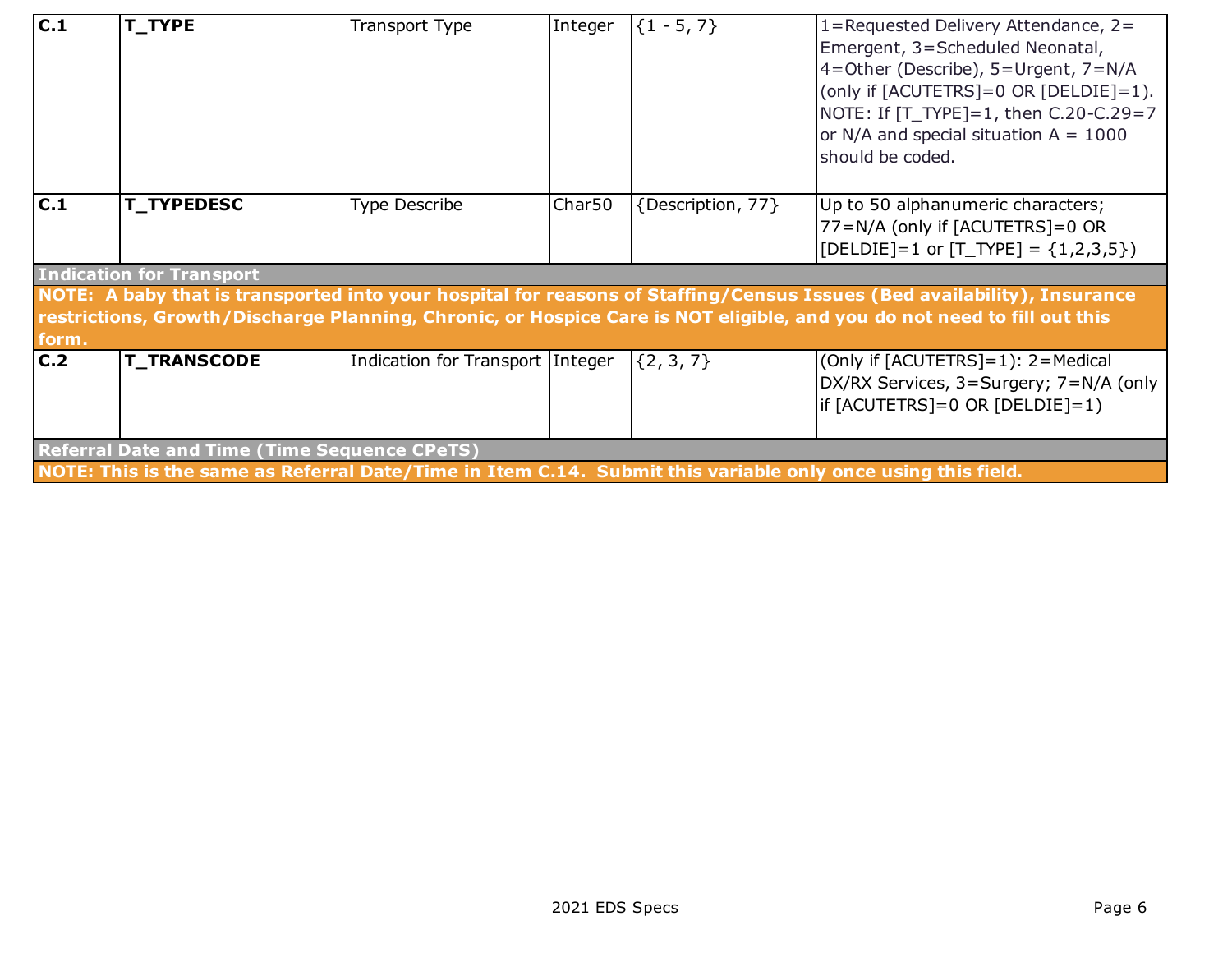| C.14 | <b>T_REFDATETIME</b>                          | Date/Time of Referral<br>(and Referring<br><b>Hospital Evaluation)</b> | Char16 | $\{01 - 12\}/\{01 -$<br>$ 0\rangle$ ;<br>space } { 09 } : { 09 } | 16 alphanumeric characters using<br>$31}/(2021,2022,20$ forward slashes for the date, a {space}<br>$\{23\}$ {space}{00}:{0   between date and time, and a colon<br>lbetween hour and<br>$\{07\}/\{07\}/\{1907\}\$   minutes=mm/dd/yyyy $\{\text{space}\}$ hh:mm;<br>\{09}/{09}/{1909}{ [ACUTETRS]=0 OR [DELDIE]=1);<br>09/09/1909 09:09=Unknown. Note:<br>Text file submittors MUST submit all<br>Date/Time variables as string variable<br>values enclosed in quotes. In other<br>words in a comma separated ASCII file, a<br>Date/Time variable must be submitted as<br>"12/12/2022{space}12:00" instead of<br>12/12/2022{space}12:00. |  |  |  |
|------|-----------------------------------------------|------------------------------------------------------------------------|--------|------------------------------------------------------------------|------------------------------------------------------------------------------------------------------------------------------------------------------------------------------------------------------------------------------------------------------------------------------------------------------------------------------------------------------------------------------------------------------------------------------------------------------------------------------------------------------------------------------------------------------------------------------------------------------------------------------------------|--|--|--|
|      | Date/Time of Acceptance (Time Sequence CPeTS) |                                                                        |        |                                                                  |                                                                                                                                                                                                                                                                                                                                                                                                                                                                                                                                                                                                                                          |  |  |  |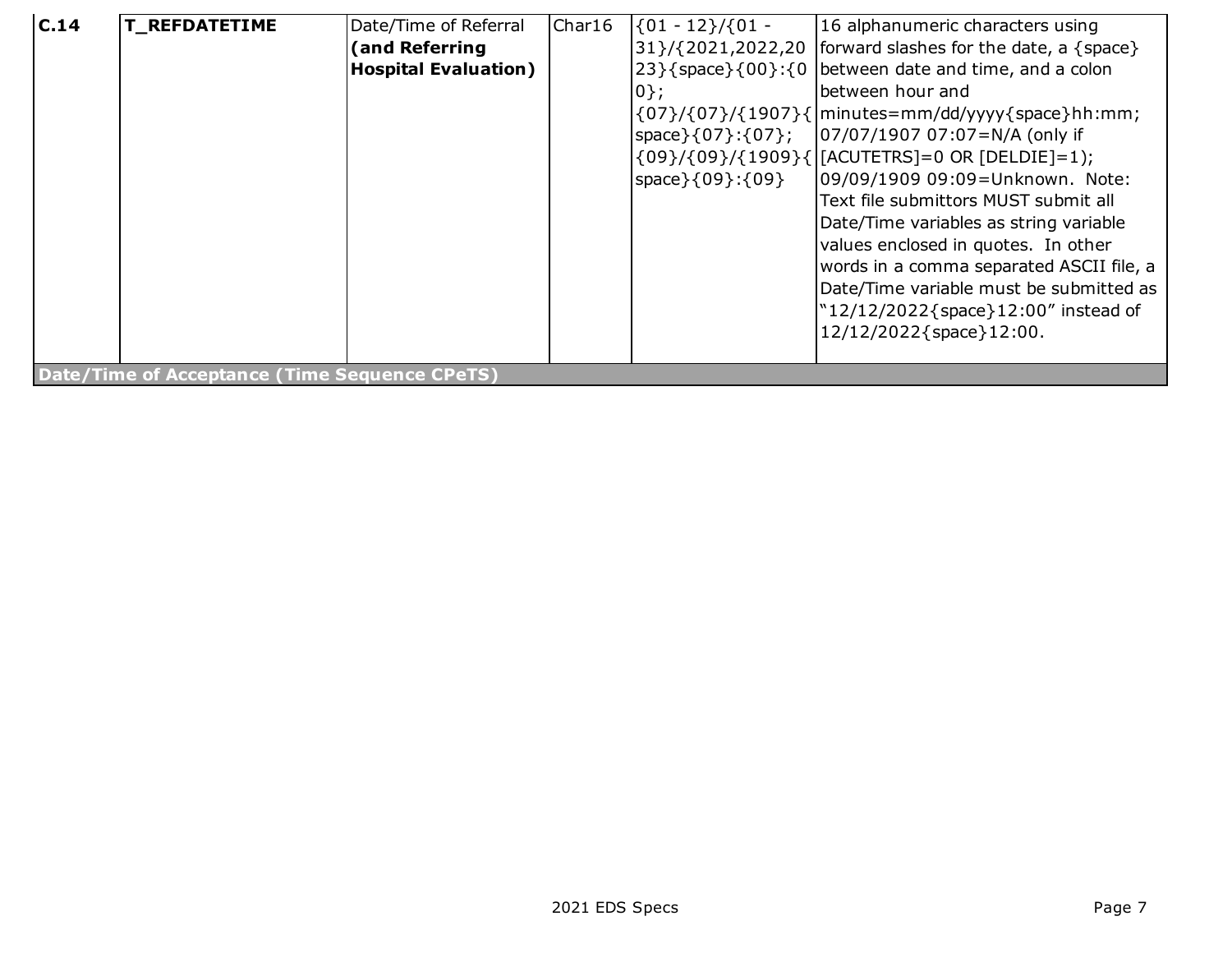| c.15              | <b>T_ACCDATETIME</b>                                                           | Date/Time of<br>Acceptance                                     | Char16 | $(01 - 12) / (01 -$<br>31 } / { 2021, 2022, 20<br>23 } { space } { 00 } : { 0<br>$0$ };                                                    | 16 alphanumeric characters using<br>forward slashes for the date, a $\{space\}$<br>between date and time, and a colon<br>between hour and<br>$\{07\}/\{07\}/\{1907\}\{\text{minutes}=\text{mm}/\text{dd}/\text{y}\}\$ space } hh:mm;                                                                                                                                                                                                                                                                                                                                                                                                                                |
|-------------------|--------------------------------------------------------------------------------|----------------------------------------------------------------|--------|--------------------------------------------------------------------------------------------------------------------------------------------|---------------------------------------------------------------------------------------------------------------------------------------------------------------------------------------------------------------------------------------------------------------------------------------------------------------------------------------------------------------------------------------------------------------------------------------------------------------------------------------------------------------------------------------------------------------------------------------------------------------------------------------------------------------------|
|                   |                                                                                |                                                                |        | $space\}$ {07}:{07};<br>space } { 09 } : { 09 }                                                                                            | 07/07/1907 07:07=N/A (only if<br>{09}/{09}/{1909}{ [ACUTETRS]=0 OR [DELDIE]=1);<br>09/09/1909 09:09=Unknown. NOTE:<br>Text file submittors MUST submit all<br>Date/Time variables as string variable<br>values enclosed in quotes. In other<br>words in a comma separated ASCII file, a<br>Date/Time variable must be submitted as<br>"12/12/2022{space}12:00" instead of<br>12/12/2022{space}12:00.                                                                                                                                                                                                                                                                |
|                   |                                                                                |                                                                |        | <b>HISTORY AND DEMOGRAPHICS</b>                                                                                                            |                                                                                                                                                                                                                                                                                                                                                                                                                                                                                                                                                                                                                                                                     |
| $\overline{C}.10$ | Date & Time of Maternal Admission to Labor & Delivery<br><b>T_MADMDATETIME</b> | Date/Time of Mother's<br>Admission to Perinatal<br>Unit or L&D | Char16 | $\{01 - 12\}/\{01 -$<br>31}/{2021,2022,20<br>23 } { space } { 00 } : { 0<br>$0$ };<br>space } { 07 } : { 07 } ;<br>space } { 09 } : { 09 } | 16 alphanumeric characters using<br>forward slashes for the date, a {space}<br>between date and time, and a colon<br>between hour and<br>$\{07\}/\{07\}/\{1907\}\{\text{minutes}=\text{mm}/\text{dd}/\text{y}\text{y}\{\text{space}\}\text{hh}:\text{mm}\}$<br>07/07/1907 07:07=N/A (only if<br>{09}/{09}/{1909}{ [ACUTETRS]=0 OR [DELDIE]=1);<br>09/09/1909 09:09=Unknown. NOTE:<br>Text file submittors MUST submit all<br>Date/Time variables as string variable<br>values enclosed in quotes. In other<br>words in a comma separated ASCII file, a<br>Date/Time variable must be submitted as<br>"12/12/2022{space}12:00" instead of<br>12/12/2022{space}12:00. |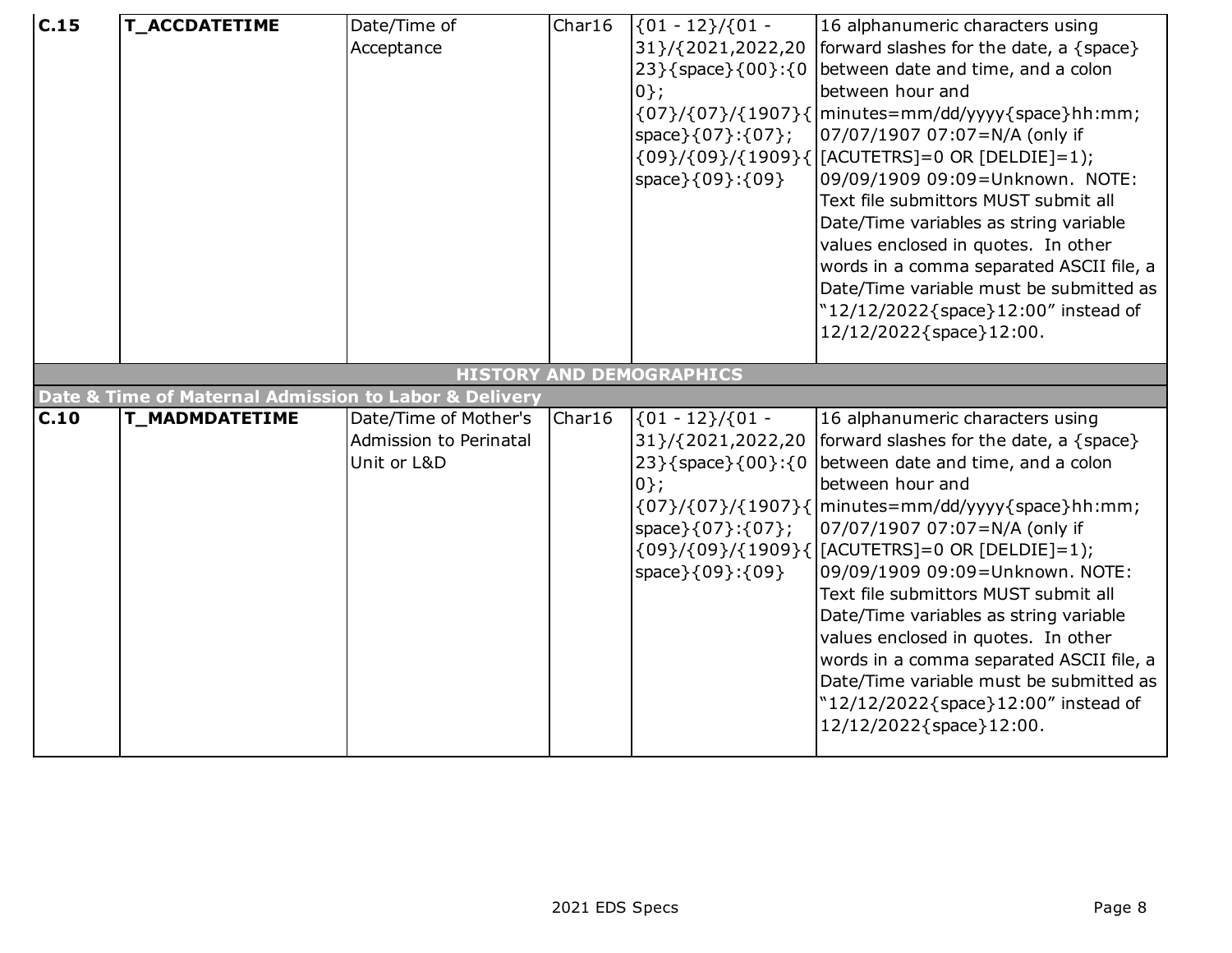| C.12                                                                                                                               | <b>T_MFTRANSCON</b>                                                                                                                | Maternal and Fetal<br><b>Transport Consideration</b> | Integer | $\{\{1, 2, 3, 4, 5, 7, 9\}$ | $1 =$ Advanced Dilation/ Labor, 2=Bleeding,<br>3 = Mother Medically Unstable, 4 = Non-<br>reassuring Fetal Status, 5= Not<br>Considered, 7= N/A (only if [GAWEEKS]<br>$>32$ OR [DELDIE] = 1, OR<br>[T_SPECIALSITUATION]= 0001, 0010 OR<br>$[T_TYPE]=3, 4, 7$ OR<br>[[T_MADMDATETIME] <24 hours before<br>[T BDATETIME], 9= Unknown |  |  |
|------------------------------------------------------------------------------------------------------------------------------------|------------------------------------------------------------------------------------------------------------------------------------|------------------------------------------------------|---------|-----------------------------|------------------------------------------------------------------------------------------------------------------------------------------------------------------------------------------------------------------------------------------------------------------------------------------------------------------------------------|--|--|
|                                                                                                                                    | <b>Infant Birth Date and Time</b>                                                                                                  |                                                      |         |                             |                                                                                                                                                                                                                                                                                                                                    |  |  |
|                                                                                                                                    | If [ACUTETRS]=1, then C.11 [T_BDATETIME] must = [BDATE] in the CPQCC Section. Submit this variable once.                           |                                                      |         |                             |                                                                                                                                                                                                                                                                                                                                    |  |  |
| <b>Birth Weight</b>                                                                                                                |                                                                                                                                    |                                                      |         |                             |                                                                                                                                                                                                                                                                                                                                    |  |  |
|                                                                                                                                    |                                                                                                                                    |                                                      |         |                             | If [ACUTETRS]=1 AND [T_BWGT] is not equal to 9999, then C.3 [T_BWGT] must = [BWGT] in the CPQCC Section. Submit this variable                                                                                                                                                                                                      |  |  |
|                                                                                                                                    | once by only entering the data in the CPQCC Section.                                                                               |                                                      |         |                             |                                                                                                                                                                                                                                                                                                                                    |  |  |
|                                                                                                                                    | <b>Best estimate of gestational age</b>                                                                                            |                                                      |         |                             | If [ACUTETRS]=1, then C.4 [GAWEEKS, GADAYS] must = [GAWEEKS, GADAYS] in the CPQCC Section. Submit this variable once by only                                                                                                                                                                                                       |  |  |
|                                                                                                                                    | entering the data in the CPQCC Section.                                                                                            |                                                      |         |                             |                                                                                                                                                                                                                                                                                                                                    |  |  |
| <b>Infant Sex</b>                                                                                                                  |                                                                                                                                    |                                                      |         |                             |                                                                                                                                                                                                                                                                                                                                    |  |  |
|                                                                                                                                    |                                                                                                                                    |                                                      |         |                             | If [ACUTETRS]=1, then C.5 [SEX] must = [SEX] in the CPQCC Section. Submit this variable once by only entering the data in the CPQCC                                                                                                                                                                                                |  |  |
| Section.                                                                                                                           |                                                                                                                                    |                                                      |         |                             |                                                                                                                                                                                                                                                                                                                                    |  |  |
|                                                                                                                                    | <b>Congenital Anomalies</b>                                                                                                        |                                                      |         |                             |                                                                                                                                                                                                                                                                                                                                    |  |  |
| C.6a                                                                                                                               | <b>T_CMAL</b>                                                                                                                      | Major congenital<br>anomaly Diagnosed<br>Prenatally  | Integer | $\{0, 1, 7, 9\}$            | $ 0=$ No, 1=Yes, 7=N/A (only if<br>$[ACUTETRS]=0$ OR $[DELDIE]=1$ ),<br>9=Unknown                                                                                                                                                                                                                                                  |  |  |
|                                                                                                                                    |                                                                                                                                    |                                                      |         |                             | If [ACUTETRS]=1, then C.6b [T_BDCD1 to T_BDCD5] must = [BDCD1 to BDCD5] in the CPQCC Section. Submit this variable once by                                                                                                                                                                                                         |  |  |
|                                                                                                                                    |                                                                                                                                    |                                                      |         |                             | only entering the data in the CPQCC Section. For each record, there is a limit of only 5 congenital anomaly codes regardless if prenatally                                                                                                                                                                                         |  |  |
|                                                                                                                                    | or post-natally diagnosed.                                                                                                         |                                                      |         |                             |                                                                                                                                                                                                                                                                                                                                    |  |  |
|                                                                                                                                    | <b>Mother's Date of Birth</b>                                                                                                      |                                                      |         |                             |                                                                                                                                                                                                                                                                                                                                    |  |  |
| If [ACUTETRS]=1, then C.7a [MDATE] must = [MDATE] in the CPQCC Section. Submit this variable once by only entering the data in the |                                                                                                                                    |                                                      |         |                             |                                                                                                                                                                                                                                                                                                                                    |  |  |
| CPOCC Section.<br><b>Antenatal Steroids</b>                                                                                        |                                                                                                                                    |                                                      |         |                             |                                                                                                                                                                                                                                                                                                                                    |  |  |
|                                                                                                                                    | If [ACUTETRS]=1, then C.8a [ASTER] must = [ASTER] in the CPQCC Section. Submit this variable once by only entering the data in the |                                                      |         |                             |                                                                                                                                                                                                                                                                                                                                    |  |  |
| CPQCC Section.                                                                                                                     |                                                                                                                                    |                                                      |         |                             |                                                                                                                                                                                                                                                                                                                                    |  |  |
|                                                                                                                                    | Antenatal Conditions, Magnesium - Antenatal Magnesium Sulfate                                                                      |                                                      |         |                             |                                                                                                                                                                                                                                                                                                                                    |  |  |
|                                                                                                                                    |                                                                                                                                    |                                                      |         |                             | If [ACUTETRS]=1, then C.8b [ANCMAMAGSULF] must = [ANCMAMAGSULF] in the CPQCC Section. Submit this variable once by only                                                                                                                                                                                                            |  |  |
|                                                                                                                                    | entering the data in the CPQCC Section.                                                                                            |                                                      |         |                             |                                                                                                                                                                                                                                                                                                                                    |  |  |
| <b>Surfactant Use</b>                                                                                                              |                                                                                                                                    |                                                      |         |                             |                                                                                                                                                                                                                                                                                                                                    |  |  |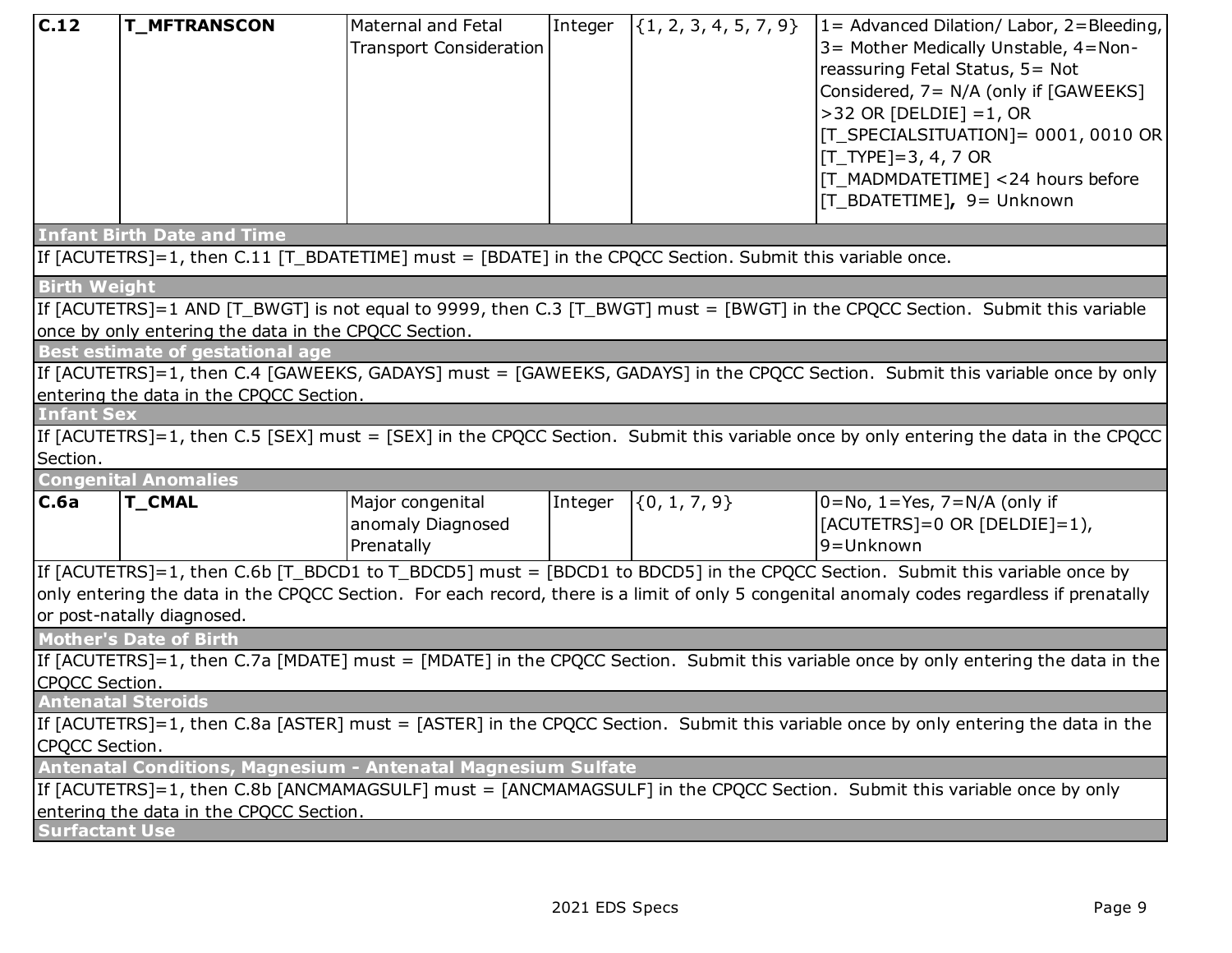|      | If [ACUTETRS]=1, then C.9a [DRSURF] must = [DRSURF] in the CPQCC Section. Submit this variable once by only entering the data in |                                              |                          |                                                                                                                                                 |                                                                                                                                                                                                                                                                                                                                                                                                                                                                                                                                                                                                                                         |  |  |  |
|------|----------------------------------------------------------------------------------------------------------------------------------|----------------------------------------------|--------------------------|-------------------------------------------------------------------------------------------------------------------------------------------------|-----------------------------------------------------------------------------------------------------------------------------------------------------------------------------------------------------------------------------------------------------------------------------------------------------------------------------------------------------------------------------------------------------------------------------------------------------------------------------------------------------------------------------------------------------------------------------------------------------------------------------------------|--|--|--|
|      | the CPQCC Section.                                                                                                               |                                              |                          |                                                                                                                                                 |                                                                                                                                                                                                                                                                                                                                                                                                                                                                                                                                                                                                                                         |  |  |  |
| C.9b | <b>T_SURFX</b>                                                                                                                   | Surfactant Given at<br>Any Time              | Integer                  | $\{0, 1, 7, 9\}$                                                                                                                                | $0 = No$ , $1 = Yes$ , $7=N/A$ (only if<br>$[ACUTETRS] = 0$ OR $[DELDIE] = 1$ , 9 =<br>Unknown                                                                                                                                                                                                                                                                                                                                                                                                                                                                                                                                          |  |  |  |
| C.13 | <b>T_SURFXDATETIME</b>                                                                                                           | Date/Time of<br>Surfactant<br>Administration | Char16                   | $\{01 - 12\}/\{01 -$<br>pace $\{00\}:\{00\}$ ;<br>$\{07\}/\{07\}/\{1907\}\$ between hour and<br>$space\}$ {07}:{07};<br>space } { 09 } : { 09 } | 16 alphanumeric characters using<br>$31}/(2022,2023)\$ {s   forward slashes for the date, a {space}<br>between date and time, and a colon<br> minutes=mm/dd/yyyy{space}hh:mm;<br>{09}/{09}/{1909}{ 07/07/1907 07:07=N/A (only if<br>$[ACUTETRS] = 0$ OR $[DELDIE] = 1$ or<br>$[T_surfx]=0$ ; 09/09/1909<br>09:09=Unknown (only if [T_surfx]=9).<br>While Text file submittors MUST submit<br>all Date/Time variables as string variable<br>values enclosed in quotes. In other<br>words in a comma separated ASCII file, a<br>Date/Time variable must be submitted as<br>"12/12/2022{space}12:00" instead of<br>12/12/2022{space}12:00. |  |  |  |
|      |                                                                                                                                  |                                              | <b>INFANT CONDITIONS</b> |                                                                                                                                                 |                                                                                                                                                                                                                                                                                                                                                                                                                                                                                                                                                                                                                                         |  |  |  |
|      | Date/Time at which infant condition was evaluated                                                                                |                                              |                          |                                                                                                                                                 |                                                                                                                                                                                                                                                                                                                                                                                                                                                                                                                                                                                                                                         |  |  |  |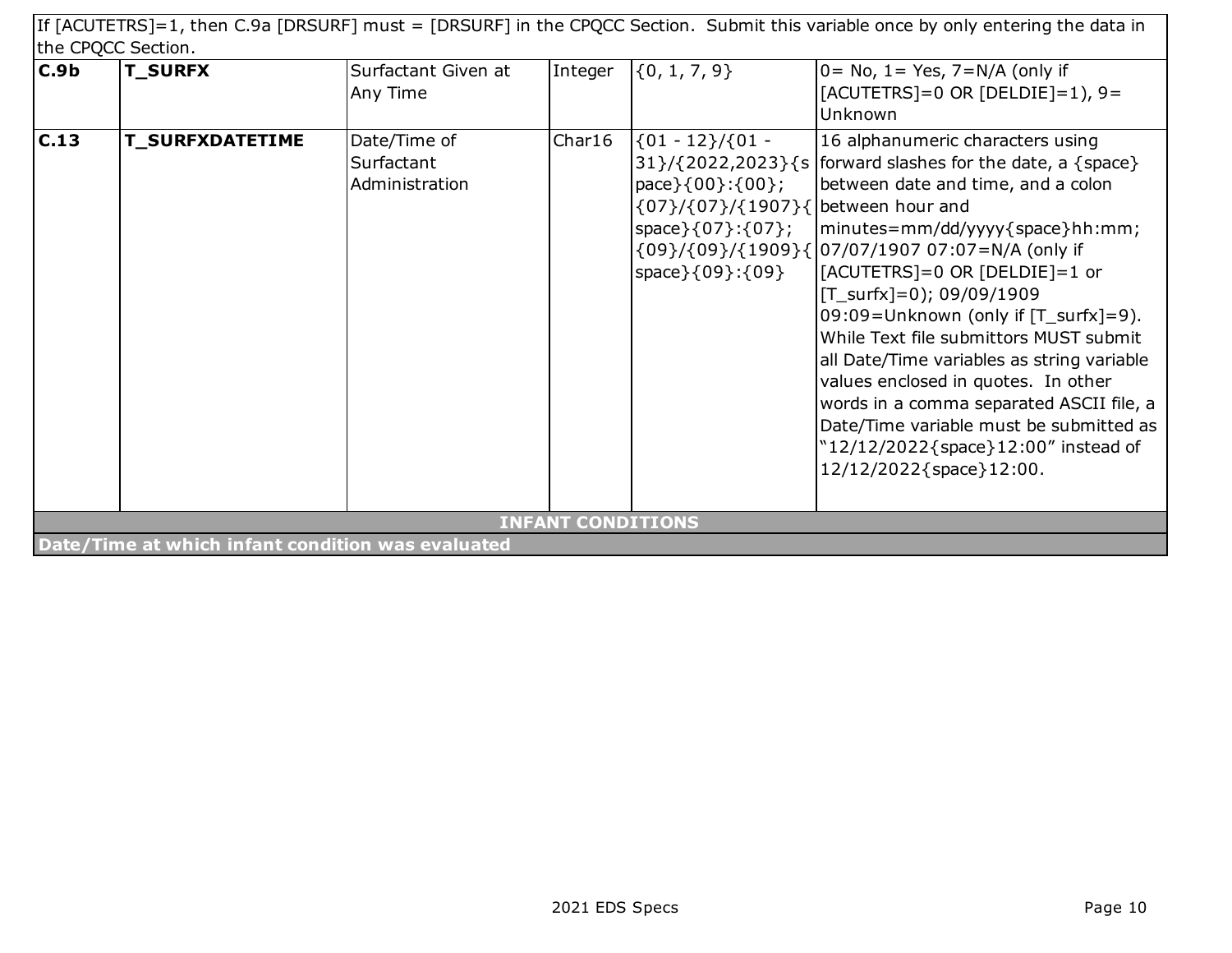|                               | NOTE: This is the same as Referral Date/Time in Item C.14. Submit this variable only once.           |                                                                                                                  |        |                                                                                                                                                                  |                                                                                                                                                                                                                                                                                                                                                                                                                                                                                                                                                                                          |  |  |
|-------------------------------|------------------------------------------------------------------------------------------------------|------------------------------------------------------------------------------------------------------------------|--------|------------------------------------------------------------------------------------------------------------------------------------------------------------------|------------------------------------------------------------------------------------------------------------------------------------------------------------------------------------------------------------------------------------------------------------------------------------------------------------------------------------------------------------------------------------------------------------------------------------------------------------------------------------------------------------------------------------------------------------------------------------------|--|--|
|                               | Date/Time of Initial Evaluation by Transport Team within 15 minutes of Arrival at Referring Hospital |                                                                                                                  |        |                                                                                                                                                                  |                                                                                                                                                                                                                                                                                                                                                                                                                                                                                                                                                                                          |  |  |
| C.18                          | <b>T_EVALINITDATETIME</b>                                                                            | Date/Time of Initial<br>Evaluation by Transport<br>Team within 15<br>Minutes of Arrival at<br>Referring Hospital | Char16 | $(01 - 12) / (01 -$<br>$31}/(2022,2023)\$<br>pace } { 00 } : { 00 } ;<br>{07}/{07}/{1907}{between hour and<br>space $\{07\}:\{07\}$ ;<br>space } { 09 } : { 09 } | 16 alphanumeric characters using<br>forward slashes for the date, a {space}<br>between date and time, and a colon<br>minutes=mm/dd/yyyy{space}hh:mm;<br>{09}/{09}/{1909}{ 07/07/1907 07:07=N/A (only if<br>[ACUTETRS]=0 OR [DELDIE]=1 OR<br>Special Situation B); 09/09/1909<br>09:09=Unknown. NOTE: Text file<br>submittors MUST submit all Date/Time<br>variables as string variable values<br>enclosed in quotes. In other words in a<br>comma separated ASCII file, a Date/Time<br>variable must be submitted as<br>"12/12/2022{space}12:00" instead of<br>12/12/2022{space}12:00.   |  |  |
|                               | Date/Time of Initial Evaluation by Transport Team within 15 minutes of Arrival at Referring Hospital |                                                                                                                  |        |                                                                                                                                                                  |                                                                                                                                                                                                                                                                                                                                                                                                                                                                                                                                                                                          |  |  |
| C.19<br><b>Responsiveness</b> | T_EVALNICUDATETIME Date/Time of Arrival at Char16                                                    | Receiving NICU and<br><b>Initial NICU Evaluation</b>                                                             |        | ${01 - 12}/{01 -$<br>pace } { 00 } : { 00 } ;<br>{07}/{07}/{1907}{between hour and<br>space } { 07 } : { 07 } ;<br>space } { 09 } : { 09 }                       | 16 alphanumeric characters using<br>$31}/(2022,2023)\$ {s   forward slashes for the date, a {space}<br>between date and time, and a colon<br>minutes=mm/dd/yyyy{space}hh:mm;<br>{09}/{09}/{1909}{ 07/07/1907 07:07=N/A (only if<br>$[ACUTETRS]=0$ OR $[DELDIE]=1$ ;<br>09/09/1909 09:09=Unknown. NOTE:<br>Text file submittors MUST submit all<br>Date/Time variables as string variable<br>values enclosed in quotes. In other<br>words in a comma separated ASCII file, a<br>Date/Time variable must be submitted as<br>"12/12/2022{space}12:00" instead of<br>12/12/2022{space}12:00. |  |  |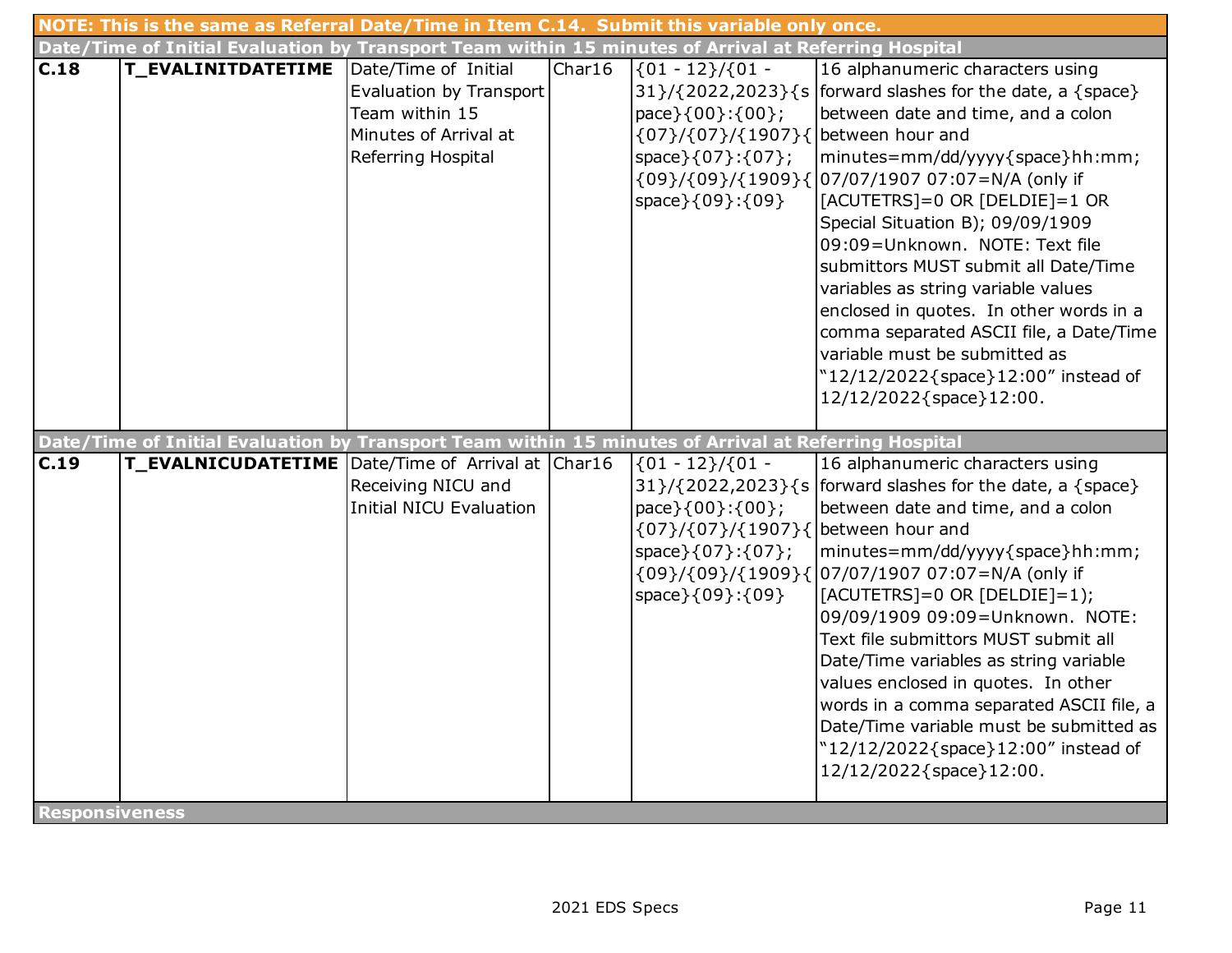| C.20 | <b>T RESP1</b> | Responsiveness at | Integer | $\{\{0, 1, 2, 3, 7, 9\}\}$ | $ 0=$ Death; 1=None, Seizures, Muscle  |
|------|----------------|-------------------|---------|----------------------------|----------------------------------------|
|      |                | Referral          |         |                            | Relaxant; 2=Lethargic, no cry;         |
|      |                |                   |         |                            | 3=Vigorously withdraws, cry; 7=N/A     |
|      |                |                   |         |                            | (only if [ACUTETRS]=0 OR [DELDIE]=1    |
|      |                |                   |         |                            | OR [T_TYPE]=1 or Special Situation A); |
|      |                |                   |         |                            | 19=Unknown                             |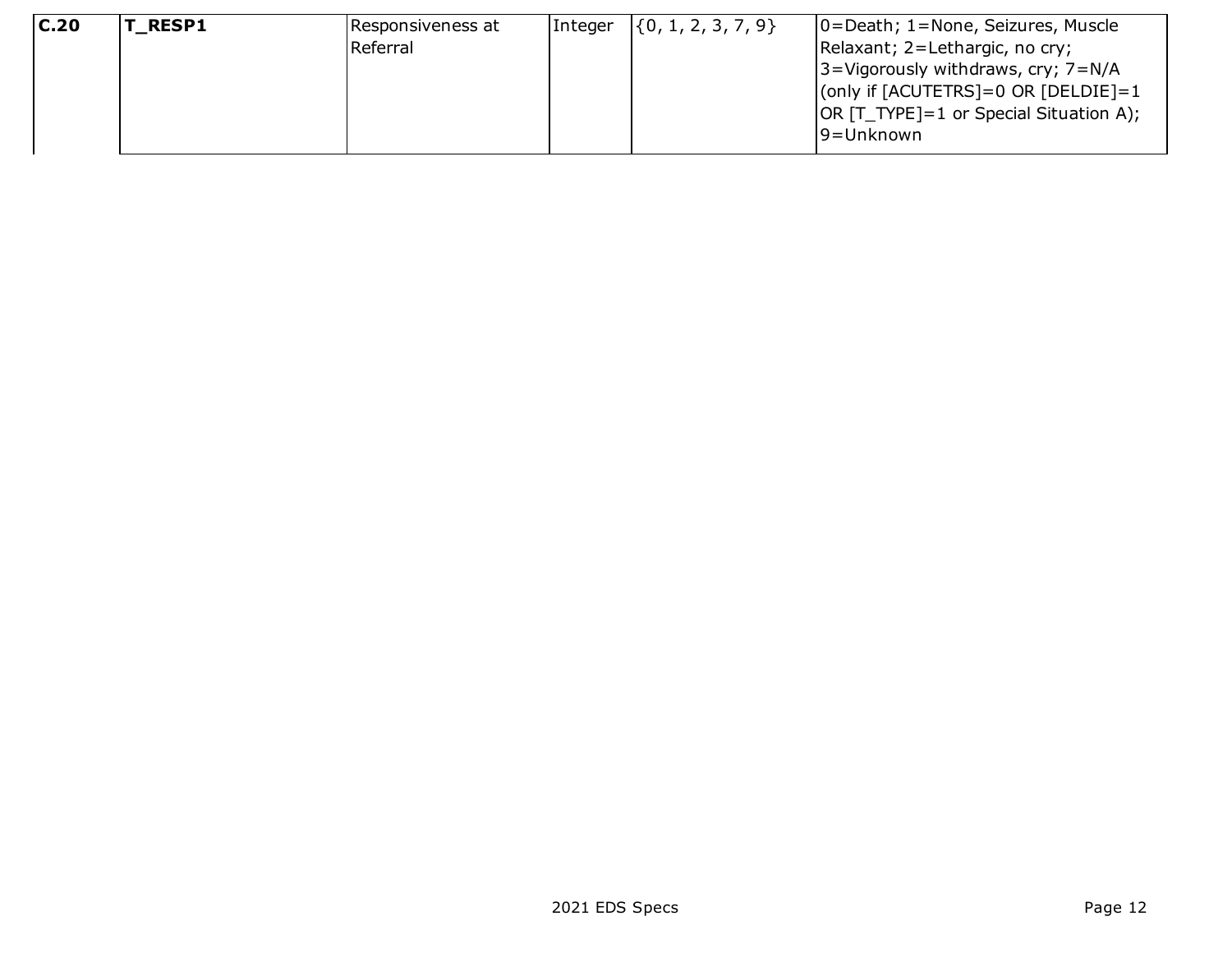|      | T_RESP2<br>T_RESP3                  | Responsiveness at<br><b>Initial Evaluation</b><br>Responsiveness at<br><b>NICU Admission</b> | Integer<br>Integer | $\{0, 1, 2, 3, 7, 9\}$<br>$\{0, 1, 2, 3, 7, 9\}$ | 0=Death; 1=None, Seizures, Muscle<br>Relaxant; 2=Lethargic, no cry;<br>3=Vigorously withdraws, cry; 7=N/A<br>(only if [ACUTETRS]=0 OR [DELDIE]=1<br>OR Special Situation B); 9=Unknown<br>0=Death; 1=None, Seizures, Muscle<br>Relaxant; 2=Lethargic, no cry;<br>3=Vigorously withdraws, cry; 7=N/A |
|------|-------------------------------------|----------------------------------------------------------------------------------------------|--------------------|--------------------------------------------------|-----------------------------------------------------------------------------------------------------------------------------------------------------------------------------------------------------------------------------------------------------------------------------------------------------|
|      |                                     |                                                                                              |                    |                                                  | (only if [ACUTETRS]=0 OR [DELDIE]=1);<br>9=Unknown                                                                                                                                                                                                                                                  |
|      | Respiratory Rate (0 to 400)         |                                                                                              |                    |                                                  |                                                                                                                                                                                                                                                                                                     |
| C.23 | <b>T_RESPRATE1</b>                  | Respiratory Rate at<br>Referral                                                              | Integer            | ${0 - 400, 777, 999}$                            | 777=N/A (only if [ACUTETRS]=0 OR<br>[DELDIE]=1 OR [T_TYPE]=1 OR Special<br>Situation A), 999=Unknown                                                                                                                                                                                                |
|      | <b>T_RESPRATE2</b>                  | Respiratory Rate at<br><b>Initial Evaluation</b>                                             | Integer            | ${0 - 400, 777, 999}$                            | 777=N/A (only if [ACUTETRS]=0 OR<br>[DELDIE]=1 OR Special Situation B),<br>999=Unknown                                                                                                                                                                                                              |
|      | <b>T_RESPRATE3</b>                  | Respiratory Rate at<br><b>NICU Admission</b>                                                 | Integer            | ${0 - 400, 777, 999}$                            | 777=N/A (only if [ACUTETRS]=0 OR<br>$[DELDIE]=1$ ), 999=Unknown                                                                                                                                                                                                                                     |
|      | Oxygen Saturation (SaO2) (0 to 100) |                                                                                              |                    |                                                  |                                                                                                                                                                                                                                                                                                     |
| C.24 | <b>T_SAO21</b>                      | Oxygen Saturation<br>(SaO2) at Referral                                                      | Integer            | $\{0 - 100, 777, 999\}$                          | 777=N/A (only if [ACUTETRS]=0 OR<br>[DELDIE]=1 OR [T_TYPE]=1 OR Special<br>Situation A), 999=Unknown                                                                                                                                                                                                |
|      | <b>T_SAO22</b>                      | Oxygen Saturation<br>(SaO2) at Initial<br>Evaluation                                         | Integer            | ${0 - 100, 777, 999}$                            | 777=N/A (only if [ACUTETRS]=0 OR<br>[DELDIE]=1 OR Special Situation B),<br>999=Unknown                                                                                                                                                                                                              |
|      | <b>T_SAO23</b>                      | Oxygen Saturation<br>(SaO2) at NICU<br>Admission                                             | Integer            | ${0 - 100, 777, 999}$                            | 777=N/A (only if [ACUTETRS]=0 OR<br>[DELDIE]=1), 999=Unknown                                                                                                                                                                                                                                        |
|      | <b>Respiratory Status</b>           |                                                                                              |                    |                                                  |                                                                                                                                                                                                                                                                                                     |
| C.25 | <b>T_RESPSTATUS1</b>                | Respiratory Status at<br>Referral                                                            | Integer            | $\{1, 2, 3, 7, 9\}$                              | 1=Ventilator; 2=Severe (apnea,<br>gasping); 3=Other; 7=N/A (only if<br>$[ACUTETRS] = 0$ OR $[DELDIE] = 1$ OR<br>[T_TYPE]=1 OR Special Situation A);<br>9=Unknown                                                                                                                                    |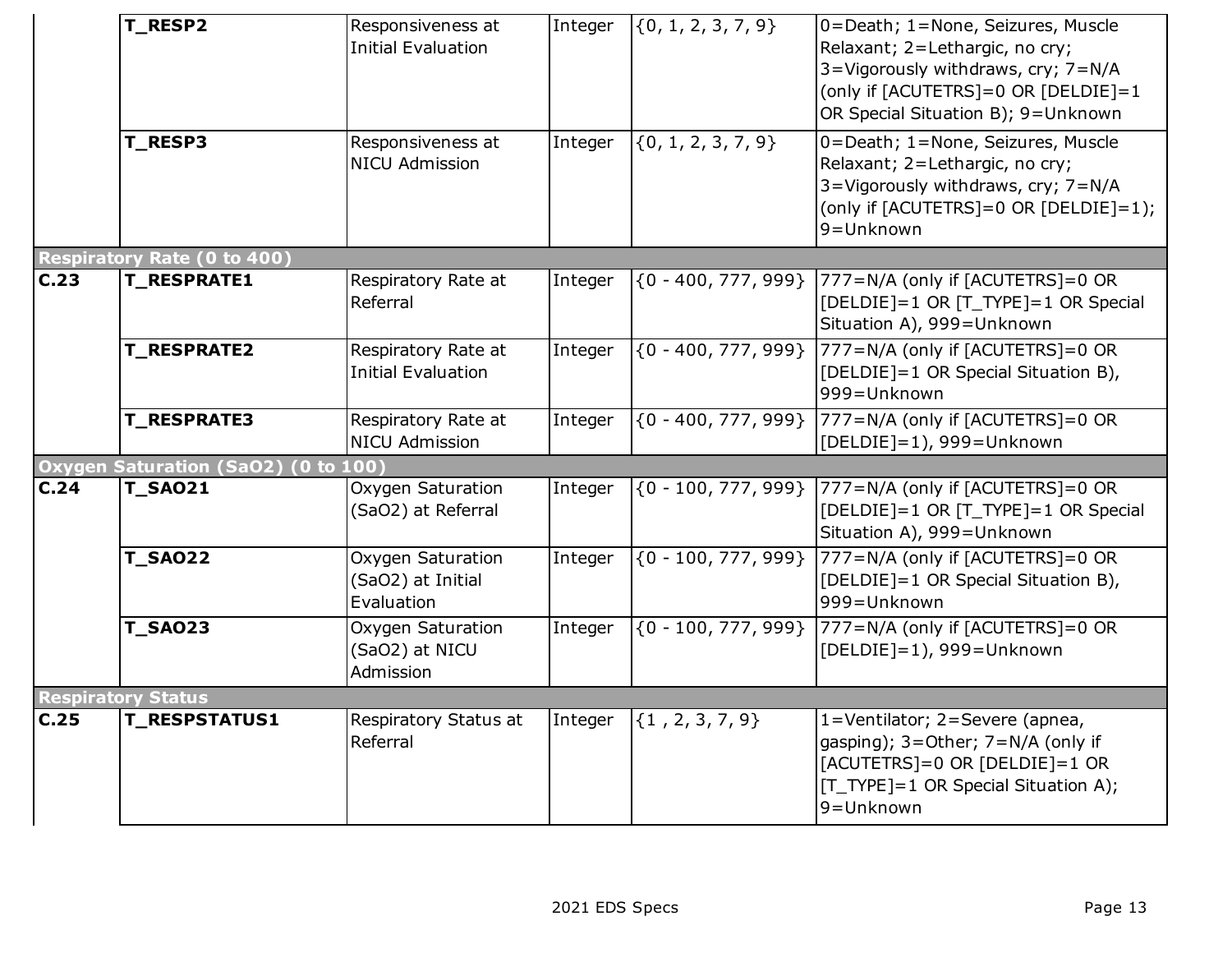|                       | <b>T_RESPSTATUS2</b>                             | Respiratory Status at<br><b>Initial Evaluation</b>                      | Integer | $\{1, 2, 3, 7, 9\}$       | 1=Ventilator; 2=Severe (apnea,<br>gasping); 3=Other; 7=N/A (only if<br>$[ACUTETRS] = 0$ OR $[DELDIE] = 1$ OR<br>[T_TYPE]=1 OR Special Situation A);<br>9=Unknown           |
|-----------------------|--------------------------------------------------|-------------------------------------------------------------------------|---------|---------------------------|----------------------------------------------------------------------------------------------------------------------------------------------------------------------------|
|                       | <b>T_RESPSTATUS3</b>                             | Respiratory Status at<br><b>NICU Admission</b>                          | Integer | $\{1, 2, 3, 7, 9\}$       | $\overline{1}$ =Ventilator; 2=Severe (apnea,<br>gasping); 3=Other; 7=N/A (only if<br>$[ACUTETRS]=0$ OR $[DELDIE]=1$ OR<br>[T_TYPE]=1 OR Special Situation A);<br>9=Unknown |
|                       | Oxygen Index (for infants on respirator only)    |                                                                         |         |                           |                                                                                                                                                                            |
| C.26                  | Inspired Oxygen Concentration (FiO2) (21 to 100) |                                                                         |         |                           |                                                                                                                                                                            |
|                       | <b>T_FIO21</b>                                   | Inspired Oxygen<br>Concentration (FIO2) at<br>Referral                  | Integer | ${21 - 100, 777,$<br>999  | 777=N/A (only if [ACUTETRS]=0 OR<br>[DELDIE]=1) OR [T_RESPSTATUS1] in<br>$\{2, 3\}$ OR [T_TYPE]=1 OR Special<br>Situation A), 999=Unknown (always if<br>[T RESPSTATUS1]=9) |
|                       | <b>T_FIO22</b>                                   | Inspired Oxygen<br>Concentration (FIO2) at<br><b>Initial Evaluation</b> | Integer | ${21 - 100, 777}$<br>999  | 777=N/A (only if [ACUTETRS]=0 OR<br>[DELDIE]=1) OR [T_RESPSTATUS2] in<br>{2, 3} OR Special Situation B),<br>999=Unknown (always if<br>[T_RESPSTATUS2]=9)                   |
|                       | <b>T_FIO23</b>                                   | Inspired Oxygen<br>Concentration (FIO2) at<br><b>NICU Admission</b>     | Integer | ${21 - 100, 777,$<br>999} | 777=N/A (only if [ACUTETRS]=0 OR<br>[DELDIE]=1 OR [T_RESPSTATUS3] in {2,<br>3}), 999=Unknown (always if<br>[T_RESPSTATUS3]=9)                                              |
|                       | Heart Rate (0 to 400)                            |                                                                         |         |                           |                                                                                                                                                                            |
| C.22                  | <b>T_HEARTRATE1</b>                              | Heart Rate at Referral                                                  | Integer |                           | {0 - 400, 777, 999}  777=N/A (only if [ACUTETRS]=0 OR<br>[DELDIE]=1) OR [T_TYPE]=1 or Special<br>Situation A), 999=Unknown                                                 |
|                       | <b>T_HEARTRATE2</b>                              | Heart Rate at Initial<br>Evaluation                                     | Integer |                           | {0 - 400, 777, 999} 777=N/A (only if [ACUTETRS]=0 OR<br>[DELDIE]=1) OR Special Situation B),<br>999=Unknown                                                                |
|                       | <b>T_HEARTRATE3</b>                              | Heart Rate at NICU<br>Admission                                         | Integer | ${0 - 400, 777, 999}$     | 777=N/A (only if [ACUTETRS]=0 OR<br>[DELDIE]=1), 999=Unknown                                                                                                               |
| <b>Blood Pressure</b> |                                                  |                                                                         |         |                           |                                                                                                                                                                            |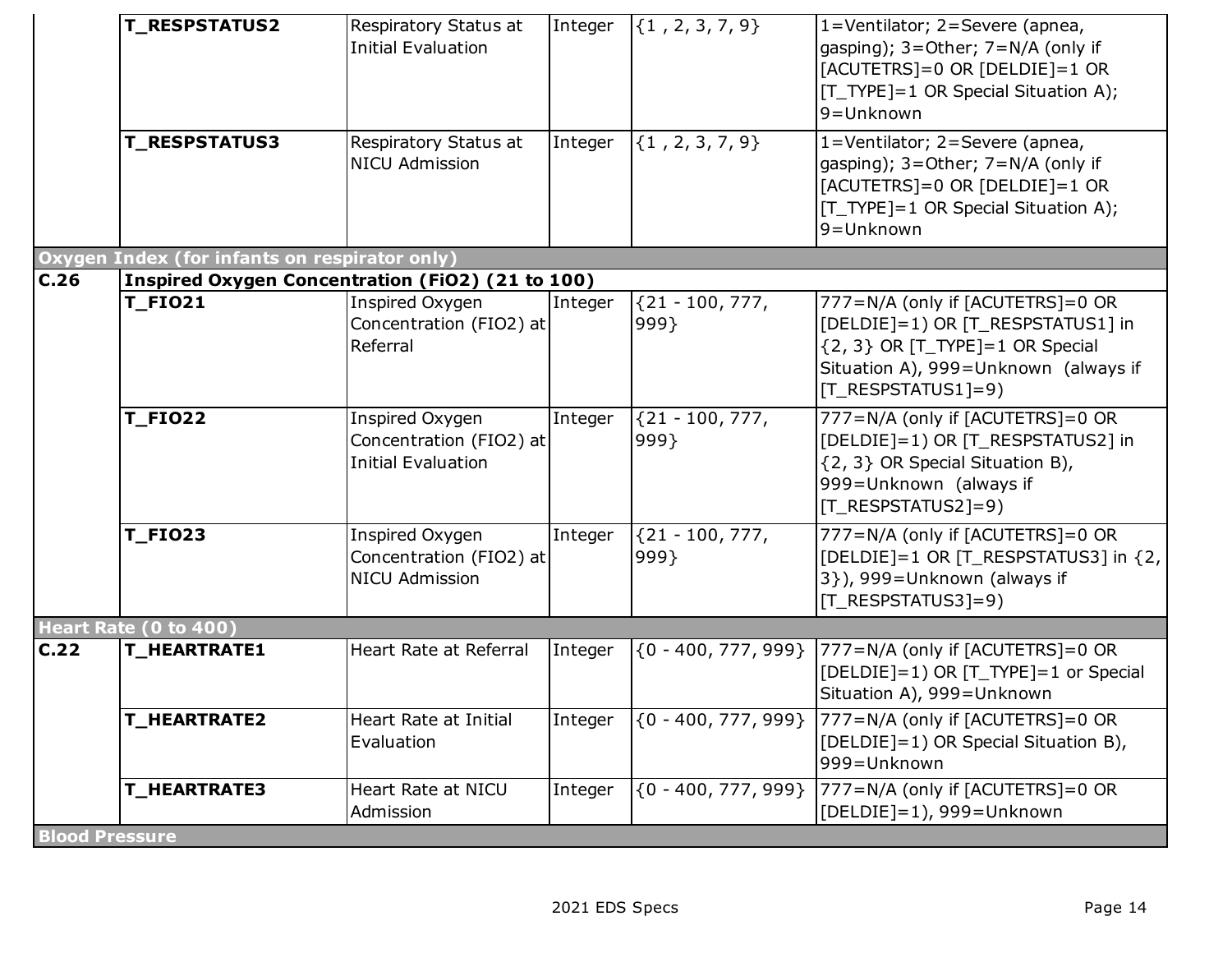| C.28a | Systolic (0 to 140)  |                                                             |         |                                           |                                                                                                                                                      |  |  |  |
|-------|----------------------|-------------------------------------------------------------|---------|-------------------------------------------|------------------------------------------------------------------------------------------------------------------------------------------------------|--|--|--|
|       | T_BPSYS1             | <b>Systolic Blood Pressure</b><br>at Referral               | Integer | ${0 - 140, 777, 888,$<br>999}             | 777=N/A (always if [ACUTETRS]=0 OR<br>[DELDIE]=1 OR [T_TYPE]=1 OR Special<br>Situation A), 777=Not Done, 888=Too<br>Low to Register, 999=Unknown     |  |  |  |
|       | <b>T_BPSYS2</b>      | Systolic Blood Pressure<br>at Initial Evaluation            | Integer | $\overline{60 - 140}$ , 777, 888,<br>999} | 777=N/A (always if [ACUTETRS]=0 OR<br>[DELDIE]=1 OR Special Situation B),<br>777=Not Done, 888=Too Low to<br>Register, 999=Unknown                   |  |  |  |
|       | T_BPSYS3             | Systolic Blood Pressure<br>at NICU Admission                | Integer | ${0 - 140, 777, 888,$<br>999}             | 777=N/A (always if [ACUTETRS]=0 OR<br>[DELDIE]=1), 777=Not Done, 888=Too<br>Low to Register, 999=Unknown                                             |  |  |  |
| C.28b | Diastolic (0 to 100) |                                                             |         |                                           |                                                                                                                                                      |  |  |  |
|       | <b>T_BPDIA1</b>      | Diastolic Blood Pressure Integer<br>at Referral             |         | ${0 - 100, 777, 888,$<br>999}             | 777=N/A (always if [ACUTETRS]=0 OR<br>[DELDIE]=1 OR [T_TYPE]=1 OR Special<br>Situation A), 777=Not Done, 888=Too<br>Low to Register, 999=Unknown     |  |  |  |
|       | T_BPDIA2             | Diastolic Blood Pressure Integer<br>at Initial Evaluation   |         | $\{0 - 100, 777, 888\}$<br>999}           | 777=N/A (always if [ACUTETRS]=0 OR<br>[DELDIE]=1 OR Special Situation<br>B),777=Not Done, 888=Too Low to<br>Register, 999=Unknown                    |  |  |  |
|       | T_BPDIA3             | Diastolic Blood Pressure Integer<br>at NICU Admission       |         | ${0 - 100, 777, 888,$<br>999}             | 777=N/A (always if [ACUTETRS]=0 OR<br>[DELDIE]=1), 777=Not Done, 888=Too<br>Low to Register, 999=Unknown                                             |  |  |  |
| C.28c | Mean (0 to 100)      |                                                             |         |                                           |                                                                                                                                                      |  |  |  |
|       | T_BPMEAN1            | Mean Blood Pressure at Integer<br>Referral                  |         | ${0 - 100, 777, 888,$<br>999}             | 777=N/A (always if [ACUTETRS]=0 OR<br>[DELDIE]=1 OR [T_TYPE]=1 OR Special<br>Situation A), 777 = Not Done, 888 = Too<br>Low to Register, 999=Unknown |  |  |  |
|       | T_BPMEAN2            | Mean Blood Pressure at Integer<br><b>Initial Evaluation</b> |         | ${0 - 100, 777, 888,$<br>999}             | 777=N/A (always if [ACUTETRS]=0 OR<br>[DELDIE]=1 OR Special Situation B),<br>777=Not Done, 888=Too Low to<br>Register, 999=Unknown                   |  |  |  |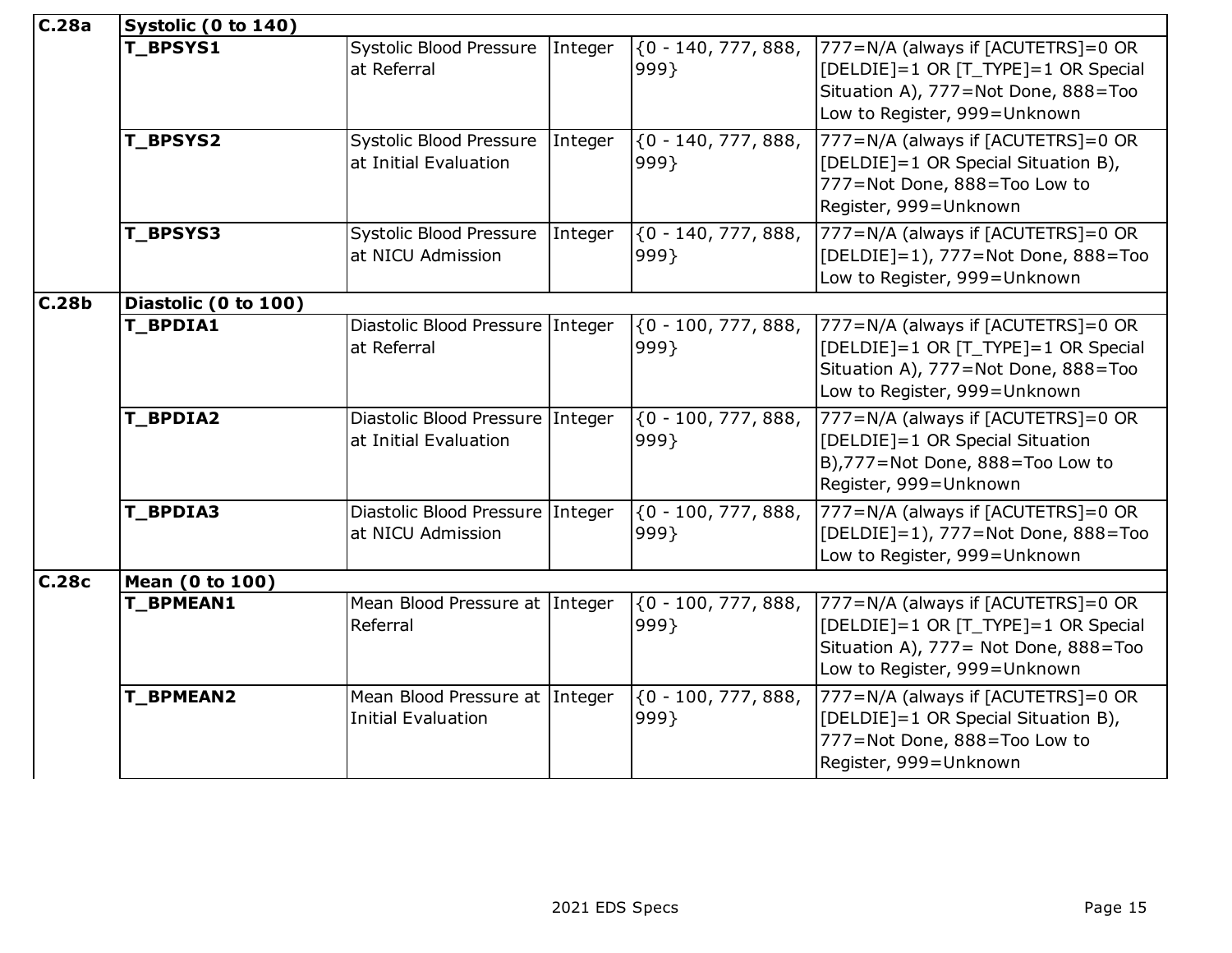|                        | T_BPMEAN3                                                                            | Mean Blood Pressure at Integer<br><b>NICU Admission</b>                       |         | $(0 - 100, 777, 888,$<br>999}           | 777=N/A (always if [ACUTETRS]=0 OR<br>[DELDIE]=1), 777= Not Done, 888=Too<br>Low to Register, 999=Unknown                                                                                                                                                                    |
|------------------------|--------------------------------------------------------------------------------------|-------------------------------------------------------------------------------|---------|-----------------------------------------|------------------------------------------------------------------------------------------------------------------------------------------------------------------------------------------------------------------------------------------------------------------------------|
| <b>Use of Pressors</b> |                                                                                      |                                                                               |         |                                         |                                                                                                                                                                                                                                                                              |
| C.29                   | <b>T_PRESSOR1</b>                                                                    | Use of Pressors at<br>Referral                                                | Integer | $\{0, 1, 7, 9\}$                        | $0 = No$ , $1 = Yes$ , $7 = N/A$ (only if<br>$[ACUTETRS]=0$ OR $[T_TYPE]=1$ OR<br>Special Situation A), 9=Unknown                                                                                                                                                            |
|                        | <b>T_PRESSOR2</b>                                                                    | Use of Pressors at<br><b>Initial Evaluation</b>                               | Integer | $\{0, 1, 7, 9\}$                        | $\overline{0=}$ No, $\overline{1}$ =Yes, $\overline{7}$ =N/A (only if<br>[ACUTETRS]=0 OR Special Situation B),<br>9=Unknown                                                                                                                                                  |
|                        | <b>T_PRESSOR3</b>                                                                    | Use of Pressors at NICU Integer<br>Admission                                  |         | $\{0, 1, 7, 9\}$                        | $0 = No$ , $1 = Yes$ , $7 = N/A$ (only if<br>[ACUTETRS]=0), 9=Unknown                                                                                                                                                                                                        |
|                        | <b>Temperature (20 to 45 Celsius)</b>                                                |                                                                               |         |                                         |                                                                                                                                                                                                                                                                              |
| C.21a                  | T_TEMP1                                                                              | Temperature (20 to 45<br>Celsius) at Referral                                 | Double  | ${20.0 - 45.0, 777.7}$<br>888.8, 999.9} | 20.0 -45.0 degrees Celcius, 777.7=N/A<br>(only if [ACUTETRS]=0 OR [T_TYPE]=1<br>OR [DELDIE]=1 OR Special Situation A),<br>999.9=Unknown, 888.8=Too Low to<br>Register - Note: Enter if the attempted<br>reading is lower than the thermometer<br>could measure.              |
| C.21a                  | T_TEMP2                                                                              | Temperature (20 to 45<br>Celsius) at Referral at<br><b>Initial Evaluation</b> | Double  | ${20.0 - 45.0, 777.7}$<br>888.8, 999.9} | 20.0 -45.0 degrees Celcius, 777.7=N/A<br>(only if [ACUTETRS]=0 OR [DELDIE]=1<br>OR Special Situation B),<br>999.9=Unknown, 888.8=Too Low to<br>Register - Note: Enter if the attempted<br>reading is lower than the thermometer<br>could measure.                            |
|                        | NOTE: If [ACUTETRS]=1, then C.21a [T_TEMP3] must = 22b [ATEMP] in the CPQCC Section. |                                                                               |         |                                         |                                                                                                                                                                                                                                                                              |
| C.21a                  | T_TEMP3                                                                              | Celsius) at Referral at<br><b>NICU Admission</b>                              |         | 888.8, 999.9}                           | Temperature (20 to 45  Double   {20.0 - 45.0, 777.7, 20.0 -45.0 degrees Celcius, 777.7=N/A<br>(only if [ACUTETRS]=0 OR [DELDIE]=1),<br>999.9=Unknown, 888.8=Too Low to<br>Register - Note: Enter if the attempted<br>reading is lower than the thermometer<br>could measure. |
| <b>Cooling</b>         |                                                                                      |                                                                               |         |                                         |                                                                                                                                                                                                                                                                              |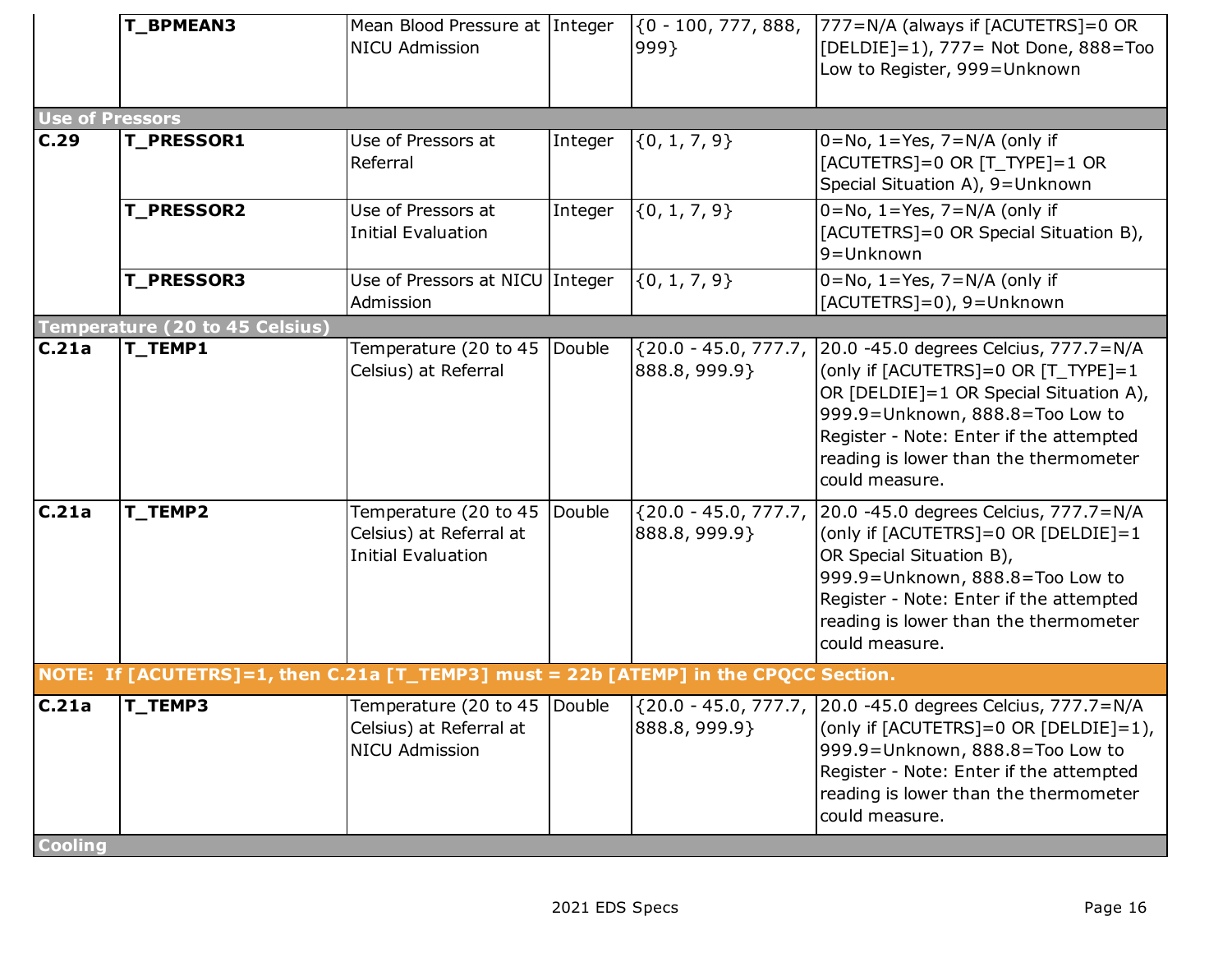| $\overline{C.21b}$ | T_COOLING1                 | Cooling for HIE at<br>Referral                                                                            | Integer | $\{0,1,7,9\}$          | $0 = No$ , 1=Yes, 7=N/A (only if<br>$[ACUTETRS] = 0$ OR $[DELDIE] = 1$ OR<br>[T_TYPE]=1 or Special Situation A),<br>$9 = Unknown$                                                                                              |
|--------------------|----------------------------|-----------------------------------------------------------------------------------------------------------|---------|------------------------|--------------------------------------------------------------------------------------------------------------------------------------------------------------------------------------------------------------------------------|
| $\overline{C.21b}$ | T_COOLING2                 | Cooling for HIE at Initial Integer<br>Evaluation                                                          |         | $\{0,1,7,9\}$          | $0 = No$ , $1 = Yes$ , $7 = N/A$ (only if<br>$[ACUTETRS] = 0 \text{ OR } [DELDIE] = 1 \text{ OR }$<br>Special Situation B), 9=Unknown                                                                                          |
| C.21b              | T_COOLING3                 | Cooling for HIE at NICU Integer<br>Admission                                                              |         | $\{0,1,7,9\}$          | $0 = No$ , $1 = Yes$ , $7 = N/A$ (only if<br>$[ACUTETRS]=0$ OR $[DELDIE]=1$ ),<br>9=Unknown                                                                                                                                    |
| C.21c              | T_COOLINGMETHOD1           | Type of Hypothermic<br>Therapy for HIE at<br>Referral (Check the last<br>method used)                     | Integer | ${1,3,4,7,9}$          | 1=Passive, 3=Whole Body, 4=Other (if<br>$[T_{\text{COOLING1}}]=1, 7=N/A$ (if<br>  T_COOLING1]=0 OR [ACUTETRS]=0 OR<br>[DELDIE]=1 OR [T_TYPE]=1 OR Special<br>Situation A), 9=Unknown (always if<br>$[T_{\text{COOLING1}}]=9$ ) |
| C.21c              | T_COOLINGMETHOD2           | Type of Hypothermic<br>Therapy for HIE at<br><b>Initial Evaluation</b><br>(Check the last method<br>used) | Integer | ${1,3,4,7,9}$          | 1=Passive, 3=Whole Body, 4=Other (if<br>$[T_{C}OOLING2]=1, 7=N/A$ (if<br>[T_COOLING2]=0 OR [ACUTETRS]=0 OR<br>[DELDIE]=1 OR Special Situation B),<br>9=Unknown (always if [T_COOLING2]=9)                                      |
| C.21c              | T_COOLINGMETHOD3           | Type of Hypothermic<br>Therapy for HIE at<br>NICU Admission (Check<br>the last method used)               | Integer | ${1,3,4,7,9}$          | 1=Passive, 3=Whole Body, 4=Other (if<br>$[T_{\text{COOLING3}}]=1, 7=N/A$ (if<br>[T_COOLING3]=0 OR [ACUTETRS]=0 OR<br>[DELDIE]=1), 9=Unknown (always if<br>$[T_{\text{COOLING3}}]=9$                                            |
|                    | <b>Respiratory Support</b> |                                                                                                           |         |                        |                                                                                                                                                                                                                                |
| C.27               | T_VENTMODE1                | <b>Respiratory Support at</b><br>Referral                                                                 | Integer | $\{0, 1, 2, 3, 7, 9\}$ | 0=None, 1=Hood/NC, Blowby, 2= CPAP,<br>3=Noninvasive Ventilation, 4=Oral/Nasal<br>ETT, 7=N/A (only if [ACUTETRS]=0) OR<br>[DELDIE]=1 OR [T_TYPE]=1 OR Special<br>Situation A), 9=Unknown                                       |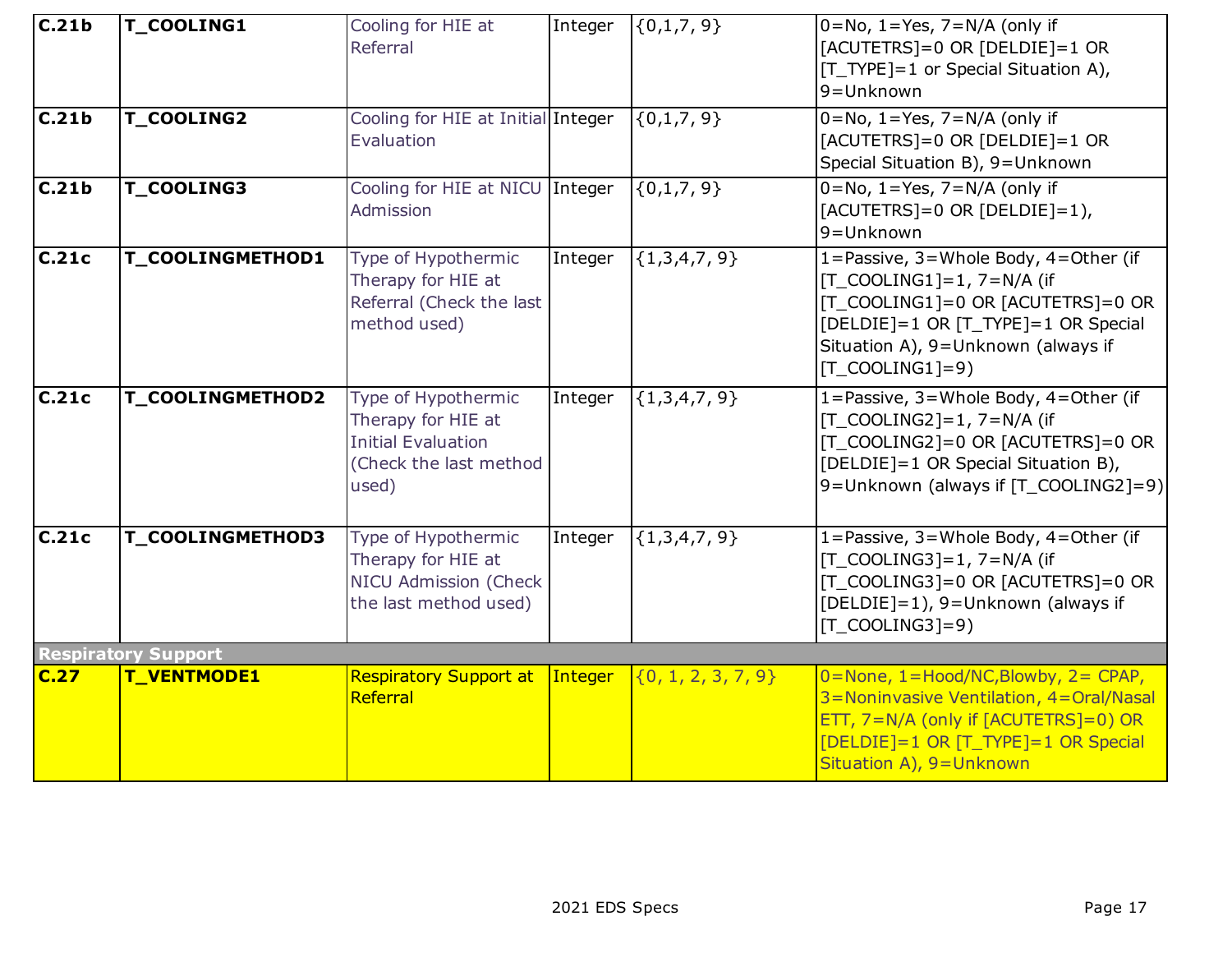| C.27                              | T_VENTMODE2                                                   | <b>Respiratory Support at</b><br><b>Initial Evaluation</b> | Integer                 | $\{0, 1, 2, 3, 7, 9\}$                | $0 = None$ , 1 = Hood/NC, Blowby, 2 = CPAP,<br>3=Noninvasive Ventilation, 4=Oral/Nasal<br>ETT, 7=N/A (only if [ACUTETRS]=0) OR<br>[DELDIE]=1 OR [T_TYPE]=1 OR Special<br>Situation A), 9=Unknown |
|-----------------------------------|---------------------------------------------------------------|------------------------------------------------------------|-------------------------|---------------------------------------|--------------------------------------------------------------------------------------------------------------------------------------------------------------------------------------------------|
| C.27                              | T_VENTMODE3                                                   | <b>Respiratory Support at</b><br><b>NICU Admission</b>     | Integer                 | $\{0, 1, 2, 3, 7, 9\}$                | 0=None, 1=Hood/NC, Blowby, 2=CPAP,<br>3=Noninvasive Ventilation, 4=Oral/Nasal<br>ETT, 7=N/A (only if [ACUTETRS]=0) OR<br>[DELDIE]=1 OR [T_TYPE]=1 OR Special<br>Situation A), 9=Unknown          |
|                                   |                                                               |                                                            | <b>REFERRAL PROCESS</b> |                                       |                                                                                                                                                                                                  |
| <b>Referring Hospital</b><br>C.30 | T_REFERRINGHOSPITA Referrring Hospital<br>L                   |                                                            | Char <sub>6</sub>       | {HCAI ID (formerly<br>OSHPD), 777777} | Valid HCAI ID (formerly OSHPD) number<br>(see list); 777777=N/A (only if<br>$[ACUTETRS]=0$ OR $[DELDIE]=1)$                                                                                      |
|                                   | <b>Previous Transfer?</b>                                     |                                                            |                         |                                       |                                                                                                                                                                                                  |
| C.31a                             | <b>T_FIRSTTRANS</b>                                           | Is This The First<br><b>Transfer for This</b><br>Infant?   | Integer                 | $\{0, 1, 7\}$                         | 0=No, this was NOT the infant's first<br>transfer, 1=Yes, infant transferred for the<br>first time, 7=N/A (only if [ACUTETRS]=0<br>OR $[DELDIE]=1$ )                                             |
| C.31b                             | <b>T_PREVHOSPITAL</b>                                         | Previously Transfer<br>Referring Hospital                  | Char <sub>6</sub>       | {HCAI ID (formerly<br>OSHPD), 777777} | Valid HCAI ID (formerly OSHPD) number<br>(see list); 777777=N/A (if<br>$[T_firstTrans] = 1$ OR [ACUTETRS]=0<br>OR $[DELDIE]=1)$                                                                  |
| <b>Location of Birth</b>          |                                                               |                                                            |                         |                                       |                                                                                                                                                                                                  |
|                                   | variable once by only entering the data in the CPQCC Section. |                                                            |                         |                                       | NOTE: If [ACUTETRS]=1, then C.32 [BIRTHLOCATION] must = [BIRTHLOCATION] in the CPQCC Section. Submit this                                                                                        |
|                                   | <b>Transport Team On-Site Leader</b>                          |                                                            |                         |                                       |                                                                                                                                                                                                  |
| C.33                              | <b>T_TEAMLEADER</b>                                           | Team Leader                                                | Integer                 | $\{1, 2, 3, 4, 5, 6, 7\}$             | $1 = Sub-Specialist, 2 = Pediatrician,$<br>3=Other MD/Resident, 4=Neonatal Nurse<br>Practitioner, 5=Transport Specialist,<br>$6 =$ Nurse, $7 = N/A$ (only if [ACUTETRS]=0<br>OR $[DELDIE]=1)$    |
| <b>Team Baser</b>                 |                                                               |                                                            |                         |                                       |                                                                                                                                                                                                  |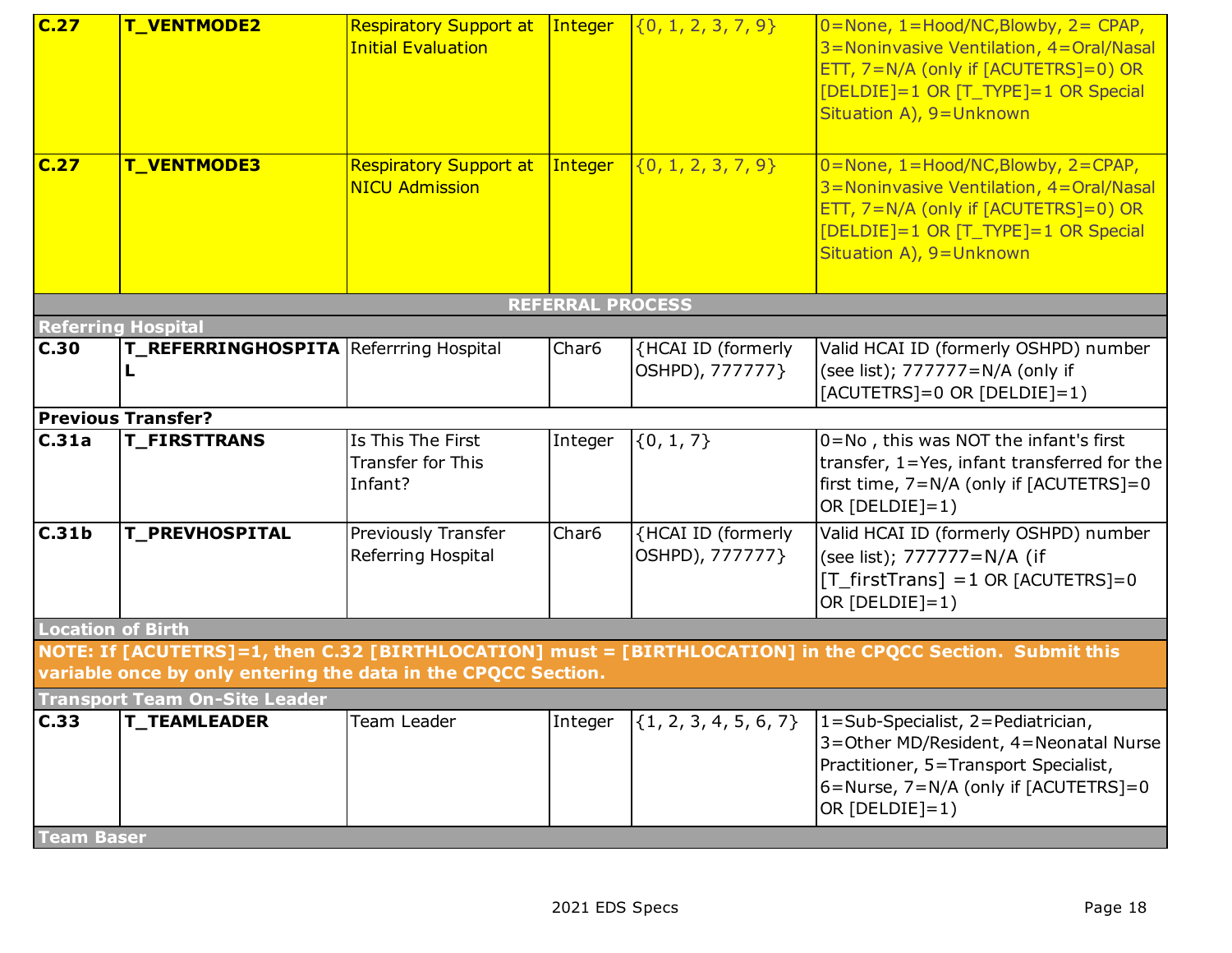| C.34a                    | <b>T_TEAMBASE</b>                                                                             | Team Base                                                                                                                | Integer           | $\{1, 2, 3, 7\}$                                                                                                                                     | 1=Receiving Hospital, 2=Contract<br>Service, 3=Referring Hospital, 7=N/A<br>(only if [ACUTETRS]=0 OR [DELDIE]=1)<br>For Special Situation B, this item is<br>always 3.                                                                                                                                                                                                                                                                                                                                                                                                                                                  |
|--------------------------|-----------------------------------------------------------------------------------------------|--------------------------------------------------------------------------------------------------------------------------|-------------------|------------------------------------------------------------------------------------------------------------------------------------------------------|-------------------------------------------------------------------------------------------------------------------------------------------------------------------------------------------------------------------------------------------------------------------------------------------------------------------------------------------------------------------------------------------------------------------------------------------------------------------------------------------------------------------------------------------------------------------------------------------------------------------------|
| C.34b                    | <b>T_TEAMBASECS</b>                                                                           | Contract Service used                                                                                                    | Char <sub>6</sub> | {Contract Service ID<br>Number, 777777}                                                                                                              | If [T_teamBase]=2, valid contract service<br>ID number (see list); 777777 if<br>[T_teamBase] = ${1,3}$ OR<br>[ACUTETRS]=0 OR [DELDIE]=1)                                                                                                                                                                                                                                                                                                                                                                                                                                                                                |
| $\overline{\text{C.35}}$ | <b>Mode of Transport</b><br><b>T_TRANSMODE</b>                                                | Mode of Transport                                                                                                        | Integer           | $\{1, 2, 3, 7\}$                                                                                                                                     | 1=Ground, 2=Helicopter, 3=Fixed Wing,<br>7=N/A (only if [ACUTETRS]=0 OR<br>$[DELDIE]=1)$                                                                                                                                                                                                                                                                                                                                                                                                                                                                                                                                |
|                          | Date/Time of Transport Team Departure for Referring Hospital                                  |                                                                                                                          |                   |                                                                                                                                                      |                                                                                                                                                                                                                                                                                                                                                                                                                                                                                                                                                                                                                         |
| C.16                     | <b>T_TTDEPDATETIME</b><br><b>Date/Time of Arrival of Transport Team at Referring Hospital</b> | Date/Time of Transport   Char16<br>Team Departure from<br><b>Transport Team</b><br>Office/NICU for<br>Referring Hospital |                   | ${01 - 12}/{01 -$<br>pace } { 00 } : { 00 } ;<br>$\{07\}/\{07\}/\{1907\}\{$ between hour and<br>space } { 07 } : { 07 } ;<br>space } { 09 } : { 09 } | 16 alphanumeric characters using<br>$31}/(2022,2023)\$ {s   forward slashes for the date, a {space}<br>between date and time, and a colon<br> minutes=mm/dd/yyyy{space}hh:mm;<br>{09}/{09}/{1909}{ 07/07/1907 07:07=N/A (only if<br>$[ACUTETRS] = 0$ OR $[DELDIE] = 1$ OR<br>Special Situation B); 09/09/1909<br>09:09=Unknown. NOTE: Text file<br>submittors MUST submit all Date/Time<br>variables as string variable values<br>enclosed in quotes. In other words in a<br>comma separated ASCII file, a Date/Time<br>variable must be submitted as<br>"12/12/2022{space}12:00" instead of<br>12/12/2022{space}12:00. |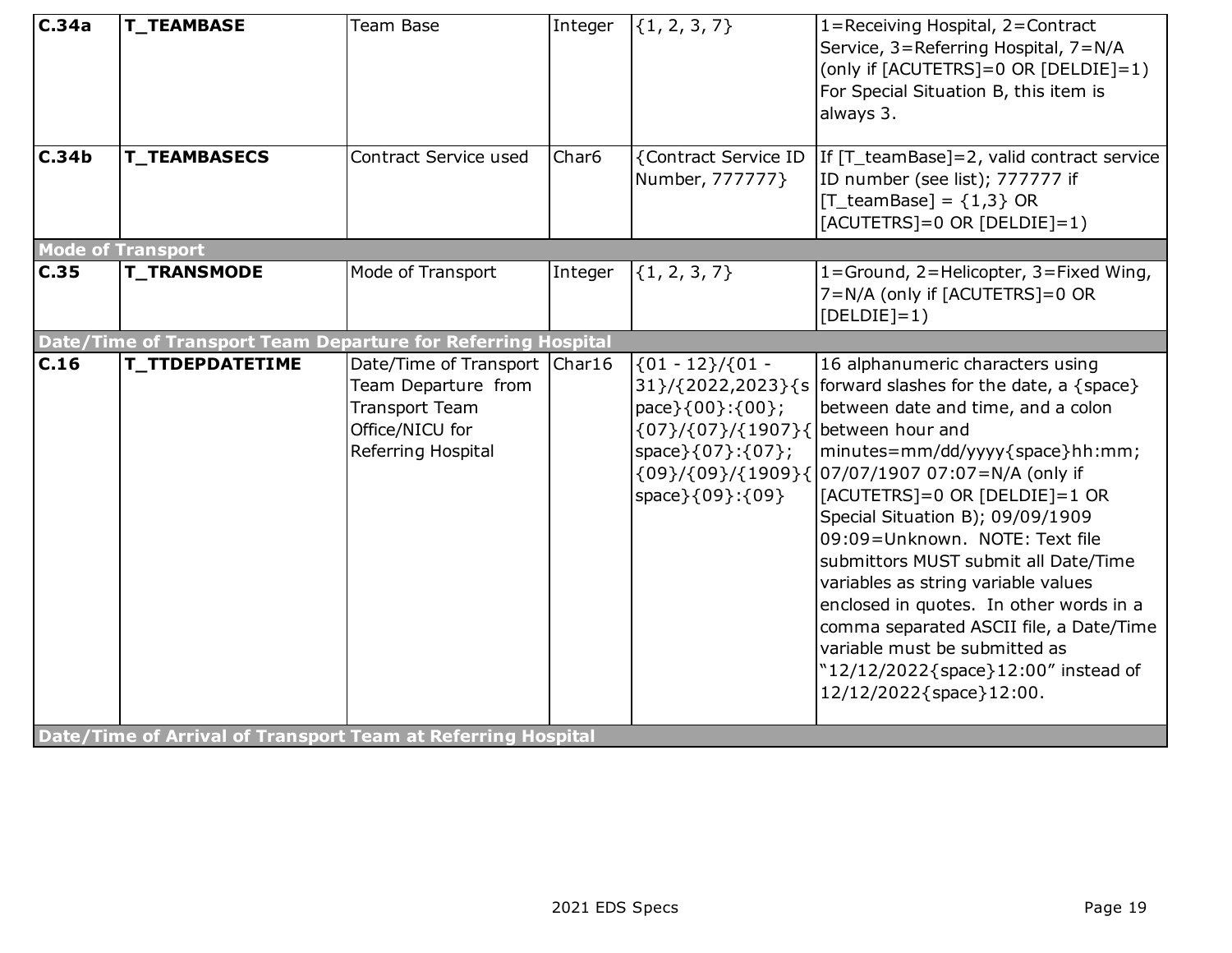| C.17                    | <b>T_TTARRDATETIME</b>                                                  | Date/Time of Transport   Char16<br>Team Arrival at |              | $(01 - 12) / (01 -$                    | 16 alphanumeric characters using<br>$31}/(2022,2023)\$ {s   forward slashes for the date, a {space}            |
|-------------------------|-------------------------------------------------------------------------|----------------------------------------------------|--------------|----------------------------------------|----------------------------------------------------------------------------------------------------------------|
|                         |                                                                         | Referring                                          |              | pace $\{00\}:\{00\}$ ;                 | between date and time, and a colon                                                                             |
|                         |                                                                         |                                                    |              |                                        |                                                                                                                |
|                         |                                                                         | Hospital/Patient Bedside                           |              | {07}/{07}/{1907}{ between hour and     |                                                                                                                |
|                         |                                                                         |                                                    |              | space } { 07 } : { 07 } ;              | minutes=mm/dd/yyyy{space}hh:mm;                                                                                |
|                         |                                                                         |                                                    |              |                                        | {09}/{09}/{1909}{ 07/07/1907 07:07=N/A (only if                                                                |
|                         |                                                                         |                                                    |              | space } { 09 } : { 09 }                | [ACUTETRS]=0 OR [DELDIE]=1 OR                                                                                  |
|                         |                                                                         |                                                    |              |                                        | Special Situation B); 09/09/1909                                                                               |
|                         |                                                                         |                                                    |              |                                        | 09:09=Unknown. NOTE: Text file                                                                                 |
|                         |                                                                         |                                                    |              |                                        | submittors MUST submit all Date/Time                                                                           |
|                         |                                                                         |                                                    |              |                                        | variables as string variable values                                                                            |
|                         |                                                                         |                                                    |              |                                        | enclosed in quotes. In other words in a                                                                        |
|                         |                                                                         |                                                    |              |                                        | comma separated ASCII file, a Date/Time                                                                        |
|                         |                                                                         |                                                    |              |                                        | variable must be submitted as                                                                                  |
|                         |                                                                         |                                                    |              |                                        | "12/12/2022{space}12:00" instead of                                                                            |
|                         |                                                                         |                                                    |              |                                        | 12/12/2022{space}12:00.                                                                                        |
| <b>User Comment Box</b> |                                                                         |                                                    |              |                                        |                                                                                                                |
|                         | <b>T_USERCOMMENT</b>                                                    | <b>User Comment Box</b>                            |              | Char256 $\{Description, 77\}$          | Up to 256 alphanumeric characters;                                                                             |
|                         |                                                                         |                                                    |              |                                        | 77=N/A (only if [ACUTETRS]=0 OR                                                                                |
|                         |                                                                         |                                                    |              |                                        | $[DELDIE]=1)$                                                                                                  |
|                         | Section III. 2022 EDS Specifications for the CPQCC Database             |                                                    |              |                                        |                                                                                                                |
|                         | NOTE: NEW & REVISED FIELDS FOR 2022 ARE HIGHLIGHTED IN Yellow for CPQCC |                                                    |              |                                        |                                                                                                                |
|                         | <b>Tracking Fields (See Section I for Tracking Fields)</b>              |                                                    |              | <b>IDENTIFICATION AND DEMOGRAPHICS</b> |                                                                                                                |
| 2022                    | <b>Field Name</b>                                                       | <b>Description</b>                                 | <b>Field</b> | <b>Range of Possible</b>               | <b>Coding Rules</b>                                                                                            |
| Item                    |                                                                         |                                                    | <b>Type</b>  | <b>Values</b>                          |                                                                                                                |
|                         |                                                                         |                                                    |              |                                        | NOTE: If [ACUTETRS]=1 AND [T_BWGT] is not equal to 9999, then C.3 [T_BWGT] must = [BWGT] in the CPQCC Section. |
|                         |                                                                         |                                                    |              |                                        |                                                                                                                |
| $\overline{\mathbf{1}}$ | <b>BWGT</b>                                                             | Birth Weight (in Grams) Long                       |              | ${1 - 7000}$                           | Enter birthweight in grams. Do not use a                                                                       |
|                         |                                                                         |                                                    | Integer      |                                        | comma separator as in 1,224. Use only                                                                          |
|                         |                                                                         |                                                    |              |                                        | numbers as in 1224.                                                                                            |
| $\overline{\mathbf{2}}$ | <b>BHEADCIR</b>                                                         | Head Circumference at                              | Double       |                                        | {10.0 - 70.0, 777.7, 10.0 to 70.0, 777.7, 999.9; Codes:                                                        |
|                         |                                                                         | Birth (in cm to nearest                            |              | 999.9                                  | $777.7 = N/A$ (Not Done), 999.9 =                                                                              |
|                         |                                                                         | 10th of a cm)                                      |              |                                        | Unknown                                                                                                        |
|                         |                                                                         |                                                    |              |                                        |                                                                                                                |
|                         |                                                                         |                                                    |              |                                        | NOTE: If [ACUTETRS]=1, then C.4 [GAWEEKS, GADAYS] must = [GAWEEKS, GADAYS] in the CPQCC Section. Submit this   |
|                         | variable once by only entering the data in the CPQCC Section.           |                                                    |              |                                        |                                                                                                                |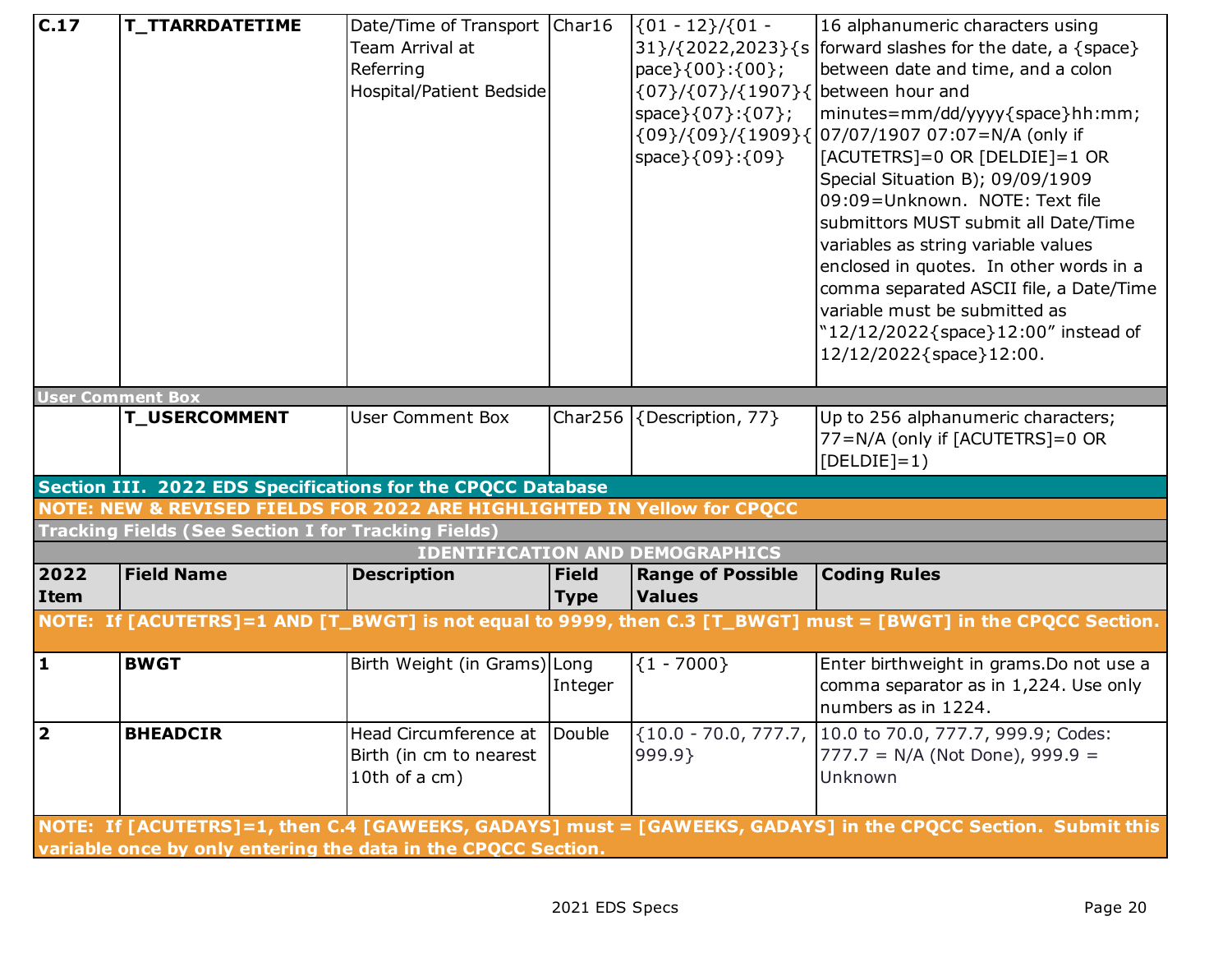| 3a             | <b>GAWEEKS</b>                 | Best Estimate of        | Integer | ${15 - 46, 99}$                                                                                                                 | If [ACUTETRS]=1, then C.8 [GAWEEKS]                                                                                                                                                                                                                                                                                                                                                                                                                                                                                                                                                                                                                                                                                                                             |
|----------------|--------------------------------|-------------------------|---------|---------------------------------------------------------------------------------------------------------------------------------|-----------------------------------------------------------------------------------------------------------------------------------------------------------------------------------------------------------------------------------------------------------------------------------------------------------------------------------------------------------------------------------------------------------------------------------------------------------------------------------------------------------------------------------------------------------------------------------------------------------------------------------------------------------------------------------------------------------------------------------------------------------------|
|                |                                | Gestational Age --      |         |                                                                                                                                 | must = [GAWEEKS] in CPQCC Section;                                                                                                                                                                                                                                                                                                                                                                                                                                                                                                                                                                                                                                                                                                                              |
|                |                                | Weeks                   |         |                                                                                                                                 | 99=Unknown                                                                                                                                                                                                                                                                                                                                                                                                                                                                                                                                                                                                                                                                                                                                                      |
| 3 <sub>b</sub> | <b>GADAYS</b>                  | Best Estimate of        | Integer | ${0 - 6, 99}$                                                                                                                   | If [ACUTETRS]=1, then C.8 [GADAYS]                                                                                                                                                                                                                                                                                                                                                                                                                                                                                                                                                                                                                                                                                                                              |
|                |                                | Gestational Age -- Days |         |                                                                                                                                 | must = [GADAYS] in CPQCC Section;                                                                                                                                                                                                                                                                                                                                                                                                                                                                                                                                                                                                                                                                                                                               |
|                |                                |                         |         |                                                                                                                                 | 99=Unknown                                                                                                                                                                                                                                                                                                                                                                                                                                                                                                                                                                                                                                                                                                                                                      |
|                |                                |                         |         |                                                                                                                                 | NOTE: If [ACUTETRS]=1, then C.12 [T_BDATETIME] must = [BDATE] in the CPQCC Section. Submit this variable once.                                                                                                                                                                                                                                                                                                                                                                                                                                                                                                                                                                                                                                                  |
| 4a.            | <b>BDATETIME</b>               | Birth Date/Time         | Char16  | $(01 - 12) / (01 -$<br>31 }/ { 2022 } { space }<br>$(00-23):(00-59);$<br>${01 - 12}/{01 -$<br>31}/{2022}{space}<br>${99}: {99}$ | 16 alphanumeric characters using<br>forward slashes for the date, a $\{space\}$<br>between date and time, and a colon<br>between hour and<br>minutes=mm/dd/yyyy{space}hh:mm;<br>${01-12}/{01-31}/ {2022}$ ${00-23}$ ${00}$<br>59} = Date & Time of Birth if time of birth<br>is known<br>${01-12}/(01-31)/(2022)$ {99:99} =<br>Date & Time of birth if time of birth is<br>unknown<br>NOTE: Text file submittors MUST submit<br>all Date/Time variables as string variable<br>values enclosed in quotes. In other<br>words in a comma separated ASCII file, a<br>Date/Time variable must be submitted as<br>"12/12/2022{space}12:00" instead of<br>12/12/2022{space}12:00. NOTE: If<br>[ACUTETRS]=1, then T.6 [T_BDATE]<br>must = [BDATE] in the CPQCC Section. |
|                |                                |                         |         |                                                                                                                                 | Submit this variable once.                                                                                                                                                                                                                                                                                                                                                                                                                                                                                                                                                                                                                                                                                                                                      |
|                |                                |                         |         |                                                                                                                                 | NOTE: If [ACUTETRS]=1, then C.5 [SEX] must = [SEX] in the CPQCC Section. Submit this variable once by only entering                                                                                                                                                                                                                                                                                                                                                                                                                                                                                                                                                                                                                                             |
|                | the data in the CPQCC Section. |                         |         |                                                                                                                                 |                                                                                                                                                                                                                                                                                                                                                                                                                                                                                                                                                                                                                                                                                                                                                                 |
| 5              | <b>SEX</b>                     | Sex of infant           | Integer | $\{0, 1, 2, 9\}$                                                                                                                | If [ACUTETRS]=1, then C.9 [SEX] must =                                                                                                                                                                                                                                                                                                                                                                                                                                                                                                                                                                                                                                                                                                                          |
|                |                                |                         |         |                                                                                                                                 | [SEX] in CPQCC Section; 0=Female,<br>1=Male, 2=Undetermined, 9=Unknown                                                                                                                                                                                                                                                                                                                                                                                                                                                                                                                                                                                                                                                                                          |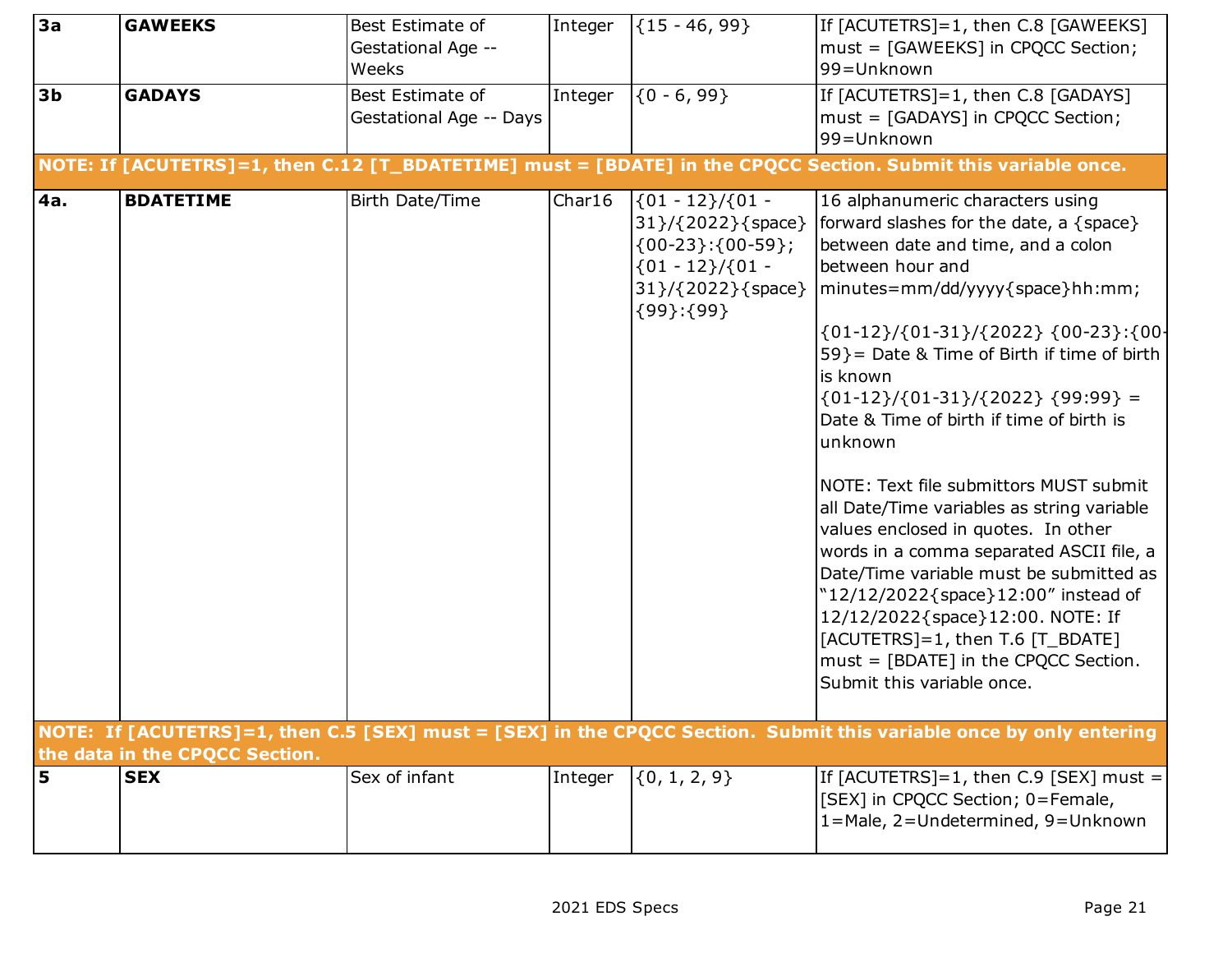| $\overline{6}$ | <b>DELDIE</b>                                 | Delivery Room Death                                                 | Integer           | $\{0, 1\}$                                      | $0 = No, 1 = Yes$                                                                                                                                                                                                                                                                                                                                                          |
|----------------|-----------------------------------------------|---------------------------------------------------------------------|-------------------|-------------------------------------------------|----------------------------------------------------------------------------------------------------------------------------------------------------------------------------------------------------------------------------------------------------------------------------------------------------------------------------------------------------------------------------|
| 7a             | <b>LOCATE</b>                                 | Location of Birth                                                   | Integer           | $\{0, 1, 2\}$                                   | 0=Inborn; 1=Outborn; 2=Born at Co-<br>Located Hospital (Satellite NICU ONLY).<br>Always 0 if $[DELDIE]=1$ .                                                                                                                                                                                                                                                                |
| 7 <sub>b</sub> | <b>DAYADMISS</b>                              | Age in days at<br>admission                                         | Integer           | ${1 - 28, 77}$                                  | 1 to 28 for outborn infants or inborn<br>infants not meeting Small Baby criteria.<br>DAYADMISS for inborn infants 401 to<br>1,500 grams or 22 to 29 completed<br>weeks gestation should be 1. Note:<br>Currently a value of 77 is accepted for<br>inborn infants 401 to 1,500 grams or 22<br>to 29 completed weeks gestation and<br>mapped to 1 by the EDS intake routine. |
|                |                                               |                                                                     |                   |                                                 | NOTE: If [ACUTETRS]=1, then C.32 [BIRTHLOCATION] must = [BIRTHLOCATION] in the CPQCC Section. Submit this                                                                                                                                                                                                                                                                  |
|                |                                               |                                                                     |                   |                                                 | variable once by only entering the data in the CPQCC Section. A home birth does NOT qualify for checking "Previously                                                                                                                                                                                                                                                       |
|                | Discharged Home From a Hospital after Birth." |                                                                     |                   |                                                 |                                                                                                                                                                                                                                                                                                                                                                            |
| <b>7c</b>      | <b>BIRTHLOCATION</b>                          | Hospital of Birth (for<br>Outborn Infants)                          | Char <sub>6</sub> | {HCAI ID (formerly<br>OSHPD) number,<br>777777} | 777777 if [LOCATE]=0; valid HCAI ID<br>(formerly OSHPD) number (see list)<br>For acute Transports-In with Special                                                                                                                                                                                                                                                          |
| 7d             | <b>TRANSCODE_IN</b>                           | Reason for Transport-In Integer                                     |                   | $\{0, 1, 2, 3, 4, 5, 6,$<br>7, 9, 10,           | 0=ECMO, 10=Hypothermic Therapy,<br>3=Surgery, 2=Other Medical/Diagnostic<br>services, 1=Growth/Discharge planning,<br>$4$ = Chronic care, 5 = Other, 6 = Insurance,<br>7=Not applicable (Only if [DELDIE]=1 OR<br>$[LOCATE]$ in $\{0,2\}$ ), 9=Confirmed<br>unknown                                                                                                        |
| 8a             | <b>PDH</b>                                    | Was Previously<br>Discharged Home after<br>Birth (Outborn Infants). | Integer           | $\{0, 1, 7\}$                                   | 0=Never Discharged Home from a<br>Hospital after Birth (Only if $[LOCATE]=1$ ),<br>1=Was Previously Discharged Home after<br>Birth (Only if $[LOCATE]=1$ ), $7=N/A$ (only<br>if $[DELDIE]=1$ OR $[LOCATE]$ in $\{0,2\}$ ).                                                                                                                                                 |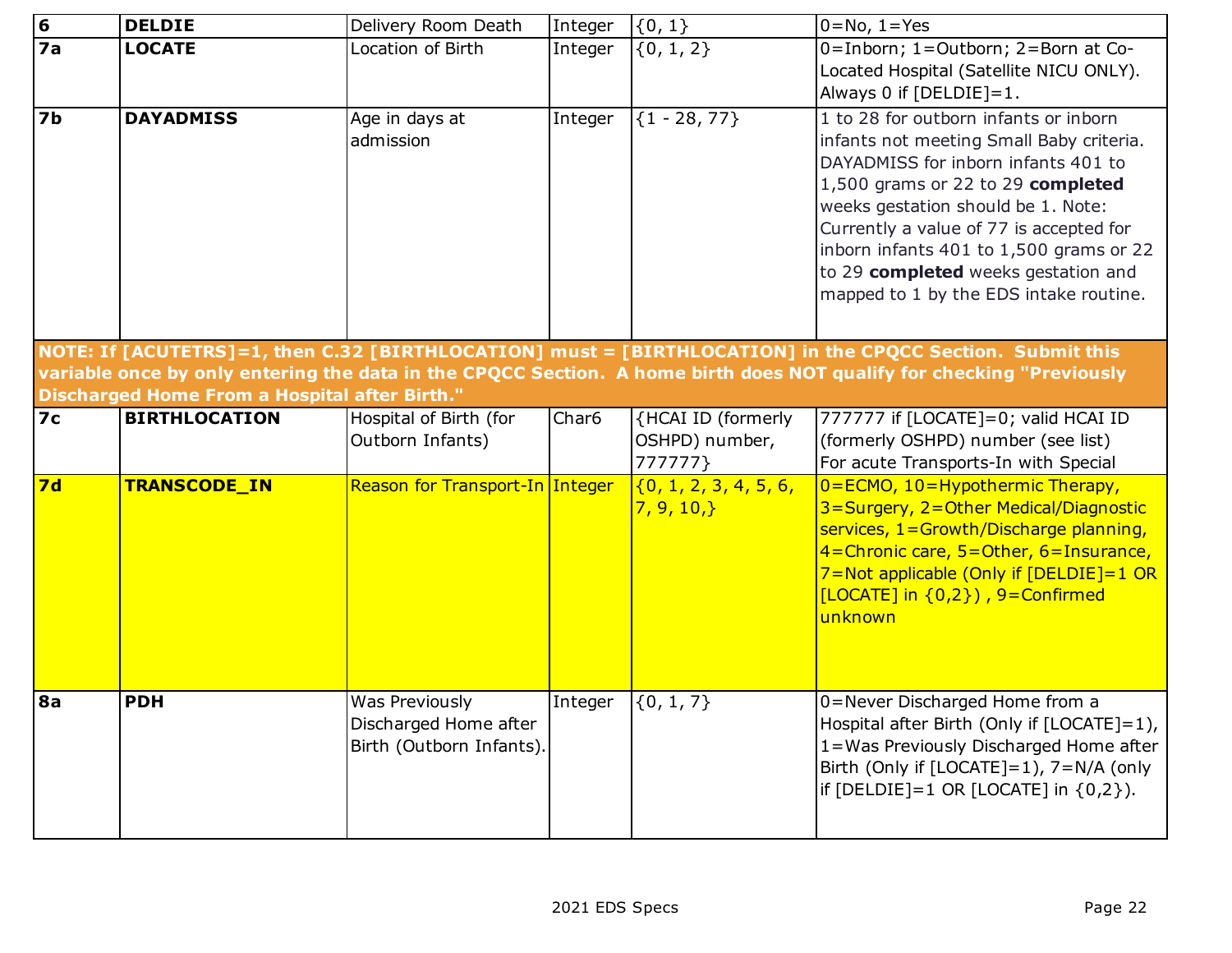| 8 <sub>b</sub> | <b>READMIT</b>                          | Infant Readmitted to<br>your Hospital (for<br>Outborn Infants<br>previously discharged<br>home) | Integer | $\{0, 1, 7\}$                                                               | $0 = No$ (Only if [PDH] = 1 and infant was<br>not in your center's NICU prior to home<br>discharge), $1 = Yes$ (Only if [PDH]=1 and<br>infant was in your center's NICU prior to<br>home discharge), 7=N/A (only if<br>[DELDIE]=1 OR [LOCATE] in {0,2} OR<br>[PDH] in $\{0,7\}$ ) |
|----------------|-----------------------------------------|-------------------------------------------------------------------------------------------------|---------|-----------------------------------------------------------------------------|-----------------------------------------------------------------------------------------------------------------------------------------------------------------------------------------------------------------------------------------------------------------------------------|
|                |                                         | MATERNAL HISTORY, DELIVERY ROOM CARE, AND SURFACTANT USE                                        |         |                                                                             | NOTE: If [ACUTETRS]=1, then C.7a [MDATE] must = [MDATE] in the CPQCC Section. Submit this variable once by only                                                                                                                                                                   |
|                | entering the data in the CPQCC Section. |                                                                                                 |         |                                                                             |                                                                                                                                                                                                                                                                                   |
| 9              | <b>MDATE</b>                            | Mother's Date of Birth                                                                          | Date    | {Range depends on<br>mother's age on<br>infant's birth date,<br>09/09/1909} | Date format mm/dd/yyyy;<br>09/09/1909=Unknown                                                                                                                                                                                                                                     |
|                | <b>MAGE</b>                             | Mother's Age at Infant's Integer<br>Birth (Age Last<br>Birthday)                                |         | ${10 - 60, 99}$                                                             | 99=Unknown                                                                                                                                                                                                                                                                        |
| 10a            | <b>HISP</b>                             | Is Mother of Hispanic<br>Origin?                                                                | Integer | $\{0, 1, 9\}$                                                               | $1 = Yes, 0 = No, 9 = Unknown$                                                                                                                                                                                                                                                    |
| <b>10b</b>     | <b>MATRACE</b>                          | <b>Maternal Race</b>                                                                            | Integer |                                                                             | $\{1, 3, 4, 5, 6, 7, 99\}$  1=Black, 3=White, 4=Asian, 5=American  <br>Indian or Alaska Native, 6=Native<br>Hawaiian or Pacific Islander, 7=Other<br>identified race, 99=Unknown                                                                                                  |
| $11$           | <b>PCARE</b>                            | <b>Prenatal Care</b>                                                                            | Integer | $\{0, 1, 9\}$                                                               | $0 = No, 1 = Yes, 9 = Unknown$                                                                                                                                                                                                                                                    |
| $12$           | <b>GROUPBSTREP</b>                      | <b>Group B Strep Positive</b>                                                                   | Integer | $\{0, 1, 7, 9\}$                                                            | 0=No, 1=Yes, 7=Not Done, 9=Unknown                                                                                                                                                                                                                                                |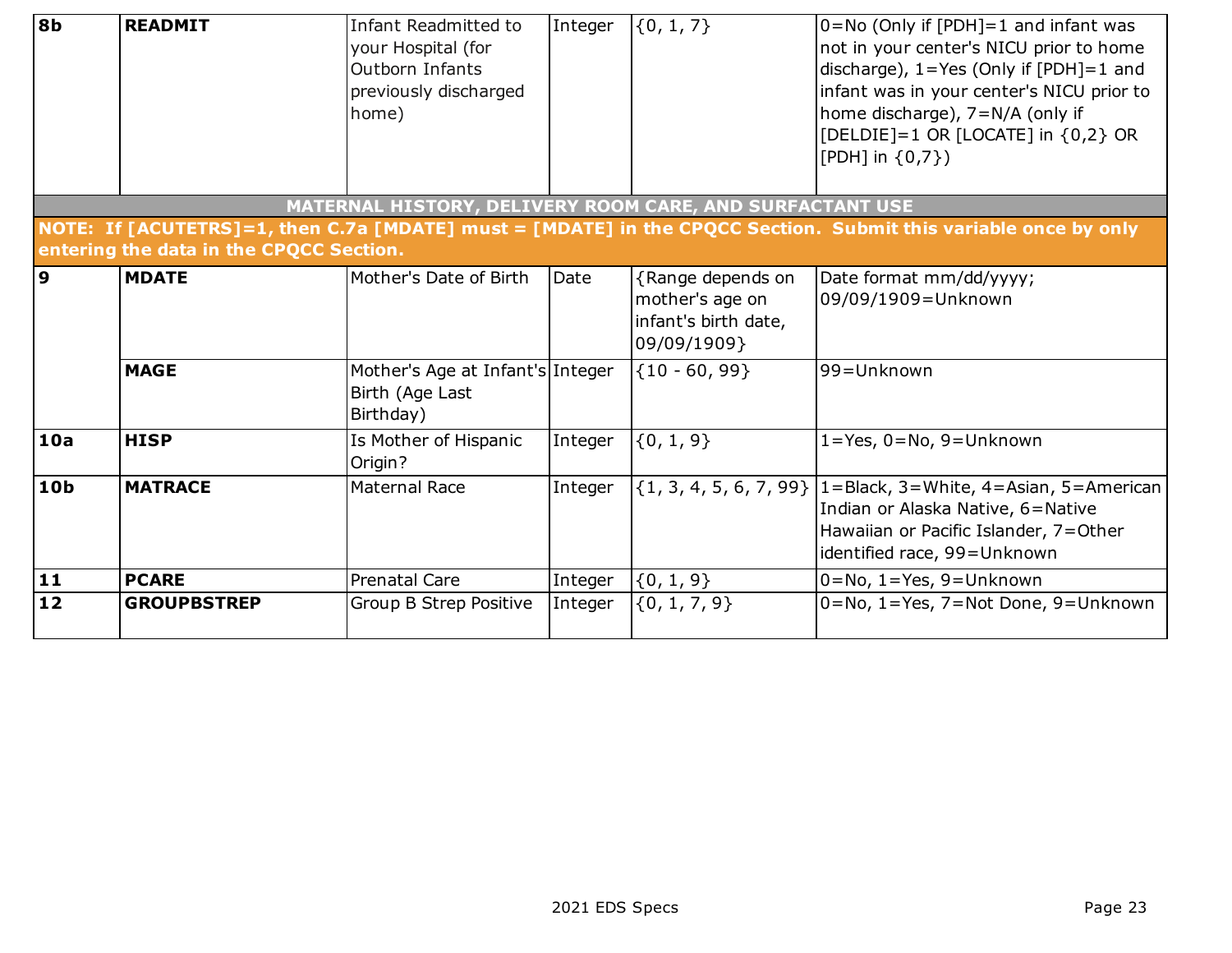|                 |                                         |                                                                                                                              |         |                                    | NOTE: If [ACUTETRS]=1, then C.8a [ASTER] must = [ASTER] in the CPQCC Section. Submit this variable once by only                                                                                                                                                                                                                                                                                                                                                                                                                                        |
|-----------------|-----------------------------------------|------------------------------------------------------------------------------------------------------------------------------|---------|------------------------------------|--------------------------------------------------------------------------------------------------------------------------------------------------------------------------------------------------------------------------------------------------------------------------------------------------------------------------------------------------------------------------------------------------------------------------------------------------------------------------------------------------------------------------------------------------------|
|                 | entering the data in the CPQCC Section. |                                                                                                                              |         |                                    |                                                                                                                                                                                                                                                                                                                                                                                                                                                                                                                                                        |
| 13a             | <b>ASTER</b>                            | Antenatal Steroids                                                                                                           | Integer | $\{0, 1, 9\}$                      | $0 = No, 1 = Yes, 9 = Unknown$                                                                                                                                                                                                                                                                                                                                                                                                                                                                                                                         |
|                 |                                         | Received Prior to<br>Delivery                                                                                                |         |                                    |                                                                                                                                                                                                                                                                                                                                                                                                                                                                                                                                                        |
|                 |                                         |                                                                                                                              |         |                                    | NOTE: Starting from 2018, this item [ASTERDOCUMENT] is only applicable and OPTIONAL for inborn infants who are <34                                                                                                                                                                                                                                                                                                                                                                                                                                     |
|                 | weeks gestational age.                  |                                                                                                                              |         |                                    |                                                                                                                                                                                                                                                                                                                                                                                                                                                                                                                                                        |
| 13 <sub>b</sub> | <b>ASTERDOCUMENT</b>                    | Documentation in the<br>medical record for<br>reasons for NOT<br>initiating antenatal<br>steroid therapy before<br>delivery. | Integer | $\{0,1, 7, 9\}$                    | 0=No (If [ASTER]=0 AND [LOCATE] in<br>$\{0,2\}$ ), 1=Yes (If [ASTER]=0 AND<br>[LOCATE] in {0,2}), 7=N/A (Always if<br>$[ASTER]=1$ OR $[LOCATE]=1$ OR<br>[GAWEEKS]>33), 9=Unknown (Always if<br>$[ASTER]=9)$                                                                                                                                                                                                                                                                                                                                            |
|                 | weeks gestational age.                  |                                                                                                                              |         |                                    | NOTE: Starting from 2018, this item [ASTERREASON] is only applicable and OPTIONAL for inborn infants who are <34                                                                                                                                                                                                                                                                                                                                                                                                                                       |
| 13c             | <b>ASTERREASON</b>                      | If Yes, what was the<br>documented reason for<br>NOT administering<br>antenatal steroids?                                    | Integer | (0, 1, 2, 3, 4, 5, 6,<br>7, 77, 99 | $1 =$ Chorioamnionitis (if<br>[ASTERDOCUMENT]=1), 2=Other active<br>infection (if [ASTERDOCUMENT]=1),<br>3=Immediate delivery (if<br>[ASTERDOCUMENT]=1), 4=Fetus has<br>anomalies incompatible with life (if<br>[ASTERDOCUMENT]=1), 5=History of<br>adverse reaction to corticosteroids (if<br>[ASTERDOCUMENT]=1), 6=Comfort Care<br>(if [ASTERDOCUMENT]=1), 7=Other (if<br>[ASTERDOCUMENT]=1), 77=N/A (only if<br>[ASTERDOCUMENT]=0 OR [ASTER]=1 OR<br>$[LOCATE] = 1 OR [GAWEEKS] > 33),$<br>99=Unknown (always if [ASTER]=9 OR<br>[ASTERDOCUMENT]=9) |
| 14              | <b>SPLABOR</b>                          | Spontaneous Labor.<br>Did the Mother Go into<br>Labor on Her Own?                                                            | Integer | ${0, 1, 9}$                        | $0 = No, 1 = Yes, 9 = Unknown$                                                                                                                                                                                                                                                                                                                                                                                                                                                                                                                         |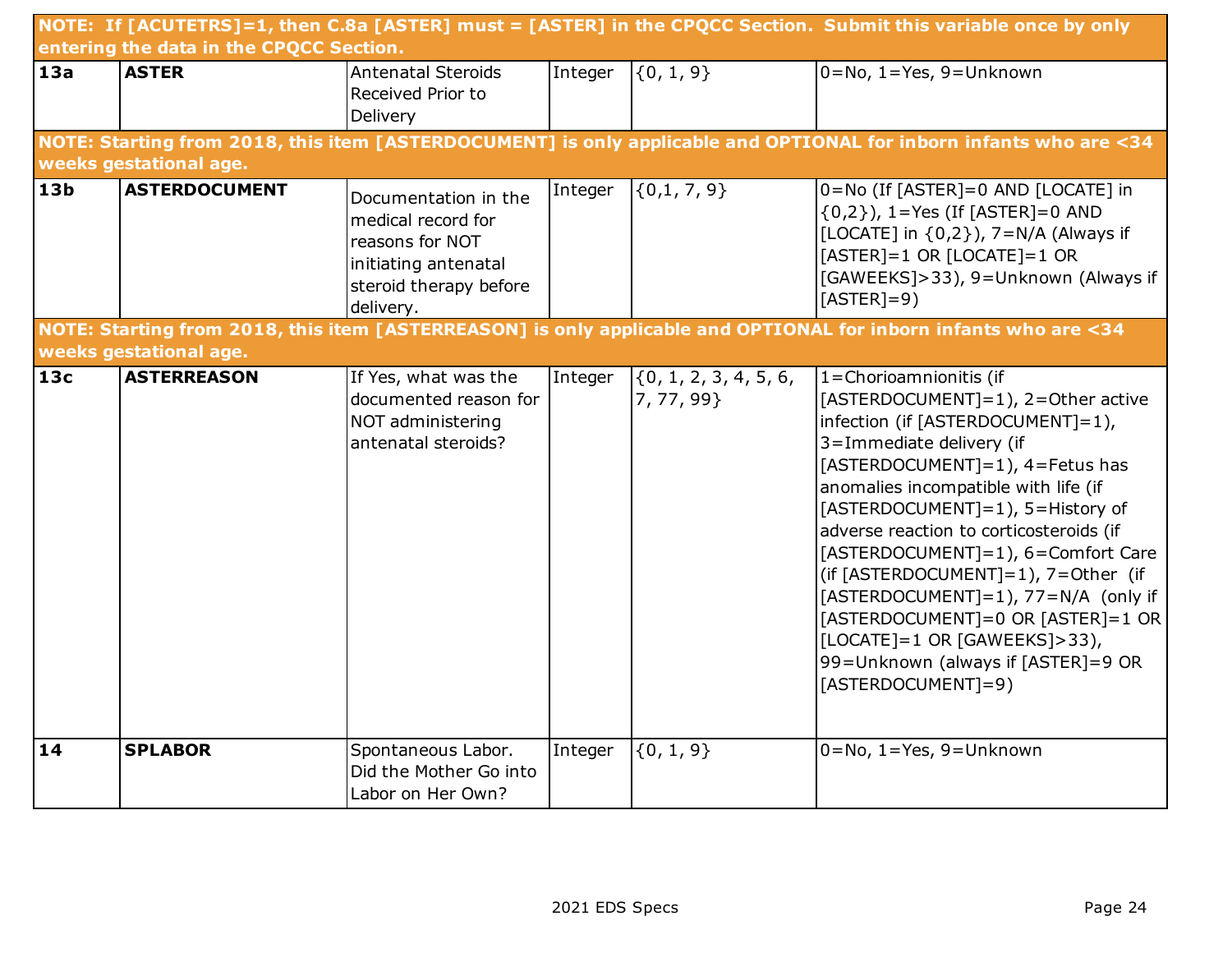| 15a             | <b>MULT</b>         | Multiple Births or             | Integer | $\{0, 1, 9\}$         | 0=No, 1=Yes, 9=Unknown; Note: At                                                         |
|-----------------|---------------------|--------------------------------|---------|-----------------------|------------------------------------------------------------------------------------------|
|                 |                     | Gestation                      |         |                       | least one fetus must survive beyond 20                                                   |
|                 |                     |                                |         |                       | weeks                                                                                    |
| 15 <sub>b</sub> | <b>NBIRTHS</b>      | Number of Infants              | Integer | ${1 - 10, 77, 99}$    | 1 TO 10 if [MULT]=1; 77=N/A (only if                                                     |
|                 |                     | Delivered                      |         |                       | [MULT]=0); 99=Unknown (always if                                                         |
|                 |                     |                                |         |                       | $[MULT]=9)$                                                                              |
| <b>15c</b>      | <b>BIRTHORDER</b>   | Birth Order for Multiple       | Integer | {1-10 [NBIRTHS],      | $\overline{1\text{ TO}}$ 10 [NBIRTHS] if [MULT]=1; 77=N/A                                |
|                 |                     | <b>Births</b>                  |         | 77, 99}               | (only if [MULT]=0); 99=Unknown                                                           |
|                 |                     |                                |         |                       | (always if [MULT]=9 OR [NBIRTHS]=99)                                                     |
|                 |                     |                                |         |                       |                                                                                          |
| 16              | <b>DELMOD</b>       | Mode of Delivery               | Integer | ${0, 1, 2, 9}$        | 0=Cesarean Section; 1=Normal or                                                          |
|                 |                     |                                |         |                       | Spontaneous Vaginal; 2=Operative                                                         |
|                 |                     |                                |         |                       | Vaginal, 9=Unknown                                                                       |
|                 |                     |                                |         |                       | ANTENATAL CONDITIONS: EVENTS THAT MAY AFFECT THE PREGNANCY AND/OR DELIVERY OF THE INFANT |
| <b>Maternal</b> |                     |                                |         |                       |                                                                                          |
| 17a             | <b>ANCMHYP</b>      | Maternal: Hypertension Integer |         | $\{0, 1, 9\}$         | $0 = No, 1 = Yes, 9 = Unknown$                                                           |
|                 |                     |                                |         |                       |                                                                                          |
| 17a             | <b>ANCMCHORIO</b>   | Maternal:                      | Integer | ${0, 1, 9}$           | $0 = No, 1 = Yes, 9 = Unknown$                                                           |
|                 |                     | Chorioamionitis                |         |                       |                                                                                          |
| 17a             | <b>ANCMOINF</b>     | Maternal: Other                | Integer | ${0, 1, 9}$           | $0 = No, 1 = Yes, 9 = Unknown$                                                           |
|                 |                     | Infection                      |         |                       |                                                                                          |
| 17a             | <b>ANCMDIA</b>      | Maternal: Diabetes             | Integer | $\{0,1,9\}$           | $0 = No, 1 = Yes, 9 = Unknown$                                                           |
| 17a             | <b>ANCMAMAGSULF</b> | Maternal: Antenatal            | Integer | $\{0,1,9\}$           | $0 = No, 1 = Yes, 9 = Unknown$                                                           |
|                 |                     | Magnesium Sulfate              |         |                       |                                                                                          |
| 17a             | <b>ANCMCES</b>      | Maternal: Previous             | Integer | ${0,1,9}$             | $0 = No, 1 = Yes, 9 = Unknown$                                                           |
|                 |                     | Cesarean                       |         |                       |                                                                                          |
| 17a             | <b>ANCMOTH</b>      | Maternal: Other                | Integer | ${0, 1, 9}$           | $0 = No, 1 = Yes, 9 = Unknown$                                                           |
| 17a             | <b>ANCMDESC</b>     | Description of 'Other'         | Char50  | {Description, 77, 99} | Up to 50 alphanumeric characters;                                                        |
|                 |                     |                                |         |                       | 77=N/A if [ANCMOTH]=0, 99=Unknown                                                        |
|                 |                     |                                |         |                       | if [ANCMOTH]=9                                                                           |
| Fetal           |                     |                                |         |                       |                                                                                          |
| 17 <sub>b</sub> | <b>ANCFIUGR</b>     | Fetal: IUGR                    | Integer | $\{0, 1, 9\}$         | $0 = No, 1 = Yes, 9 = Unknown$                                                           |
| 17 <sub>b</sub> | <b>ANCFDIS</b>      | Fetal: Non-reassuring          | Integer | $\{0, 1, 9\}$         | $0 = No, 1 = Yes, 9 = Unknown$                                                           |
|                 |                     | <b>Fetal Status</b>            |         |                       |                                                                                          |
| 17 <sub>b</sub> | <b>ANCFANO</b>      | Fetal: Anomaly                 | Integer | $\{0, 1, 9\}$         | $0 = No, 1 = Yes, 9 = Unknown$                                                           |
| 17 <sub>b</sub> | <b>ANCFOTH</b>      | Fetal: Other                   | Integer | $\{0, 1, 9\}$         | $0 = No, 1 = Yes, 9 = Unknown$                                                           |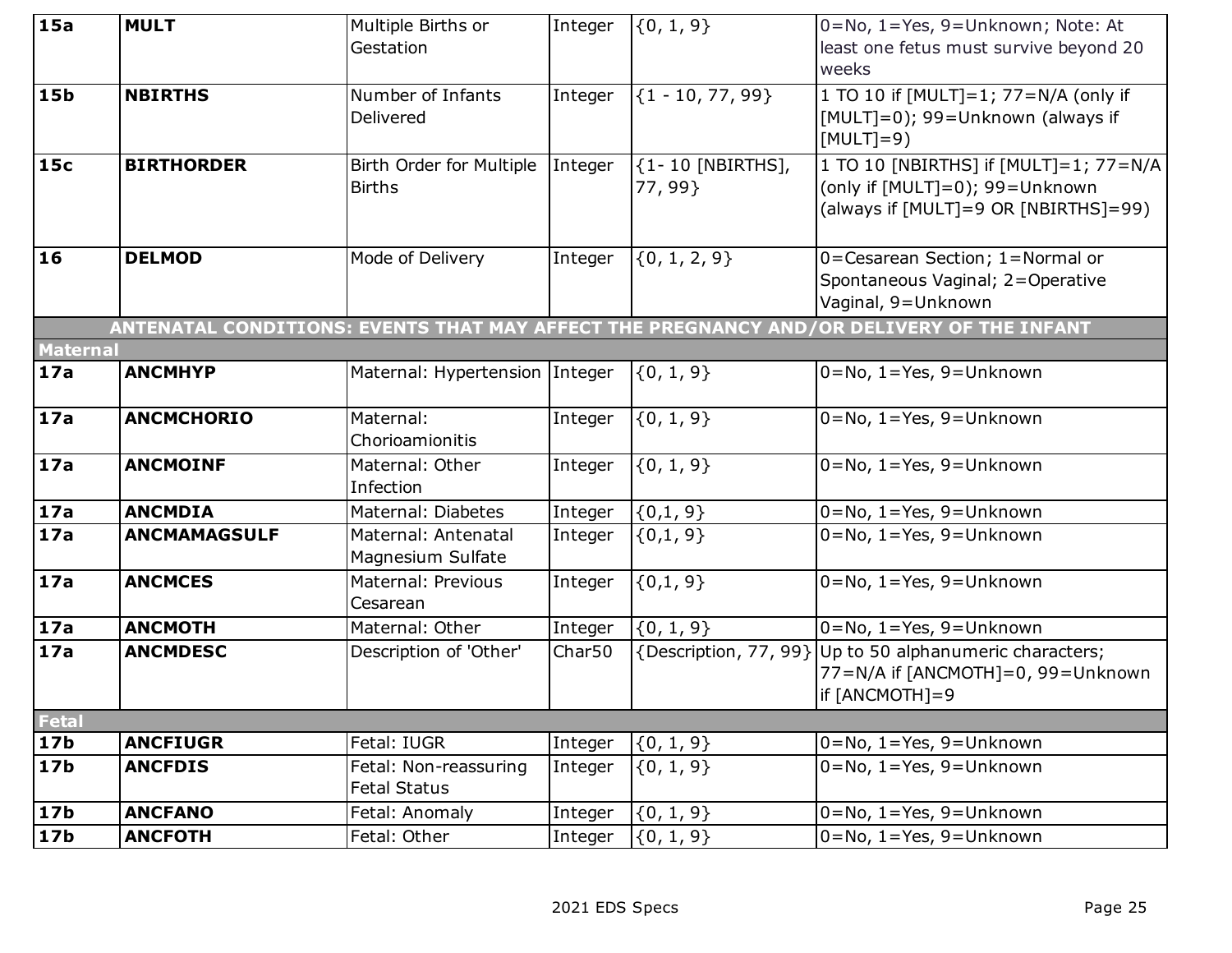| 17 <sub>b</sub>    | <b>ANCFDESC</b>                | Description of 'Other'                                                                                       | Char50  |                  | {Description, 77, 99} Up to 50 alphanumeric characters;                                                                                   |
|--------------------|--------------------------------|--------------------------------------------------------------------------------------------------------------|---------|------------------|-------------------------------------------------------------------------------------------------------------------------------------------|
|                    |                                |                                                                                                              |         |                  | 77=N/A if [ANCFOTH]=0, 99=Unknown if                                                                                                      |
|                    |                                |                                                                                                              |         |                  | $[ANCFOTH]=9$                                                                                                                             |
| <b>Obstetrical</b> |                                |                                                                                                              |         |                  |                                                                                                                                           |
| 17c                | <b>ANCOLABOR</b>               | Obstetrical: Preterm<br>Labor (regular<br>contractions in the<br>context of cervical<br>change at $>37$ wks) | Integer | $\{0, 1, 9\}$    | 0=No, 1=Yes, 9=Unknown                                                                                                                    |
| 17c                | <b>ANCOPREPROM</b>             | Obstetrical: Preterm<br>Premature ROM (<37<br>wks)                                                           | Integer | $\{0, 1, 9\}$    | $0 = No, 1 = Yes, 9 = Unknown$                                                                                                            |
| 17c                | <b>ANCOPREROM</b>              | Obstetrical: Term<br>Premature ROM<br>(rupture BEFORE the<br>onset of labor, not<br>premature gestation)     | Integer | $\{0, 1, 7, 9\}$ | $0 = No, 1 = Yes, 7 = N/A$ if<br>[GAWEEKS]=<37, 9=Unknown                                                                                 |
| 17c                | <b>ANCOPROM</b>                | Obstetrical: Prolonged<br>ROM (>18 hour)                                                                     | Integer | ${0, 1, 9}$      | $0 = No, 1 = Yes, 9 = Unknown$                                                                                                            |
| 17c                | <b>ANCOMAL</b>                 | Obstetrical:<br>Malpresentation /<br><b>Breech</b>                                                           | Integer | $\{0, 1, 9\}$    | $0 = No, 1 = Yes, 9 = Unknown$                                                                                                            |
| 17c                | <b>ANCOBLEED</b>               | Obstetrical: Bleeding /<br>Abruption / Previa                                                                | Integer | ${0, 1, 9}$      | $0 = No, 1 = Yes, 9 = Unknown$                                                                                                            |
| $\sqrt{17}c$       | <b>ANCOOTH</b>                 | Obstetrical: Other                                                                                           | Integer | $\{0, 1, 9\}$    | $0 = No, 1 = Yes, 9 = Unknown$                                                                                                            |
| 17c                | <b>ANCODESC</b>                | Description of 'Other'                                                                                       | Char50  |                  | {Description, 77, 99} Up to 50 alphanumeric characters;<br>77=N/A if [ANCOOTH]=0, 99=Unknown<br>if [ANCOOTH]=9                            |
|                    | <b>CPQCC-eligible infants.</b> |                                                                                                              |         |                  | Indication for Cesarean Delivery. What are the indications? All applicable indications may be recorded. Mandatory for all                 |
|                    |                                |                                                                                                              |         |                  | NOTE: These indications only apply if the birth was cesarean. For Vaginal Births all of these must be coded $7 = N/A$                     |
| $\overline{18}$    | <b>INDCESBR</b>                | Indication for Cesarean Integer<br>Delivery --<br>Malpresentation /<br><b>Breech</b>                         |         | $\{0, 1, 7, 9\}$ | $0 = No$ (if [DELMOD]=0), $1 = Yes$ (if<br>[DELMOD]=0), 7=N/A (only if [DELMOD]<br>in $\{1,2\}$ ), 9=Unknown (always if<br>$[DELMOD]=9$ ) |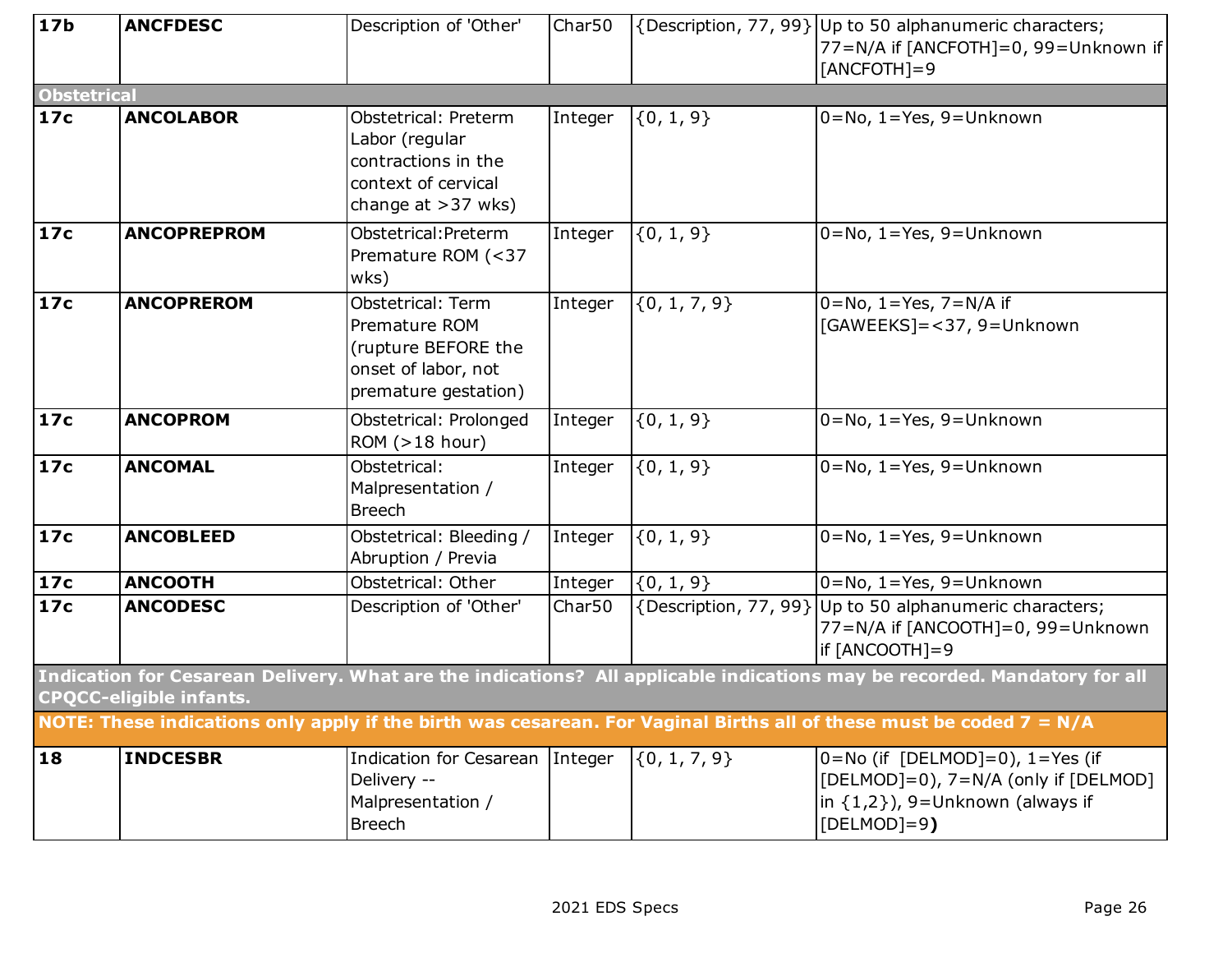| 18              | <b>INDCESMG</b>   | Indication for Cesarean Integer<br>Delivery -- Multiple<br>Gestation              |        | $\{0, 1, 7, 9\}$ | $0 = No$ (if [DELMOD]=0), $1 = Yes$ (if<br>[DELMOD]=0), 7=N/A (only if [DELMOD]<br>in $\{1,2\}$ ), 9=Unknown (always if<br>$[DELMOD]=9$ )                                                                         |
|-----------------|-------------------|-----------------------------------------------------------------------------------|--------|------------------|-------------------------------------------------------------------------------------------------------------------------------------------------------------------------------------------------------------------|
| 18              | <b>INDCESFD</b>   | Indication for Cesarean Integer<br>Delivery -- Non-<br>reassuring Fetal Status    |        | $\{0, 1, 7, 9\}$ | $0 = No$ (if [DELMOD]=0), $1 = Yes$ (if<br>[DELMOD]=0), 7=N/A (only if [DELMOD]<br>in $\{1,2\}$ ), 9=Unknown (always if<br>$[DELMOD]=9$ )                                                                         |
| 18              | <b>INDCESER</b>   | Indication for Cesarean Integer<br>Delivery -- Elective                           |        | $\{0, 1, 7, 9\}$ | $0 = No$ (if [DELMOD]=0), $1 = Yes$ (if<br>[DELMOD]=0), 7=N/A (only if [DELMOD]<br>in $\{1,2\}$ ), 9=Unknown (always if<br>$[DELMOD]=9$ )                                                                         |
| 18              | <b>INDCESDY</b>   | Indication for Cesarean Integer<br>Delivery --<br>Dystocia/Failure to<br>Progress |        | $\{0, 1, 7, 9\}$ | $\overline{0}$ =No (if [DELMOD]=0), 1=Yes (if<br>[DELMOD]=0), 7=N/A (only if [DELMOD]<br>in $\{1,2\}$ ), 9=Unknown (always if<br>$[DELMOD]=9$ )                                                                   |
| 18              | <b>INDCESPP</b>   | Indication for Cesarean Integer<br>Delivery -- Placental<br>Problems              |        | $\{0, 1, 7, 9\}$ | $0 = No$ (if [DELMOD]=0), $1 = Yes$ (if<br>[DELMOD]=0), 7=N/A (only if [DELMOD]<br>in $\{1,2\}$ ), 9=Unknown (always if<br>$[DELMOD]=9$ )                                                                         |
| 18              | <b>INDCESHTN</b>  | Indication for Cesarean Integer<br>Delivery --<br>Hypertension                    |        | $\{0, 1, 7, 9\}$ | $0 = No$ (if [DELMOD]=0), $1 = Yes$ (if<br>[DELMOD]=0), 7=N/A (only if [DELMOD]<br>in $\{1,2\}$ ), 9=Unknown (always if<br>$[DELMOD]=9$ )                                                                         |
| $\overline{18}$ | <b>INDCESOTH</b>  | Indication for Cesarean Integer<br>Delivery -- Other                              |        | $\{0, 1, 7, 9\}$ | $0 = No$ (if [DELMOD]=0), $1 = Yes$ (if<br>[DELMOD]=0), 7=N/A (only if [DELMOD]<br>in $\{1,2\}$ ), 9=Unknown (always if<br>$[DELMOD]=9$ )                                                                         |
| 18              | <b>INDCESDESC</b> | <b>Indication for Cesarean</b><br>Delivery -- Other<br>Description                | Char50 |                  | {Description, 77, 99} Up to 50 alphanumeric characters<br>characters (if [DELMOD]=0 AND<br>[INDCESOTH]=1); 77=N/A (only if<br>[INDCESOTH] in {0,7}); 99=Unknown<br>(always if [INDCESOTH]=9 OR<br>[ $DELMOD]=9$ ] |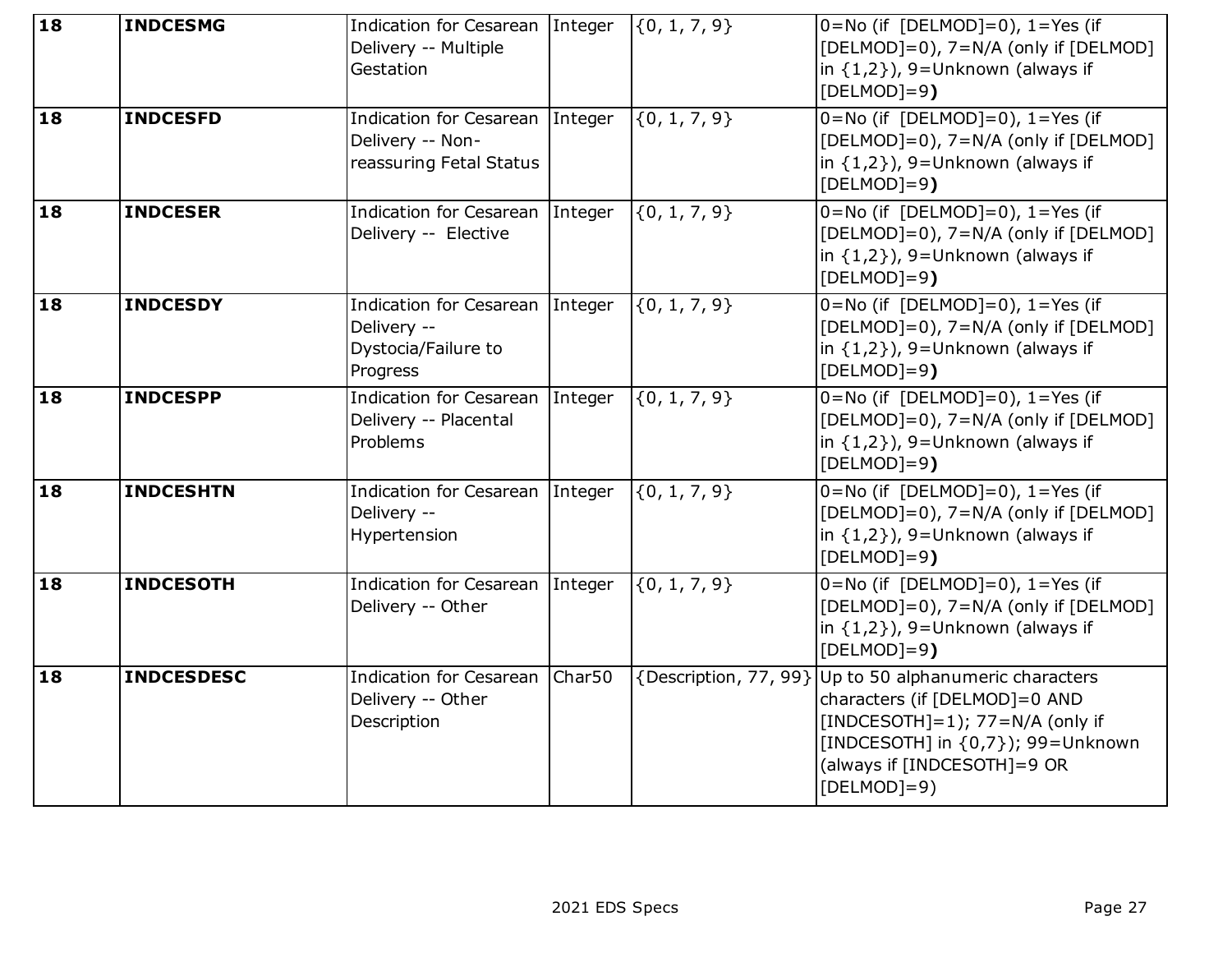| 19a             | <b>DCCDONE</b>       | Was delayed umbilical<br>cord clamping<br>performed?                     | Integer | $\{0, 1, 7, 9\}$      | $0 = No, 1 = Yes, 7 = Not Applicable (always if$<br>[DELDIE=1]), 9=Unknown                                                                                                                                                 |
|-----------------|----------------------|--------------------------------------------------------------------------|---------|-----------------------|----------------------------------------------------------------------------------------------------------------------------------------------------------------------------------------------------------------------------|
| 19 <sub>b</sub> | <b>DCCTIME</b>       | How long was umbilical Integer<br>cord clamping delayed?                 |         | ${2, 4, 5, 7, 9}$     | $2 = 30 - 60$ seconds (if [DCCDONE]=1),<br>$4=61-120$ seconds (if [DCCDONE]=1),<br>$5 = 120$ seconds (if [DCCDONE]=1), 7=<br>$N/A$ (if [DCCDONE]=0 for [DELDIE]=1),<br>9=Unknown (always if [DCCDONE]=9)                   |
| 19 <sub>c</sub> | <b>DCCNOTWHY</b>     | If DCC was not done,<br>reason why<br>(OPTIONAL)?                        | Integer | ${1, 2, 6, 7, 9}$     | 1=Maternal Bleeding (if [DCCDONE]=0),<br>2= Neonatal Causes (if [DCCDONE]=0),<br>6=Other (if $[DCCDONE]=0$ ), 7= N/A (only<br>if $[DCCDONE] = 1$ or $[DELDIE] = 1$ ), 9=<br>Confirmed Unknown (always if<br>$[DCCDONE]=9)$ |
| 19c.            | <b>DCCNOTWHYDESC</b> | Description of "Other"<br>(OPTIONAL)                                     | Char64  | {77,99, Description } | Up to 64 alphanumeric characters<br>characters, 77=N/A (only if<br>[DCCDONE]=1 OR [DCCNOTWHY] in<br>${1,2}$ or [DELDIE]=1), 99=Unknown<br>(always if [DCCDONE]=9 OR<br>$[DCCNOTWHY]=9)$                                    |
| <b>19d</b>      | <b>DCCCORDMILK</b>   | Was umbilical cord<br>milking performed?                                 | Integer | ${0, 1, 7, 9}$        | 0=No, 1=Yes, 7=Not Applicable (always if<br>[DELDIE=1]), 9=Unknown                                                                                                                                                         |
| <b>19e</b>      | <b>DCCBREATH</b>     | Did breathing begin<br>before umbilical cord<br>clamping?                | Integer | ${0, 1, 7, 9}$        | $0 = No, 1 = Yes, 7 = Not Applicable (always if$<br>[DELDIE=1]), 9=Unknown                                                                                                                                                 |
| 20              | AP1                  | Apgar Score - 1 minute Integer                                           |         | $\{0 - 10, 77, 99\}$  | 77 = N/A (Not Done); 99=Unknown                                                                                                                                                                                            |
| $\overline{20}$ | AP5                  | Apgar Score - 5 minute Integer                                           |         | ${0 - 10, 77, 99}$    | 77 = N/A (Not Done); 99=Unknown                                                                                                                                                                                            |
| $\overline{20}$ | <b>AP10</b>          | Apgar Score - 10<br>minute                                               | Integer | ${0 - 10, 77, 99}$    | 77=N/A (Not Done); 99=Unknown                                                                                                                                                                                              |
| 21a             | PA                   | Suspected<br>Encephalopathy or<br><b>Suspected Perinatal</b><br>Asphyxia | Integer | ${0, 1, 7, 9}$        | $0 = No, 1 = Yes, 7 = N/A$ (if $[BWGT] < 1500$<br>OR [DELDIE]=1), 9=Unknown                                                                                                                                                |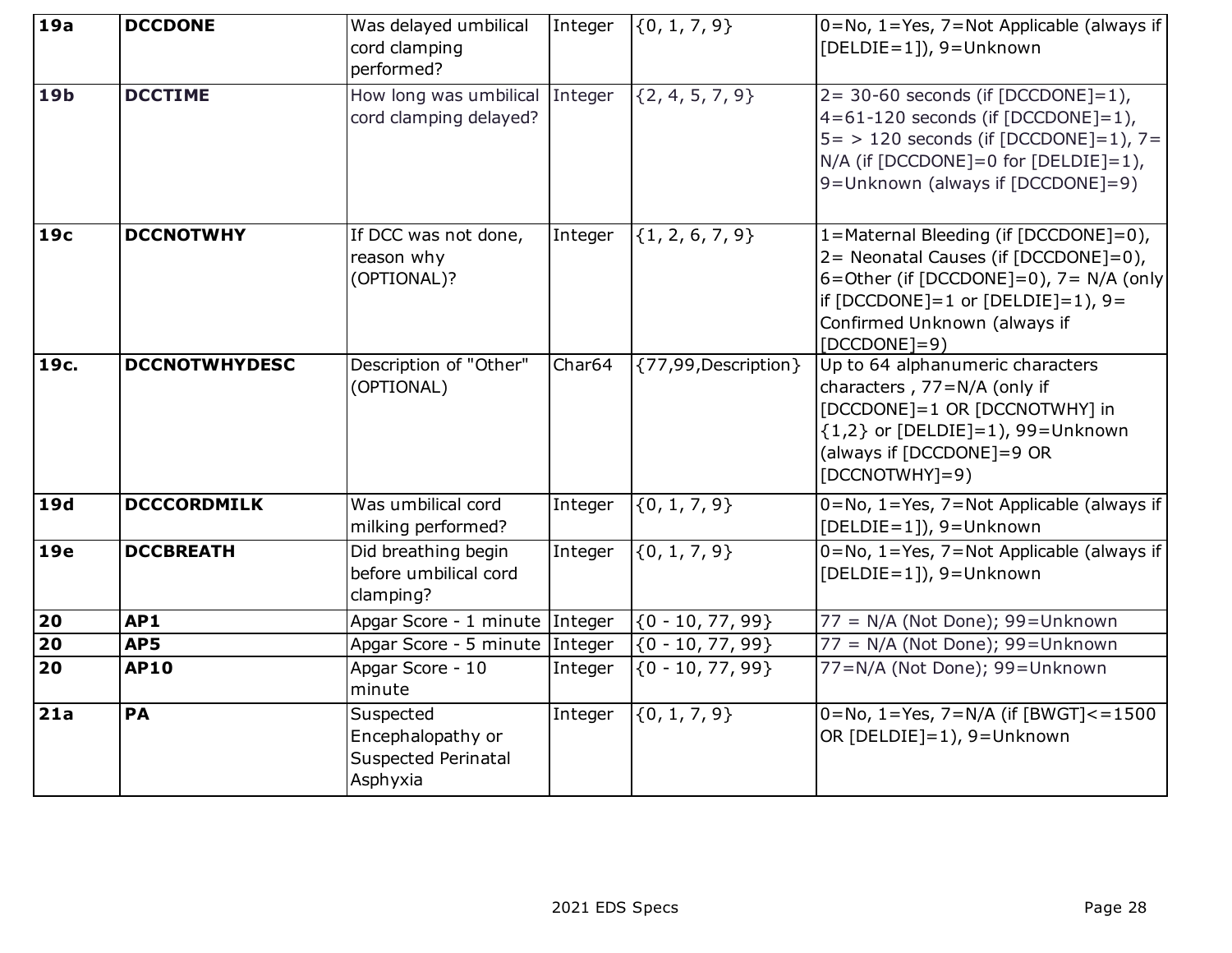| 21 <sub>b</sub> | <b>GAS</b>       | Umbilical cord blood gas Integer |         | $\{0, 1, 7, 9\}$          | 0=No (if [BWGT]>1500 AND                          |
|-----------------|------------------|----------------------------------|---------|---------------------------|---------------------------------------------------|
|                 |                  | or baby blood gas in the         |         |                           | [DELDIE]=0 AND [[PA]=1 OR [HIE] in                |
|                 |                  | first hour of life               |         |                           | $\{3,4,5\}$ OR [ACOOLINGMETHOD] in $\{3\}$ ),     |
|                 |                  | available                        |         |                           | $1 = Yes$ (if [BWGT] > 1500 AND                   |
|                 |                  |                                  |         |                           | [DELDIE]=0 AND [[PA]=1 OR [HIE] in                |
|                 |                  |                                  |         |                           | $\{3,4,5\}$ OR [ACOOLINGMETHOD] in $\{3\}$ ),     |
|                 |                  |                                  |         |                           | $7=N/A$ (only if [BWGT] $<-1500$ OR               |
|                 |                  |                                  |         |                           | [DELDIE]=1 OR [[PA] in $\{0,7\}$ and [HIE]        |
|                 |                  |                                  |         |                           | in {0,7} and [ACOOLINGMETHOD] in                  |
|                 |                  |                                  |         |                           | $\{0,1,4,7\}$                                     |
|                 |                  |                                  |         |                           | 9=Unknown (always if [BWGT]>1500                  |
|                 |                  |                                  |         |                           | AND [DELDIE]=0 AND [PA]=9 AND [HIE]               |
|                 |                  |                                  |         |                           | in {7,9} AND [ACOOLINGMETHOD] in                  |
|                 |                  |                                  |         |                           | $\{7,9\}$                                         |
|                 |                  |                                  |         |                           |                                                   |
| 21c             | <b>GASSOURCE</b> | Source of blood gas              | Integer | $\{1, 2, 3, 4, 5, 7, 9\}$ | 1=Cord umbilical arterial (UA) (only if           |
|                 |                  |                                  |         |                           | [GAS]=1), 2=Cord umbilical venous (UV)            |
|                 |                  |                                  |         |                           | (only if $[GAS]=1$ ), 3=Arterial baby gas         |
|                 |                  |                                  |         |                           | (only if $[GAS]=1$ ), $4=$ Venous baby gas        |
|                 |                  |                                  |         |                           | (only if $[GAS]=1$ ), $5=$ Capillary baby gas     |
|                 |                  |                                  |         |                           | (only if $[GAS]=1$ ), $7=N/A$ (only if $[GAS]$ in |
|                 |                  |                                  |         |                           | $\{0,7\}$ ), 9=Unknown (always if [GAS]=9)        |
|                 |                  |                                  |         |                           |                                                   |
| 21d             | <b>GASPH</b>     | pH within 1 hour of life         | Double  | ${6.00 - 8.00, 77.7}$     | 77.7=N/A (only if [GAS] in {0,7}),                |
|                 |                  |                                  |         | 99.9                      | 99.9=Unknown (always if [GAS]=9)                  |
| 21e             | <b>GASBD</b>     | Base deficit in umbilical Double |         | ${0.0-50.0, 77.7}$        | 77.7=N/A (only if [GAS] in {0,7}), 88.8=          |
|                 |                  | cord blood / baby blood          |         | 88.8, 99.9}               | Too Low to Register, 99.9=Unknown                 |
|                 |                  | gas within first hour of         |         |                           | (always if [GAS]=9)                               |
|                 |                  | life                             |         |                           |                                                   |
| 22a             | <b>DROX</b>      | Initial Resuscitation --         | Integer | ${0, 1, 9}$               | 1=Yes, 0=No, 9=Unknown                            |
|                 |                  | Supplemental Oxygen              |         |                           |                                                   |
| 22 <sub>b</sub> | <b>DRCPAP</b>    | Initial Resuscitation --         | Integer | ${0, 1, 9}$               | 1=Yes (always if $[DRNIPPV]=1$ ), 0=No,           |
|                 |                  | <b>Nasal CPAP</b>                |         |                           | 9=Unknown                                         |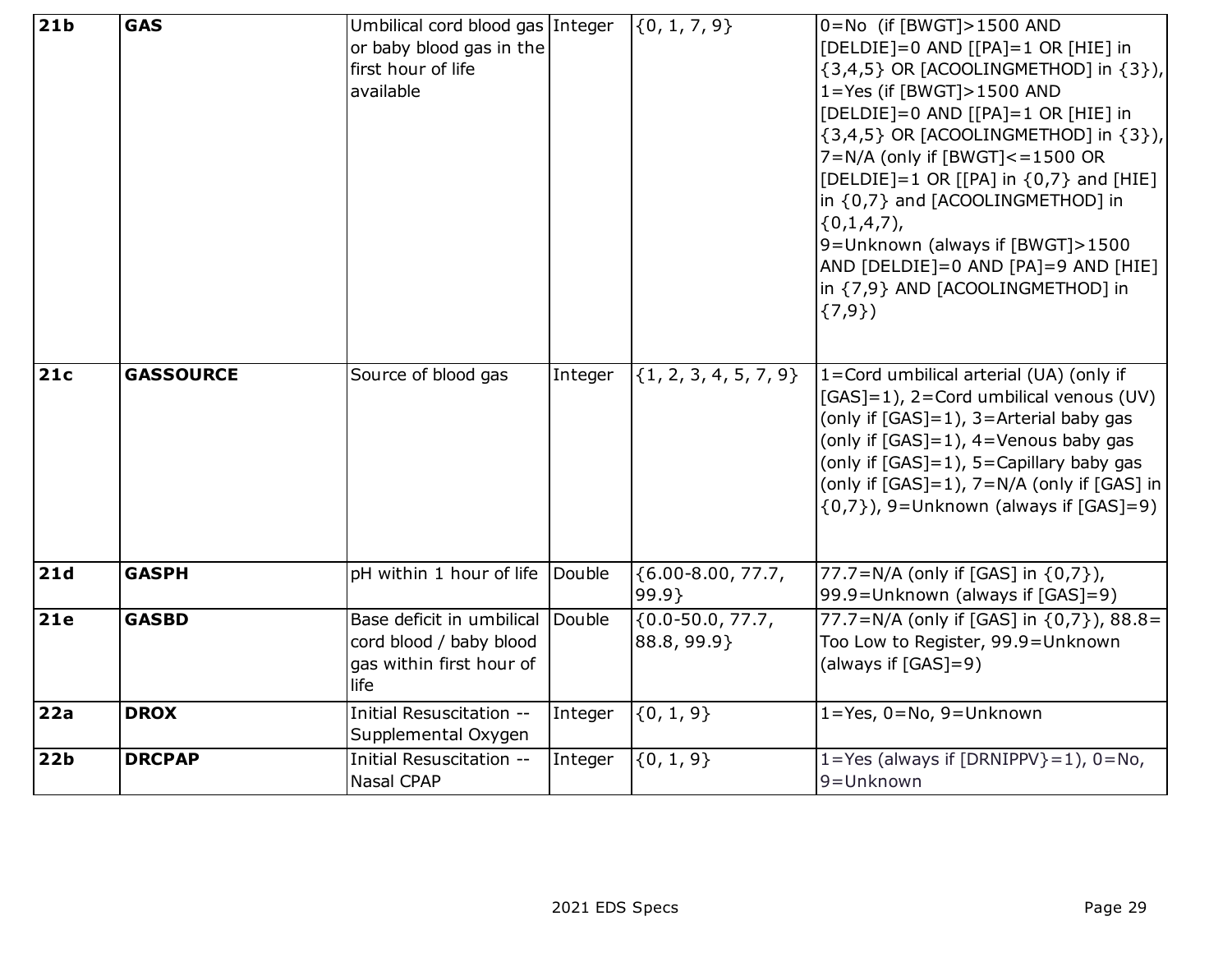| 22c             | <b>DRBM</b>                                  | Initial Resuscitation --<br><b>Positive Pressure</b><br>Ventilation (PPV) via<br>Mask or Bag/Mask PPV        | Integer | $\{0, 1, 9\}$                | $1 = Yes, 0 = No, 9 = Unknown$                                                                                                                                                                                                                 |
|-----------------|----------------------------------------------|--------------------------------------------------------------------------------------------------------------|---------|------------------------------|------------------------------------------------------------------------------------------------------------------------------------------------------------------------------------------------------------------------------------------------|
| 22d             | <b>DRET</b>                                  | Initial Resuscitation -<br><b>Endotrachael Tube</b><br>Ventilation                                           | Integer | $\{0, 1, 9\}$                | $1 = Yes, 0 = No, 9 = Unknown$                                                                                                                                                                                                                 |
| <b>22e</b>      | <b>DREP</b>                                  | Initial Resuscitation --<br>Epinephrine                                                                      | Integer | $\{0, 1, 9\}$                | $1 = Yes, 0 = No, 9 = Unknown$                                                                                                                                                                                                                 |
| 22f             | <b>DRCC</b>                                  | Initial Resuscitation --<br><b>Cardiac Compression</b>                                                       | Integer | $\{0, 1, 9\}$                | 1=Yes, 0=No, 9=Unknown                                                                                                                                                                                                                         |
| 22g             | <b>DRNIPPV</b>                               | <b>Initial Resuscitation --</b><br>Noninvasive ventilation                                                   | Integer | ${0, 1, 9}$                  | $1 = Yes, 0 = No, 9 = Unknown$<br>[DRNIPPV]=1 implies that [DRCPAP]=1.                                                                                                                                                                         |
| 22h             | <b>DRLMA</b>                                 | Initial Resuscitation -<br>Laryngeal Mask Airway                                                             | Integer | $\{0, 1, 9\}$                | 1=Yes, 0=No, 9=Unknown                                                                                                                                                                                                                         |
|                 | only entering the data in the CPQCC Section. |                                                                                                              |         |                              | NOTE: If [ACUTETRS]=1, then C.9a [DRSURF] must = [DRSURF] in the CPQCC Section. Submit this variable once by                                                                                                                                   |
| 23a             | <b>DRSURF</b>                                | Surfactant in the DR                                                                                         | Integer | $\{0, 1, 9\}$                | 1=Yes, 0=No, 9=Unknown                                                                                                                                                                                                                         |
| 23 <sub>b</sub> | <b>SURFX</b>                                 | Surfactant Given at<br>Any Time                                                                              | Integer | $\{0, 1, 9\}$                | 1=Yes, 0=No, 9=Unknown, 7=N/A (Only<br>$if [DELDIE]=1)$                                                                                                                                                                                        |
| <b>23c</b>      | <b>SURF1DHR</b>                              | Surfactant Age at First Integer<br>Dose, Hours                                                               |         | $\{0 - 6665, 7777,$<br>9999} | $0-6665$ (if $[SURFX] = 1$ OR ( $[DELDIE] = 1$<br>AND [DRSURF]=1)); 7777=N/A (only if<br>$[SURFX] = 0 \text{ OR } ([DELDIE] = 1 \text{ AND }$<br>$[DRSURF]=0$ )); 9999 = Unknown<br>(always if [SURFX]=9 OR ([DRSURF]=9<br>AND $[DELDIE]=1$ )) |
| <b>23c</b>      | <b>SURF1DMIN</b>                             | Surfactant Age at First Integer<br>Dose, Minutes<br>POST DELIVERY DIAGNOSIS AND INTERVENTIONS -- RESPIRATORY |         | $\{0 - 59, 77, 99\}$         | 0-59 (if $[SURFX] = 1 OR ([DELDIE] = 1$<br>AND [DRSURF]=1)); 7777=N/A (only if<br>$[SURFX] = 0 OR ([DELDIE] = 1 AND$<br>$[DRSURF]=0$ )); 9999 = Unknown<br>(always if [SURFX]=9 OR ([DRSURF]=9<br>AND $[DELDIE]=1$ ))                          |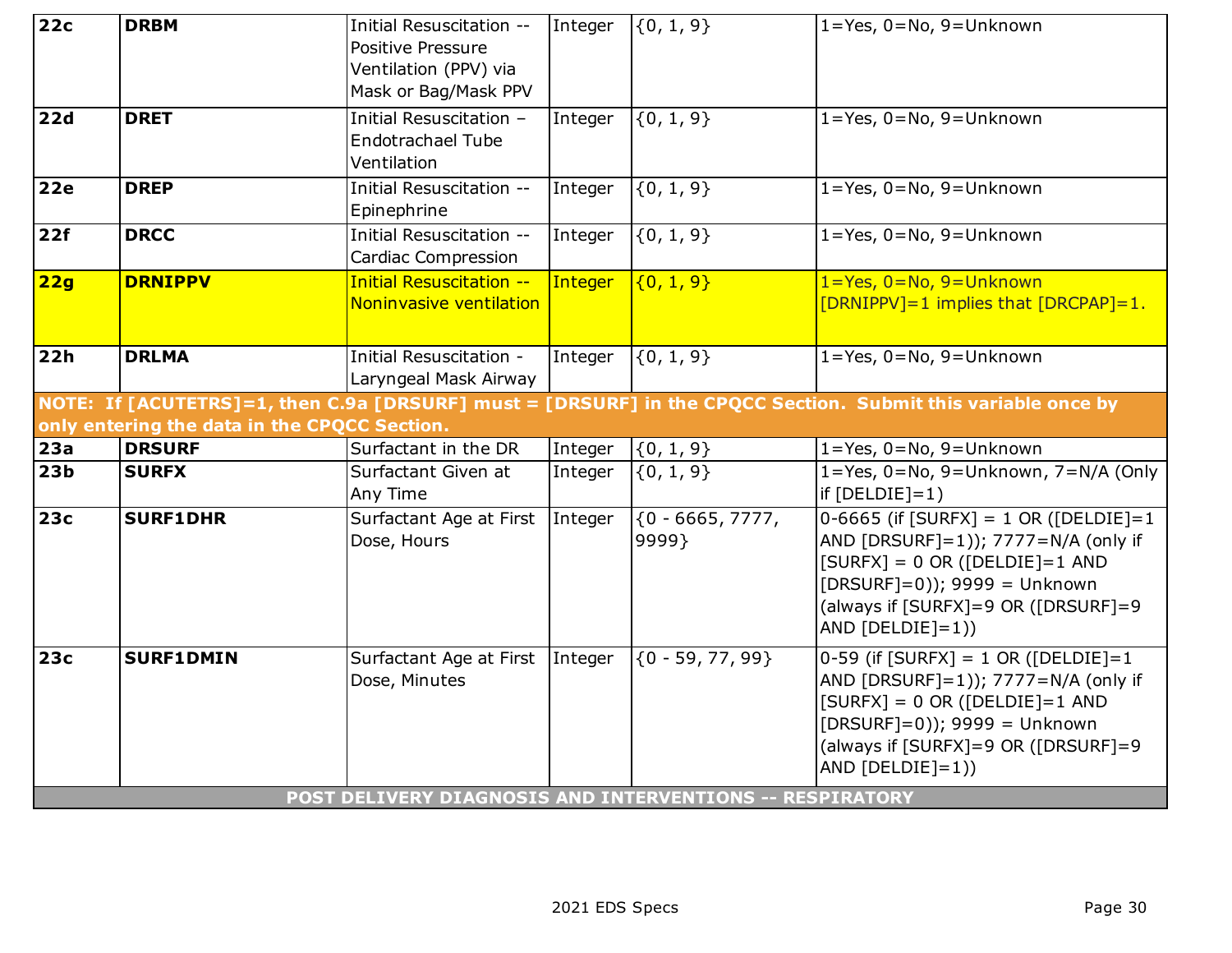| $\overline{24a}$ | <b>ATEMPM</b>                                                                        | Temperature Measured Integer<br>within One Hour of<br>Admission to Your NICU                          |         | $\{0, 1, 7, 9\}$    | $0 = No$ ; 1=Yes; 7=N/A (only if<br>[DELDIE]=1); 9=Unknown.                                                                                                                                                                                                                                                                                                                                                                                                                                                                |
|------------------|--------------------------------------------------------------------------------------|-------------------------------------------------------------------------------------------------------|---------|---------------------|----------------------------------------------------------------------------------------------------------------------------------------------------------------------------------------------------------------------------------------------------------------------------------------------------------------------------------------------------------------------------------------------------------------------------------------------------------------------------------------------------------------------------|
|                  | NOTE: If [ACUTETRS]=1, then C.21a [T_TEMP3] must = 24b [ATEMP] in the CPQCC Section. |                                                                                                       |         |                     |                                                                                                                                                                                                                                                                                                                                                                                                                                                                                                                            |
| 24 <sub>b</sub>  | <b>ATEMP</b>                                                                         | Temperature at<br>Admission to Your NICU<br>(in Degrees Centigrade<br>to Nearest 10th of a<br>Degree) | Double  | 888.8, 999.9}       | {20.0 - 45.0, 777.7, 20.0-45.0 (if [DELDIE]=0 AND<br>[ATEMPM]=1); 777.7=N/A (onloy if<br>$[DELDIE]=1$ OR $[ATEMPM]=0$ );<br>888.8=Too Low to Register (if<br>[DELDIE]=0 AND [ATEMPM]=1); 999.9<br>(always if [DELDIE]=0 and [ATEMPM]=9).<br>NOTE: If the infant was undergoing<br>intentional body/head cooling for<br>therapeutic purposes, enter actual<br>temperature. If actual temperature is <<br>20°C/82.4°F at the time of obtaining the<br>first temperature within 1 hour of NICU<br>admission, enter 20°C/68°F! |
| 24c              | <b>ACOOLING</b>                                                                      | Infant Cooling during<br><b>NICU Admission</b>                                                        | Integer | $\{0, 1, 2, 7, 9\}$ | 0=No Cooling for HIE, 1=Cooling Started<br>for HIE, 2=Cooling Continued for Transfer-<br>In for HIE (if $[LOCATE]=1$ ), $7=N/A$ (only<br>if $[DELDIE]=1$ ), $9=Unknown$                                                                                                                                                                                                                                                                                                                                                    |
| 24d              | <b>ACOOLINGMETHOD</b>                                                                | Type of LAST<br><b>Hypothermic Therapy</b><br>for HIE during NICU<br>Admission                        | Integer | ${1, 3, 4, 7, 9}$   | 1=Passive, 3=Whole Body, 4=Other,<br>7=N/A (only if [ACOOLING]=0 OR<br>[DELDIE]=1), 9=Unknown (always if<br>$[ACOOLING]=9)$                                                                                                                                                                                                                                                                                                                                                                                                |
| 25a              | <b>OXY</b>                                                                           | Post DR Respiratory<br>Support --<br>Supplemental Oxygen                                              | Integer | ${0, 1, 7, 9}$      | $0 = No$ , $1 = Yes$ , $7 = N/A$ (only if<br>[DELDIE]=1), 9=Unknown                                                                                                                                                                                                                                                                                                                                                                                                                                                        |
| 25 <sub>b</sub>  | <b>VENT</b>                                                                          | Post DR Respiratory<br>Support -- Intubated<br>Conventional<br>Ventilation                            | Integer | $\{0, 1, 7, 9\}$    | $0 = No$ , $1 = Yes$ , $7 = N/A$ (only if<br>[DELDIE]=1), 9=Unknown                                                                                                                                                                                                                                                                                                                                                                                                                                                        |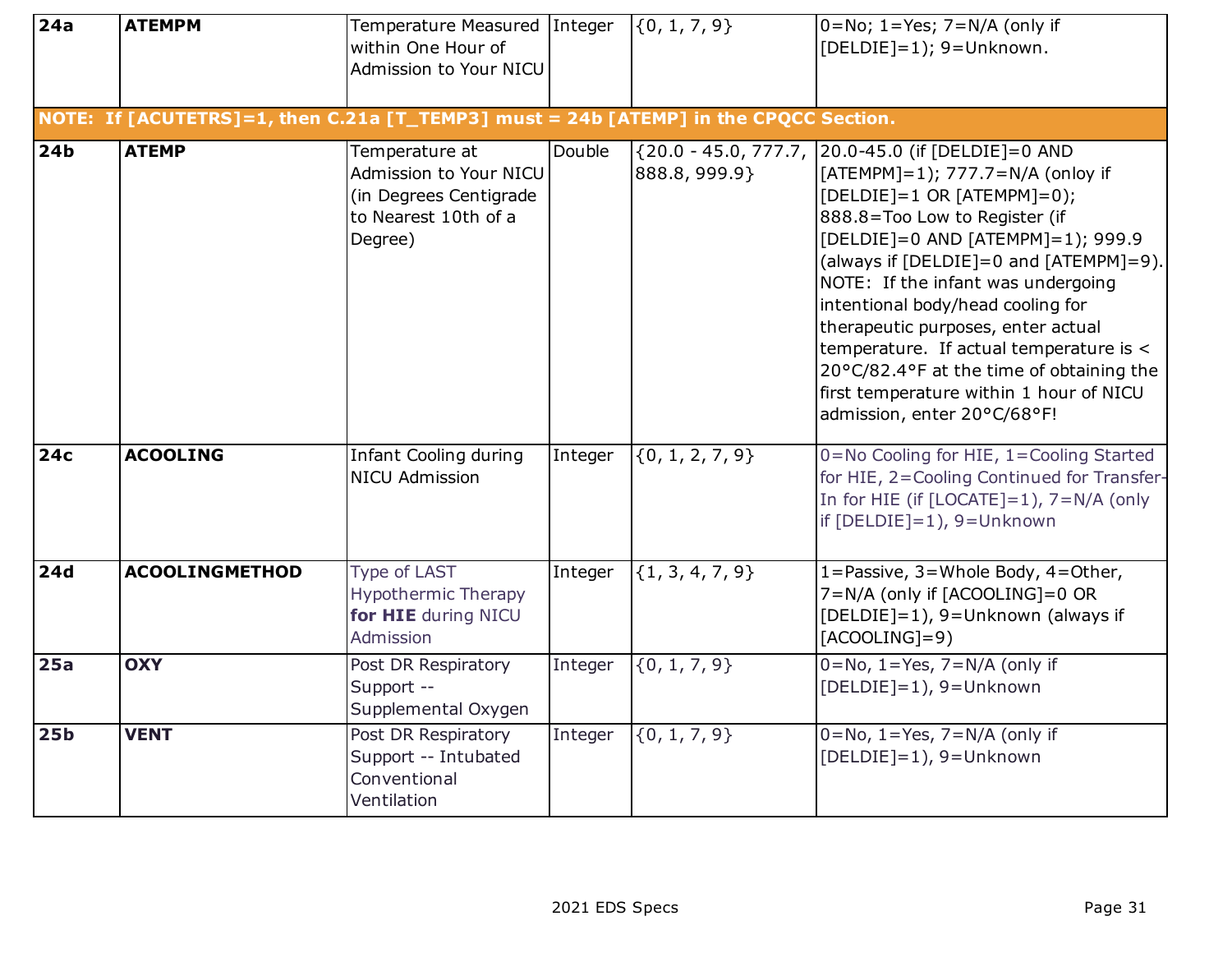| 25c             | <b>HFV</b>      | Post DR Respiratory<br>Support -- Intubated<br><b>HIFI Ventilation</b> | Integer         | $\{0, 1, 7, 9\}$                 | $0 = No$ , $1 = Yes$ , $7 = N/A$ (only if<br>[DELDIE]=1), 9=Unknown                                                                                                                         |
|-----------------|-----------------|------------------------------------------------------------------------|-----------------|----------------------------------|---------------------------------------------------------------------------------------------------------------------------------------------------------------------------------------------|
| 25d             | <b>HFNC</b>     | <b>Nasal Cannula</b>                                                   | Integer         | $\{0, 2, 3, 4, 7, 9\}$           | $0 = No, 4 = Yes, flow rate > 21/min,$<br>$3 = Yes$ , flow rate $\lt = 2$ l/min,<br>$2 = Yes$ , flow rate unknown, $7 = N/A$ (only<br>if $[DELDIE]=1$ ), $9=Unknown$ ,                      |
| <b>25e</b>      | <b>NIMV</b>     | Noninvasive ventilation Integer<br>for greater than 4<br>hours.        |                 | $\{0, 1, 2, 7, 9\}$              | $0 = \text{None}$ , $1 = \leq 4$ hours, $2 = > 4$ hours,<br>7=N/A (only if [DELDIE]=1), 9=Unknown                                                                                           |
| 25f             | <b>CPAP</b>     | <b>Post DR Respiratory</b><br>Support -- CPAP of any<br>type           | Integer         | (0, 1, 7, 9)                     | $0 = No, 1 = Yes, 7 = N/A$ (only if<br>$[DELDIE]=1$ , 9=Unknown                                                                                                                             |
| 27a             | <b>DURVENT</b>  | Duration of Intubated<br>Assisted Ventilation (in<br>your NICU)        | Integer         | $\{0, 1, 2, 7, 9\}$              | 0=None, $1 = < 4$ Hours, $2 = > 4$ Hours,<br>$7=N/A$ (only if [DELDIE]=1), 9=Unknown                                                                                                        |
| 27 <sub>b</sub> | <b>VENTDAYS</b> | Days Intubated<br>Ventilated (in Your<br>NICU)                         | Long<br>Integer | ${1-366}$ OR 367,<br>7777, 9999} | 1 - 366 (367 for leap years), 1=Less than<br>24 Hours, 2= 24 Hours to under 48<br>Hours, ETC. 7777=N/A (only if<br>[DURVENT]=1 OR [DELDIE]=1),<br>9999=Unknown (always if<br>$[DURVENT]=9)$ |
| 28              | <b>DIE12</b>    | Did Infant Die within<br>First 12 Hours of<br>Entering Your NICU?      | Integer         | $\{0, 1, 7\}$                    | $0 = No$ , $1 = Yes$ , $7 = N/A$ (only if<br>$[DELDIE]=1)$                                                                                                                                  |
| 29              | <b>RDS</b>      | <b>Respiratory Distress</b><br>Syndrome                                | Integer         | $\{0, 1, 7, 9\}$                 | $0 = No$ , $1 = Yes$ , $7 = N/A$ (only if<br>[DELDIE]=1), 9=Unknown                                                                                                                         |
| 30              | <b>PNTX</b>     | Pneumothorax                                                           | Integer         |                                  | $(0, 7, 9, 11, 12, 13)$ $ 0=$ No, $7=N/A$ (only if [DELDIE]=1),<br>9=Unknown, 11=Yes Here, 12=Yes<br>Elsewhere, 13=Yes Here AND Elsewhere                                                   |
| 31              | <b>MECONIUM</b> | Meconium Aspiration<br>Syndrome                                        | Integer         | $\{0, 1, 7, 9\}$                 | $0 = No$ , $1 = Yes$ , $7 = N/A$ (only if<br>$[DELDIE]=1$ ), 9=Unknown                                                                                                                      |
| 32              | <b>CAFFEINE</b> | Caffeine for Any Reason Integer                                        |                 | $\{0, 1, 7, 9\}$                 | $0 = No$ , $1 = Yes$ , $7 = N/A$ (only if<br>[DELDIE]=1), 9=Unknown                                                                                                                         |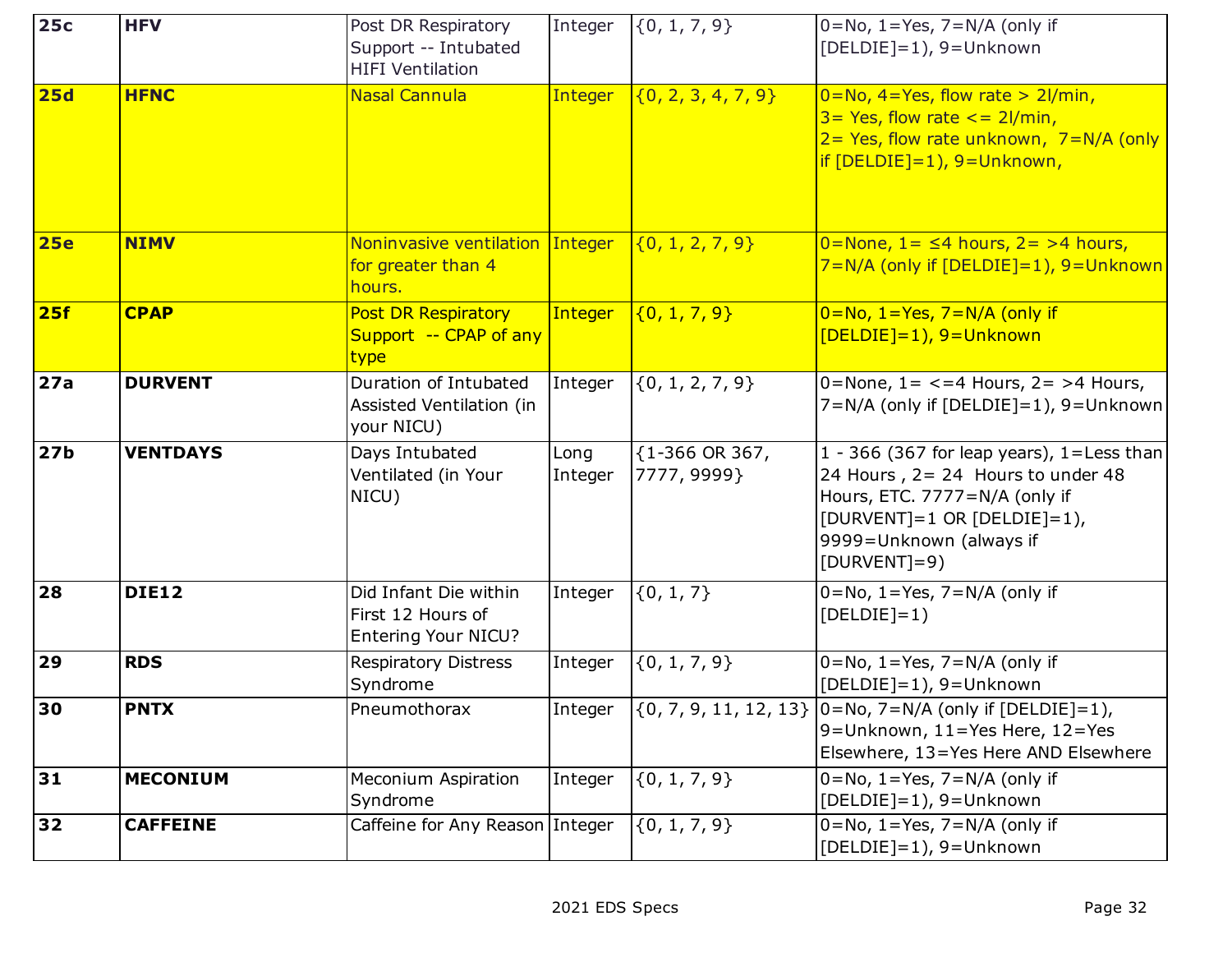| 33         | <b>VITAMINA</b>  | Intramuscular Vitamin<br>A for Any Reason                                  | Integer | $\{0, 1, 7, 9\}$          | $0 = No$ , 1 = Yes, 7 = N/A (only if<br>[DELDIE]=1), 9=Unknown                                                                                                         |
|------------|------------------|----------------------------------------------------------------------------|---------|---------------------------|------------------------------------------------------------------------------------------------------------------------------------------------------------------------|
| 34         | <b>NITRICO</b>   | Inhaled Nitric Oxide $>4$ Integer<br>hours                                 |         | $\{0, 7, 9, 11, 12, 13\}$ | $0 = No$ , $7 = N/A$ (only if [DELDIE]=1),<br>9=Unknown, $11 = Yes$ Here, $12 = Yes$<br>Elsewhere, 13=Yes Here AND Elsewhere                                           |
| 35         | <b>ECMO</b>      | <b>ECMO</b>                                                                | Integer | $\{0, 7, 9, 11, 12, 13\}$ | $0 = No$ , $7 = N/A$ (only if [DELDIE]=1),<br>9=Unknown, $11 = Yes$ Here, $12 = Yes$<br>Elsewhere, 13=Yes Here AND Elsewhere                                           |
| 36a        | <b>POSTSTER</b>  | Postnatal Steroids                                                         | Integer | ${0, 1, 7, 9}$            | $0 = No$ , $1 = Yes$ , $7 = N/A$ (only if<br>[DELDIE]=1), 9=Unknown                                                                                                    |
| <b>36b</b> | <b>POSTERCLD</b> | Postnatal Steroids for<br><b>Indication Chronic Lung</b><br><b>Disease</b> | Integer | $\{0, 7, 9, 11, 12, 13\}$ | 0=No, 7=N/A (only if [POSTSTER] in<br>$(0,7)$ ) OR ([DELDIE]=1), 9=Unknown<br>(always if [POSTSTER]=9), 11=Yes Here,<br>12=Yes Elsewhere, 13=Yes Here AND<br>Elsewhere |
| <b>36b</b> | <b>POSTEREX</b>  | Postnatal Steroids for<br><b>Indication Extubation</b>                     | Integer | $\{0, 1, 7\}$             | 0=No, 1=Yes, 7=N/A (only if [POSTSTER]<br>$\ln \{0.7\}$ or $[DELDIE]=1$ ), 9=Unknown<br>(always if [POSTSTER]=9).                                                      |
| 36b        | <b>POSTERBP</b>  | Postnatal Steroids for<br>Indication Hypotension                           | Integer | ${0, 1, 7}$               | 0=No, 1=Yes, 7=N/A (only if [POSTSTER]<br>in $\{0,7\}$ or $[DELDIE]=1$ ), 9=Unknown<br>(always if [POSTSTER]=9).                                                       |
| <b>36b</b> | <b>POSTEROTH</b> | <b>Postnatal Steroids for</b><br><b>Indication Other</b>                   | Integer | ${0, 1, 7}$               | 0=No, 1=Yes, 7=N/A (only if [POSTSTER]<br>in $\{0,7\}$ or $[DELDIE]=1$ ), 9=Unknown<br>(always if [POSTSTER]=9).                                                       |
| 37         | NEWOX28          | Supplemental Oxygen<br>on Day 28                                           | Integer | $\{0, 2, 3, 7, 9\}$       | 0=No, 2=Intermittent, 3=Continuous,<br>7=N/A (only if infant not in hospital on<br>Day 28 OR [DELDIE]=1), 9=Unknown                                                    |
| <b>38a</b> | <b>OX36</b>      | Supplemental Oxygen<br>at 36 Weeks (Adjusted<br>Gestational Age)           | Integer | $\{0, 2, 3, 7, 9\}$       | 0=No, 2=Intermittent, 3=Continuous,<br>7=N/A (only if infant not in hospital at 36<br>weeks OR ([bwgt]>1500 AND<br>[gaweeks]>31) OR [DELDIE]=1),<br>9=Unknown          |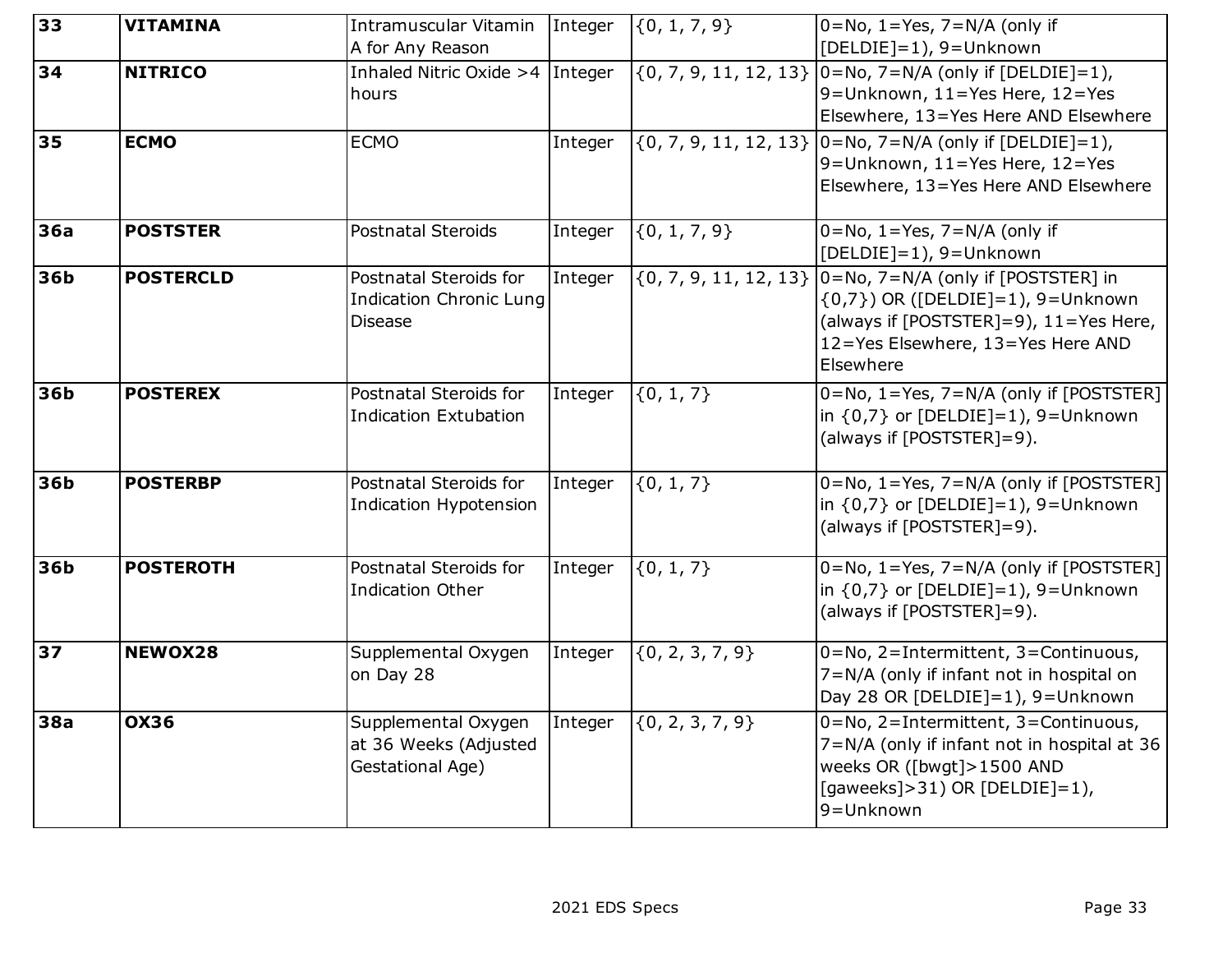| 38 <sub>b</sub> | VENT36         | Intubated Conventional Integer<br>Ventilation at 36 Weeks                                                        |         | $\{0, 1, 7, 9\}$       | 0=No, 1=Yes, 7=N/A (only if infant not in<br>hospital at 36 weeks OR ([bwgt]>1500<br>AND [gaweeks]>31) OR [DELDIE]=1),<br>9=Unknown.                                                                                                        |
|-----------------|----------------|------------------------------------------------------------------------------------------------------------------|---------|------------------------|---------------------------------------------------------------------------------------------------------------------------------------------------------------------------------------------------------------------------------------------|
| <b>38c</b>      | <b>HFV36</b>   | Intubated High<br><b>Frequency Ventilation</b><br>at 36 Weeks                                                    | Integer | $\{0, 1, 7, 9\}$       | 0=No, 1=Yes, 7=N/A (only if infant not in<br>hospital at 36 weeks OR ([bwgt]>1500<br>AND [gaweeks] > 31) OR [DELDIE] = 1),<br>9=Unknown.                                                                                                    |
| <b>38d</b>      | HFNC36         | Nasal Cannula at 36<br><b>Weeks</b>                                                                              | Integer | $\{0, 2, 3, 4, 7, 9\}$ | $0 = No$ , $4 = Yes$ , flow rate > 2l/min,<br>$3 = Yes$ , flow rate $\lt = 2$ l/min,<br>2=Yes, flow rate unknown, 7=N/A (only if<br>infant not in hospital at 36 weeks OR<br>([bwgt]>1500 AND [gaweeks]>31) OR<br>$[DELDIE]=1$ , 9=Unknown. |
| <b>38e</b>      | NIMV36         | Noninvasive Ventilation Integer<br>at 36 Weeks                                                                   |         | $\{0, 1, 7, 9\}$       | $0 = No, 1 = Yes, 7 = N/A$ (only if infant not in<br>hospital at 36 weeks OR ([bwgt]>1500<br>AND $[qaweeks] > 31$ ) OR $[DELDIE] = 1$ ),<br>9=Unknown.                                                                                      |
| 38f             | CPAP36         | Nasal CPAP at 36<br>Weeks                                                                                        | Integer | $\{0, 1, 7, 9\}$       | 0=No, 1=Yes, 7=N/A (only if infant not in<br>hospital at 36 weeks OR ([bwgt]>1500<br>AND [gaweeks]>31) OR [DELDIE]=1),<br>9=Unknown.                                                                                                        |
| 39a.            | <b>ACFINAL</b> | <b>Respiratory Monitoring</b><br>and Support Devices at<br>Discharge - Apnea or<br>Cardio-Respiratory<br>Monitor | Integer | $\{0, 1, 7, 9\}$       | $0 = No$ , $1 = Yes$ , $7 = N/A$ (only if<br>[DELDIE]=1), 9=Unknown                                                                                                                                                                         |
| 39b             | <b>OXFINAL</b> | <b>Respiratory Monitoring</b><br>and Support Devices at<br>Discharge --<br>Supplemental Oxygen                   | Integer | ${0, 1, 7, 9}$         | $0 = No$ , $1 = Yes$ , $7 = N/A$ (only if<br>[DELDIE]=1), 9=Unknown                                                                                                                                                                         |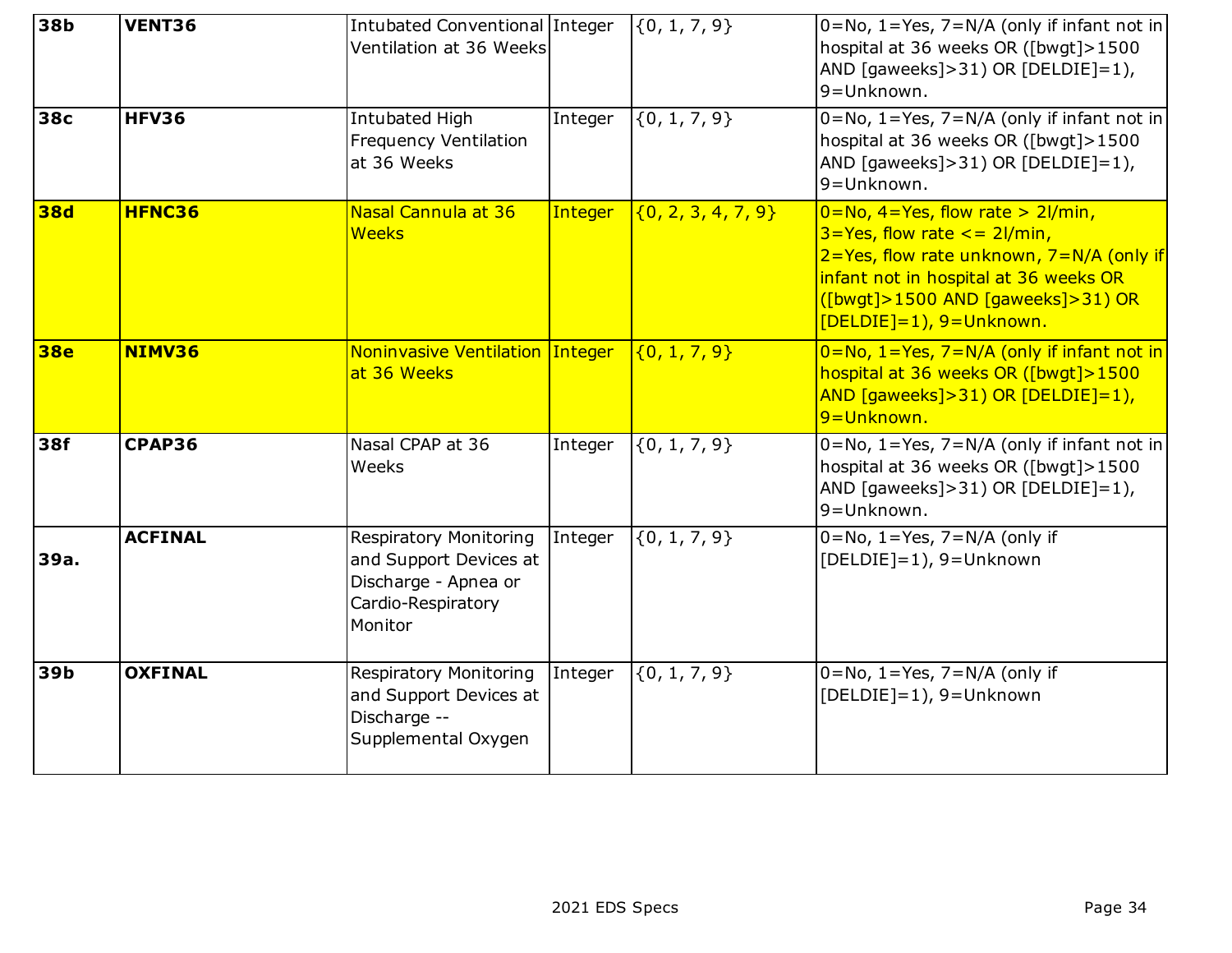| 39с        | <b>VENTFINAL</b>                        | Respiratory Monitoring<br>and Support Devices at<br>Discharge -- Intubated<br>Conventional<br>Ventilation at Discharge    | Integer | $\{0, 1, 7, 9\}$       | $O=No$ , 1=Yes, 7=N/A (only if<br>[DELDIE]=1), 9=Unknown                                                                                                                                                                                               |
|------------|-----------------------------------------|---------------------------------------------------------------------------------------------------------------------------|---------|------------------------|--------------------------------------------------------------------------------------------------------------------------------------------------------------------------------------------------------------------------------------------------------|
| 39d        | <b>HVFINAL</b>                          | Respiratory Monitoring<br>and Support Devices at<br>Discharge -- Intubated<br>High Frequency<br>Ventilation at Discharge  | Integer | $\{0, 1, 7, 9\}$       | $0 = No$ , $1 = Yes$ , $7 = N/A$ (only if<br>[DELDIE]=1), 9=Unknown                                                                                                                                                                                    |
| <b>39e</b> | <b>HFNCFINAL</b>                        | <b>Respiratory Monitoring</b><br>and Support Devices at<br>Discharge -- Nasal<br>Cannula at Discharge                     | Integer | $\{0, 2, 3, 4, 7, 9\}$ | $0 = No, 4 = Yes, flow rate > 21/min,$<br>$3 = Yes$ , flow rate $\lt$ = 2l/min,<br>$2 = Yes$ , flow rate unknown,, $7 = N/A$ (only<br>$if [DELDIE]=1, 9=Unknown$                                                                                       |
| <b>39f</b> | <b>NIMVFINAL</b>                        | <b>Respiratory Monitoring</b><br>and Support Devices at<br>Discharge --<br><b>Noninvasive Ventilation</b><br>at Discharge | Integer | ${0, 1, 7, 9}$         | $0 = No, 1 = Yes, 7 = N/A$ (only if<br>[DELDIE]=1), 9=Unknown                                                                                                                                                                                          |
| 39g        | <b>CPAPFINAL</b>                        | Respiratory Monitoring<br>and Support Devices at<br>Discharge -- Nasal CPAP<br>at Discharge                               | Integer | $\{0, 1, 7, 9\}$       | $0 = No$ , $1 = Yes$ , $7 = N/A$ (only if<br>$[DELDIE]=1$ ), 9=Unknown                                                                                                                                                                                 |
|            |                                         | POST-DELIVERY DIAGNOSES AND INTERVENTIONS -- INFECTIONS                                                                   |         |                        |                                                                                                                                                                                                                                                        |
|            | September 1, Day 3 will be September 3. |                                                                                                                           |         |                        | NOTE: Each of the late infection items is based on whether the infant had the infection after Day 3 of life. In determining<br>the date of Day 3, the date of birth counts as Day 1 regardless of the time of birth. For an infant born at 11:59 PM on |
| 40         | <b>EBSEPS</b>                           | Sepsis -- Early<br>Bacterial (On or Before<br>Day $3)$                                                                    | Integer | $\{0, 1, 7, 9\}$       | $0 = No$ , $1 = Yes$ , $7 = N/A$ (only if<br>$[DELDIE]=1$ ), 9=Unknown                                                                                                                                                                                 |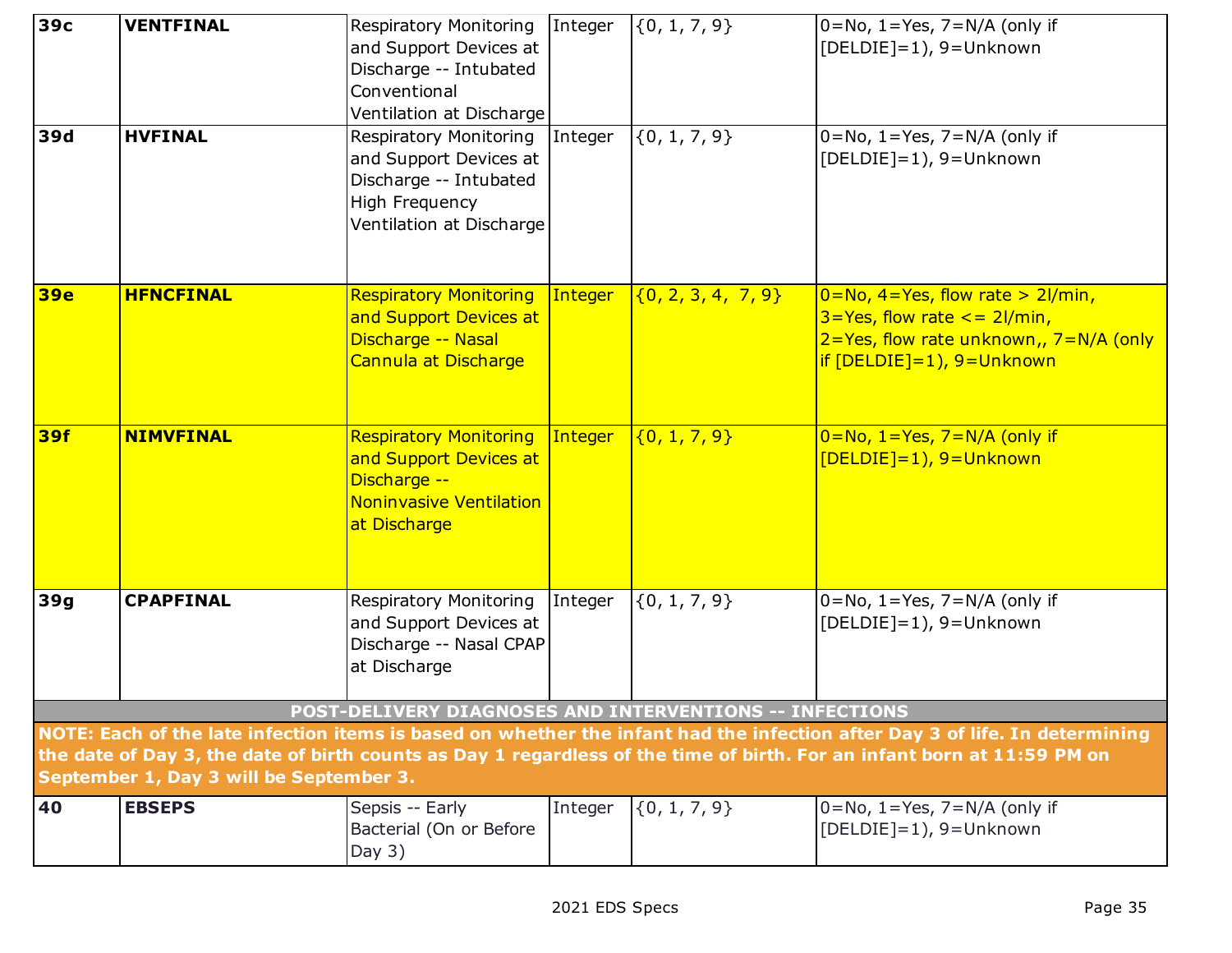| 40  | <b>EBSEPSCD1</b>  | <b>Early Bacterial Sepsis</b><br>Code 1                                       | Integer | <b>{Bacterial Pathogen</b><br>Codes, 7777, 8888,<br>9999} | Enter First Bacterial Pathogen Code (only<br>if $[EBSEPS]=1$ ; $7777=N/A$ (only if<br>[EPSEPS] in {0,7} OR [DELDIE]=1);<br>8888=Other (pathogen not listed on<br>pathogen list, need to provide<br>[EBSEPSDESC]; 9999=Unknown (only if<br>$[EPSEPS]=9$ ).                                       |
|-----|-------------------|-------------------------------------------------------------------------------|---------|-----------------------------------------------------------|-------------------------------------------------------------------------------------------------------------------------------------------------------------------------------------------------------------------------------------------------------------------------------------------------|
| 40  | <b>EBSEPSCD2</b>  | <b>Early Bacterial Sepsis</b><br>Code 2                                       | Integer | <b>{Bacterial Pathogen</b><br>Codes, 7777, 8888,<br>9999} | Enter Second Bacterial Pathogen Code<br>(only if [EBSEPS]=1); 7777=N/A (only if<br>[EPSEPS] in {0,7} OR [DELDIE]=1 OR<br>[EBSEPS]=1 AND no 2nd pathogen);<br>8888=Other (pathogen not listed on<br>pathogen list, need to provide<br>[EBSEPSDESC]; 9999=Unknown (only if<br>$[EPSEPS]=9$ ).     |
| 40  | <b>EBSEPSCD3</b>  | <b>Early Bacterial Sepsis</b><br>Code 3                                       | Integer | <b>{Bacterial Pathogen</b><br>Codes, 7777, 8888,<br>9999} | Enter Third Bacterial Pathogen Code (only<br>if $[EBSEPS]=1$ ); $7777=N/A$ (only if<br>[EPSEPS] in {0,7} OR [DELDIE]=1 OR<br>[EBSEPS]=1 AND no 3rd pathogen);<br>8888=Other (pathogen not listed on<br>pathogen list, need to provide<br>[EBSEPSDESC]; 9999=Unknown (only if<br>$[EPSEPS]=9$ ). |
| 40  | <b>EBSEPSDESC</b> | If Other, Organism                                                            |         |                                                           | Char128 $\left\{$ Description, 77, 99} Up to 128 alphanumeric characters (only<br>if one of [EBSEPSCD1-3]=8888);<br>77=N/A if [EPSEPS]=0,7 or if<br>[DELDIE]=1; 99=Unknown (only if<br>$[EPSEPS]=9)$                                                                                            |
| 41a | <b>LBPATH</b>     | Sepsis -- Late Bacterial Integer<br>Sepsis and/or<br>Meningitis (after Day 3) |         | $\{0, 1, 7, 9\}$                                          | $0 = No, 7 = N/A$ (only if [DELDIE] = 1 OR<br>infant not hospitalized in your NICU after<br>Day 3), 9=Unknown, 11=Yes Here, 12,<br>Yes Elsewhere, 13 = Yes Here and<br>Elsewhere                                                                                                                |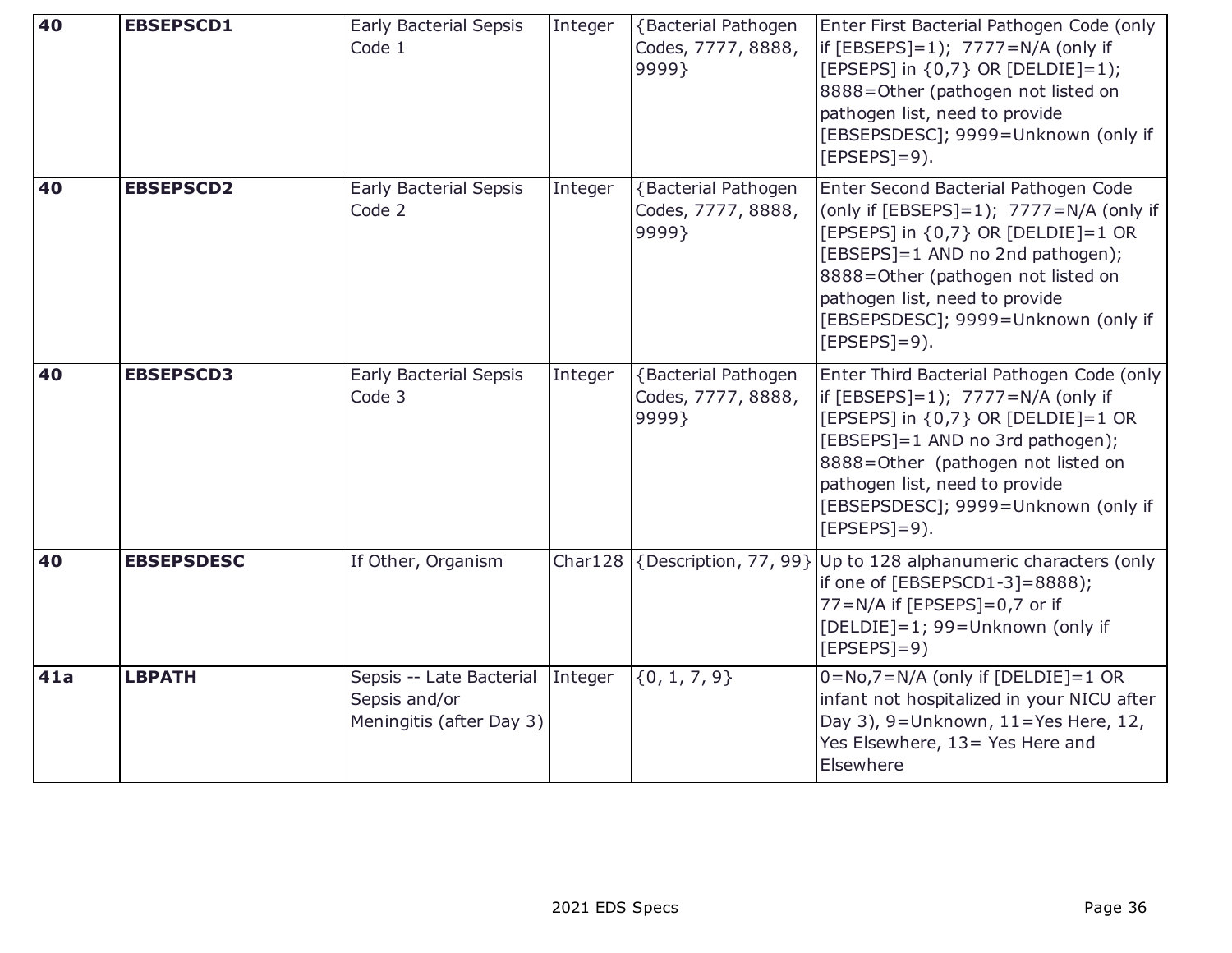| 41a         | <b>LBPATHCD1</b>  | Late Bacterial Sepsis<br>Code 1    | Integer | <b>{Bacterial Pathogen</b><br>Code, 7777, 8888,<br>9999}  | Enter First Bacterial Pathogen Code (only<br>if $[LBPATH]=1$ ); $7777=N/A$ (only if<br>[LBPATH] in {0,7} OR [DELDIE]=1);<br>8888=Other (pathogen not listed on<br>pathogen list, need to provide<br>[EBSEPSDESC]; 9999=Unknown (only if<br>$[LBPATH]=9)$                   |
|-------------|-------------------|------------------------------------|---------|-----------------------------------------------------------|----------------------------------------------------------------------------------------------------------------------------------------------------------------------------------------------------------------------------------------------------------------------------|
| 41a         | <b>LBPATHCD2</b>  | Late Bacterial Sepsis<br>Code 2    | Integer | {Bacterial Pathogen<br>Codes, 7777, 8888,<br>9999}        | Enter Second Bacterial Pathogen Code<br>(only if $[LBPATH]=1$ ); $7777=N/A$ (only if<br>[LBPATH] in {0,7} OR [DELDIE]=1 OR no<br>2nd pathogen); 8888=Other (pathogen<br>not listed on pathogen list, need to<br>provide [EBSEPSDESC]; 9999=Unknown<br>(only if [LBPATH]=9) |
| 41a         | <b>LBPATHCD3</b>  | Late Bacterial Sepsis<br>Code 3    | Integer | <b>{Bacterial Pathogen</b><br>Codes, 7777, 8888,<br>9999} | Enter Third Bacterial Pathogen Code (only<br>if $[LBPATH]=1$ ; $7777=N/A$ (only if<br>[LBPATH] in {0,7} OR [DELDIE]=1 OR no<br>3rd pathogen); 8888=Other (pathogen<br>not listed on pathogen list, need to<br>provide [EBSEPSDESC]; 9999=Unknown<br>(only if [LBPATH]=9)   |
| 41a         | <b>LBPATHDESC</b> | If Other, Organism                 |         | Char128 {Description, 77,<br>99}                          | Up to 128 alphanumeric characters (only<br>if one of [LBPATHCD1-3]=8888); 77=N/A<br>if $[LBPATH]=0.7$ or if $[DELDIE]=1$ ;<br>99=Unknown (only if [LBPATH]=9)                                                                                                              |
| 41 <b>b</b> | <b>CNEGSTAPH</b>  | Sepsis -- Late - Coag<br>Neg Staph | Integer |                                                           | $\{0, 7, 9, 11, 12, 13\}$   0=No, 7=N/A (only if [DELDIE]=1 or<br>infant not hospitalized in your NICU after<br>Day 3), 9=Unknown, 11=Yes Here,<br>12=Yes Elsewhere, 13=Yes Here AND<br>Elsewhere                                                                          |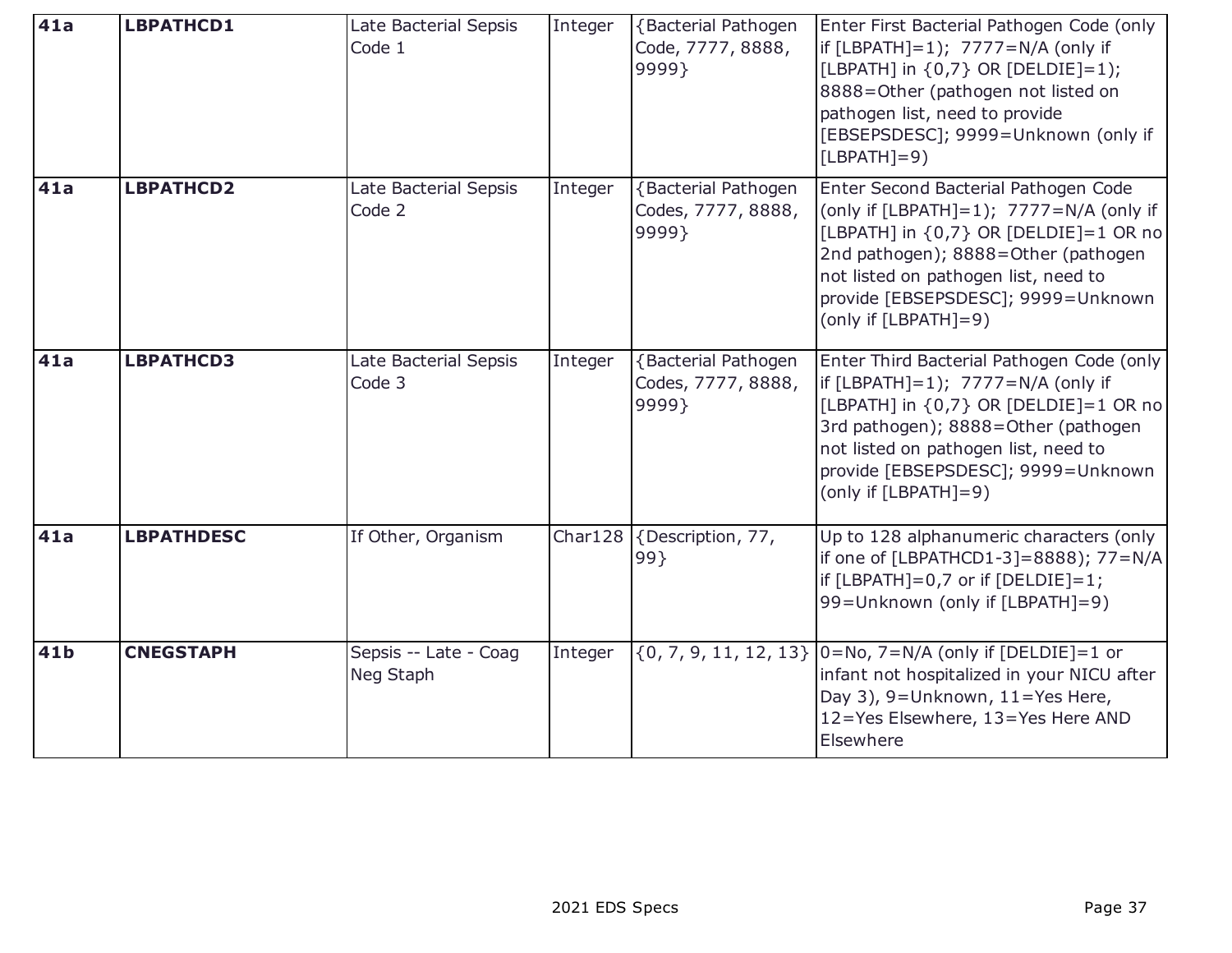| 41c | <b>FUNGAL</b>    | Sepsis -- Late - Fungal Integer         |         |                                                              | $\{0, 7, 9, 11, 12, 13\}$   0=No, 7=N/A (only if [DELDIE]=1 or<br>infant not hospitalized in your NICU after<br>Day 3), 9=Unknown, 11=Yes Here,<br>12=Yes Elsewhere, 13=Yes Here AND<br>Elsewhere                                                                                                        |
|-----|------------------|-----------------------------------------|---------|--------------------------------------------------------------|----------------------------------------------------------------------------------------------------------------------------------------------------------------------------------------------------------------------------------------------------------------------------------------------------------|
| 42  | <b>VIRAL</b>     | Congenital Infection                    | Integer | $\{0, 1, 7, 9\}$                                             | 0=Negative culture, 7=N/A (only if<br>$[DELDIE]=1$ ), $1=Yes$ , 9=Unknown                                                                                                                                                                                                                                |
| 42  | <b>VIRALCD1</b>  | Congenital Infection<br>Pathogen Code 1 | Integer | {Congenital Infection<br>Pathogen code,<br>7777, 8888, 9999} | Enter First Congenital Infection Pathogen<br>Code (only if [VIRAL]=1); 7777=N/A<br>(only if [VIRAL] in {0,7} OR<br>[DELDIE]=1); 8888=Other (pathogen<br>not listed on pathogen list, need to<br>provide description [VIRALDESC]);<br>9999=Unknown (only if [VIRAL]=9).                                   |
| 42  | <b>VIRALCD2</b>  | Congenital Infection<br>Pathogen Code 2 | Integer | {Congenital Infection<br>Pathogen code,<br>7777, 8888, 9999} | Enter Second Congenital Infection<br>Pathogen Code (only if [VIRAL]=1);<br>7777=N/A (only if [VIRAL] in {0,7} OR<br>[DELDIE]=1 OR no 2nd pathogen code);<br>8888=Other (pathogen not listed on<br>pathogen list, need to provide description<br>[VIRALDESC]); 9999=Unknown (only if<br>$[VIRAL]=9$ ).    |
| 42  | <b>VIRALCD3</b>  | Congenital Infection<br>Pathogen Code 3 | Integer | {Congenital Infection<br>Pathogen code,<br>7777, 8888, 9999} | Enter Third Congenital Infection Pathogen<br>Code (only if [VIRAL]=1); 7777=N/A<br>(only if [VIRAL] in $\{0,7\}$ OR [DELDIE]=1<br>OR no 3rd pathogen code); 8888=Other<br>(pathogen not listed on pathogen list,<br>need to provide description<br>[VIRALDESC]); 9999=Unknown (only if<br>$[VIRAL]=9$ ). |
| 42  | <b>VIRALDESC</b> | If Other, Pathogen<br>Description       |         | Char128 {Description, 77,<br>99}                             | Up to 128 alphanumeric characters (only<br>if one of one of [VIRALCD1-3]=8888);<br>77=N/A if $[VIRAL]=0.7$ or if $[DELDIE]=1$ ;<br>99=Unknown (only if [VIRAL]=9)                                                                                                                                        |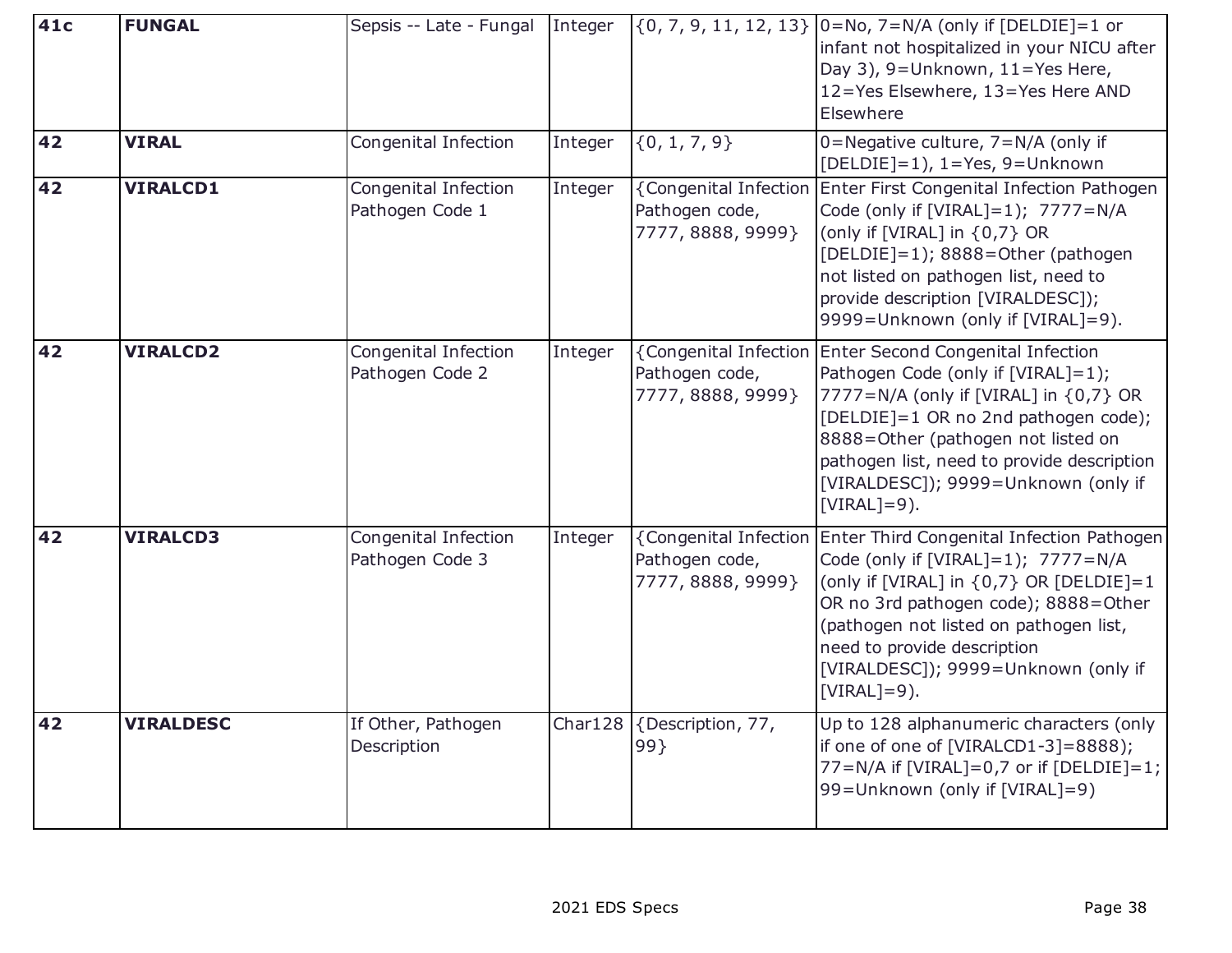| 43a        | <b>PDA</b>           | <b>Patent Ductus</b><br>Arteriosus                                                                                | Integer        | $\{0, 1, 2, 7, 9\}$       | 0=No, 1=PDA meeting revised 2011 VON<br>definition, 2=PDA diagnosis based on<br>echo and/or clinical evidence or was<br>treated for PDA, but not meeting all 2011<br>VON criteria, $7=N/A$ (only if [DELDIE]=1),<br>9=Unknown |
|------------|----------------------|-------------------------------------------------------------------------------------------------------------------|----------------|---------------------------|-------------------------------------------------------------------------------------------------------------------------------------------------------------------------------------------------------------------------------|
| 43b        | <b>INDOMETH</b>      | Indomethacin For Any<br>Reason                                                                                    | Integer        | $\{0, 1, 7, 9\}$          | $0 = No$ , $1 = Yes$ , $7 = N/A$ (only if<br>$[DELDIE]=1$ ), 9=Unknown                                                                                                                                                        |
| 43с        | <b>IBUPROFEN</b>     | Ibuprofen for<br>Treatment or<br>Prevention of PDA                                                                | Integer        | $\{0, 1, 7, 9\}$          | $0 = No$ , $1 = Yes$ , $7 = N/A$ (only if<br>$[DELDIE]=1$ ), 9=Unknown.                                                                                                                                                       |
| 43d.       | <b>ACETAMIN</b>      | Acetaminophen<br>(Paracetamol) for<br>prevention and<br>treatment of PDA                                          | Integer        | $\{0, 1, 7, 9\}$          | $0 = No$ , $1 = Yes$ , $7 = N/A$ (only if<br>[DELDIE]=1), 9=Unknown.                                                                                                                                                          |
| <b>43e</b> | <b>PROSTAGLANDIN</b> | Prostaglandin for the<br><b>Treatment of PDA</b>                                                                  | Integer        | $\{0, 1, 7, 9\}$          | $0 = No, 1 = Yes, 7 = N/A$ (only if [DELDIE]=1<br>OR [PDA]=0), 9=Unknown (always if<br>$[PDA]=9$                                                                                                                              |
| <b>43f</b> | <b>SRGPDA</b>        | <b>PDA Ligation or PDA</b><br><b>Closure by</b><br><b>Catheterization</b>                                         | <b>Integer</b> | $\{0, 1, 7, 9, \}$        | $0 = No, 1 = Yes, 7 = N/A$ (only if [DELDIE] = 1<br>OR [PDA]=0), 9=Unknown (always if<br>$[PDA]=9$ ),                                                                                                                         |
| 43g.       | <b>SRGPDAWTCHD</b>   | <b>PDA Surgery in</b><br>conjunction with Repair<br>or Palliation of<br><b>Congenital Heart</b><br><b>Disease</b> | <b>Integer</b> | $\{0, 1, 7, 9, \}$        | $0 = No, 1 = Yes, 7 = N/A$ (only if [DELDIE]=1<br>OR [SRGPDA]=0), 9=Unknown (always if<br>$[SRGPDA]=9)$                                                                                                                       |
| 44a        | <b>PROBIOTICS</b>    | Probiotics                                                                                                        | Integer        | $\{0, 1, 7, 9\}$          | $0 = No$ , $1 = Yes$ , $7 = N/A$ (only if<br>[DELDIE]=1), 9=Unknown                                                                                                                                                           |
| 44b        | <b>NEC</b>           | Necrotizing Enterocolitis Integer                                                                                 |                | $\{0, 7, 9, 11, 12, 13\}$ | $ 0=$ No, 7=N/A (only if [DELDIE]=1),<br>9=Unknown, 11=Yes Here, 12=Yes<br>Elsewhere, 13=Yes Here AND Elsewhere                                                                                                               |
| 44c        | <b>SRGNEC</b>        | Surgery: NEC Surgery                                                                                              | Integer        | $\{0, 7, 9, 11, 12, 13\}$ | $[0=N_0, 7=N/A$ (only if $[DELDIE]=1$ or<br>$[NEC]=0$ ), 9=Unknown, 11=Yes Here,<br>12=Yes Elsewhere, 13=Yes Here AND<br>Elsewhere                                                                                            |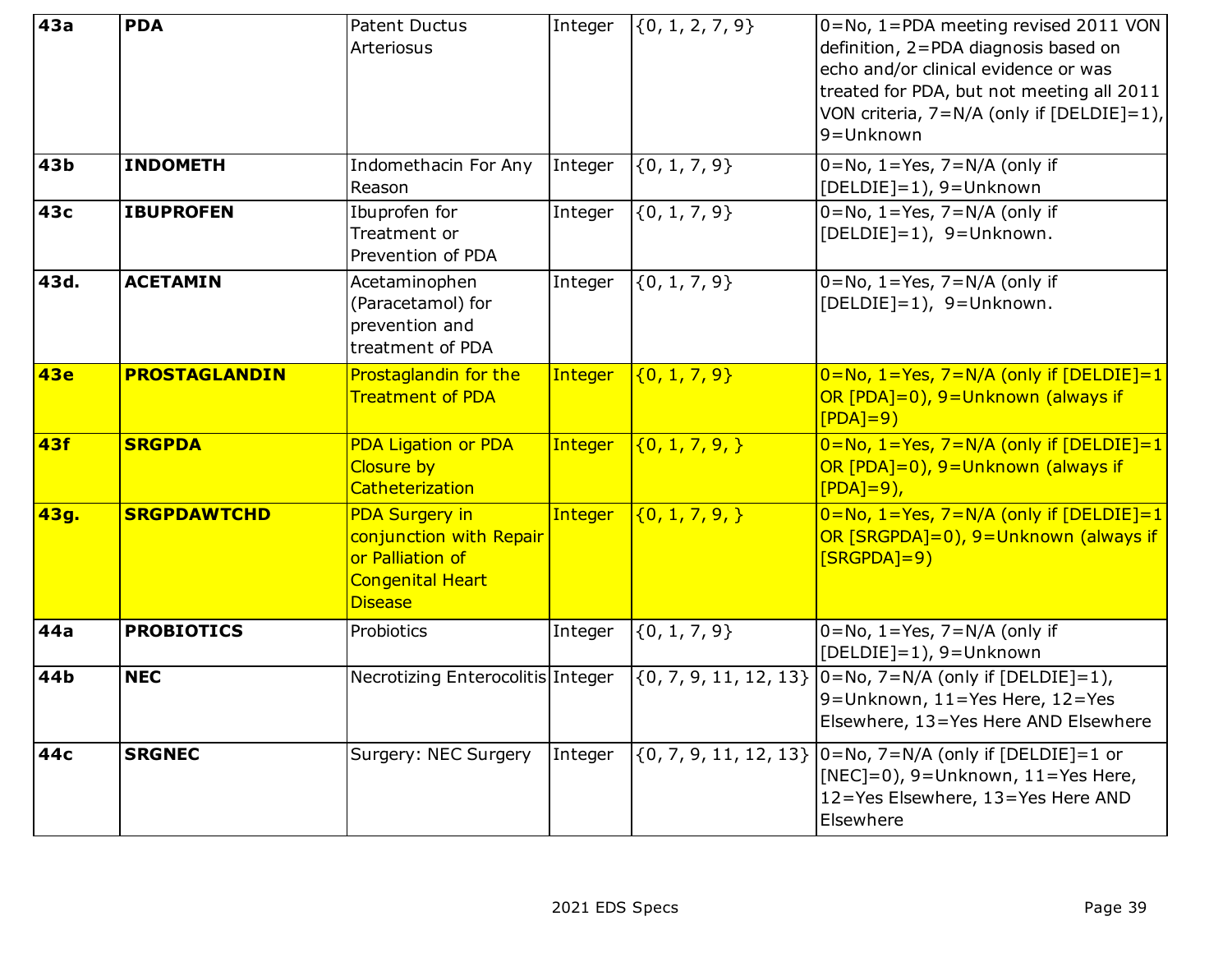| <b>45a</b> | <b>GIPERF</b>    | <b>Focal Intestinal</b><br>Perforation                                                                          | <b>Integer</b> |                  | $(0, 7, 9, 11, 12, 13)$ $ 0=$ No, 7 = N/A (only if [DELDIE] = 1),<br>9=Unknown, 11=Yes Here, 12=Yes                                                                                                                                                                                                                                                                     |
|------------|------------------|-----------------------------------------------------------------------------------------------------------------|----------------|------------------|-------------------------------------------------------------------------------------------------------------------------------------------------------------------------------------------------------------------------------------------------------------------------------------------------------------------------------------------------------------------------|
|            |                  |                                                                                                                 |                |                  | Elsewhere, 13=Yes Here AND Elsewhere                                                                                                                                                                                                                                                                                                                                    |
| <b>45b</b> | <b>GIPERF SC</b> | <b>Surgically Confirmed or Integer</b><br><b>Clinically Diagnosed</b><br><b>Focal Intestinal</b><br>Perforation |                | $\{1, 2, 9\}$    | $1$ = Surgically Confirmed, $2$ = Clinically<br>Diagnoised, 9 = Unknown                                                                                                                                                                                                                                                                                                 |
|            |                  | 1500 grams or 22 to 31 completed weeks of gestation.                                                            |                |                  | NOTE: Starting from 2013, the Retinopathy of Prematurity section (Items 46a. To 46d.) is only applicable for infants 401-                                                                                                                                                                                                                                               |
| 46a        | <b>EYEX</b>      | <b>Retinal Exam</b>                                                                                             | Integer        | ${0, 1, 7, 9}$   | $0 = No, 1 = Yes, 7 = N/A$ (only if [DELDIE]=1<br>OR (([BWGT]<400 OR [BWGT]>1500)<br>AND [GAWEEKS<22] OR<br>[GAWEEKS]>31))), 9=Unknown                                                                                                                                                                                                                                  |
| 46b        | <b>ISTAGE</b>    | Worst Stage of ROP                                                                                              | Integer        | ${0 - 5, 7, 9}$  | 0=No evidence of ROP, 1=Presence of<br>demarcation line $(+/-$ abnormal<br>vascularization), 2=Presence of<br>intraretinal ridge, 3=Presence of a ridge<br>with extraretinal fibrovascular<br>proliferation, 4=Partial retinal<br>detachment, 5=Total retinal detachment;<br>7=N/A (only if [DELDIE]=1 OR [EYEX] in<br>$\{0,7\}$ ); 9=Unknown (always if<br>$[EYEX]=9)$ |
| 46с        | <b>VEGF</b>      | Treatment of ROP with<br>Anti-VEGF Drug                                                                         | Integer        | $\{0, 1, 7, 9\}$ | $0 = No, 1 = Yes, 7 = N/A$ (only if [DELDIE] = 1<br>OR (([BWGT]<400 OR [BWGT]>1500)<br>AND [GAWEEKS<22] OR<br>[GAWEEKS]>31))), 9=Unknown                                                                                                                                                                                                                                |
| 46d        | <b>SRGROP</b>    | Surgery: ROP                                                                                                    | Integer        |                  | $(0, 7, 9, 11, 12, 13)$ $ 0 = No, 7 = N/A$ (only if [DELDIE] = 1 OR<br>[EYEX] in {0,7} OR [ISTAGE]=0),<br>9=Unknown (always if [EYEX]=9 OR<br>[ISTAGE]=9), $11 = Yes$ Here, $12 = Yes$<br>Elsewhere, 13=Yes Here AND Elsewhere                                                                                                                                          |
| 47a        | <b>SRGOTH</b>    | <b>Other Surgery</b>                                                                                            | Integer        | $\{0, 1, 7, 9\}$ | $0 = No, 7 = N/A$ (only if [DELDIE]=1),<br>$1 = Yes, 9 = Unknown$                                                                                                                                                                                                                                                                                                       |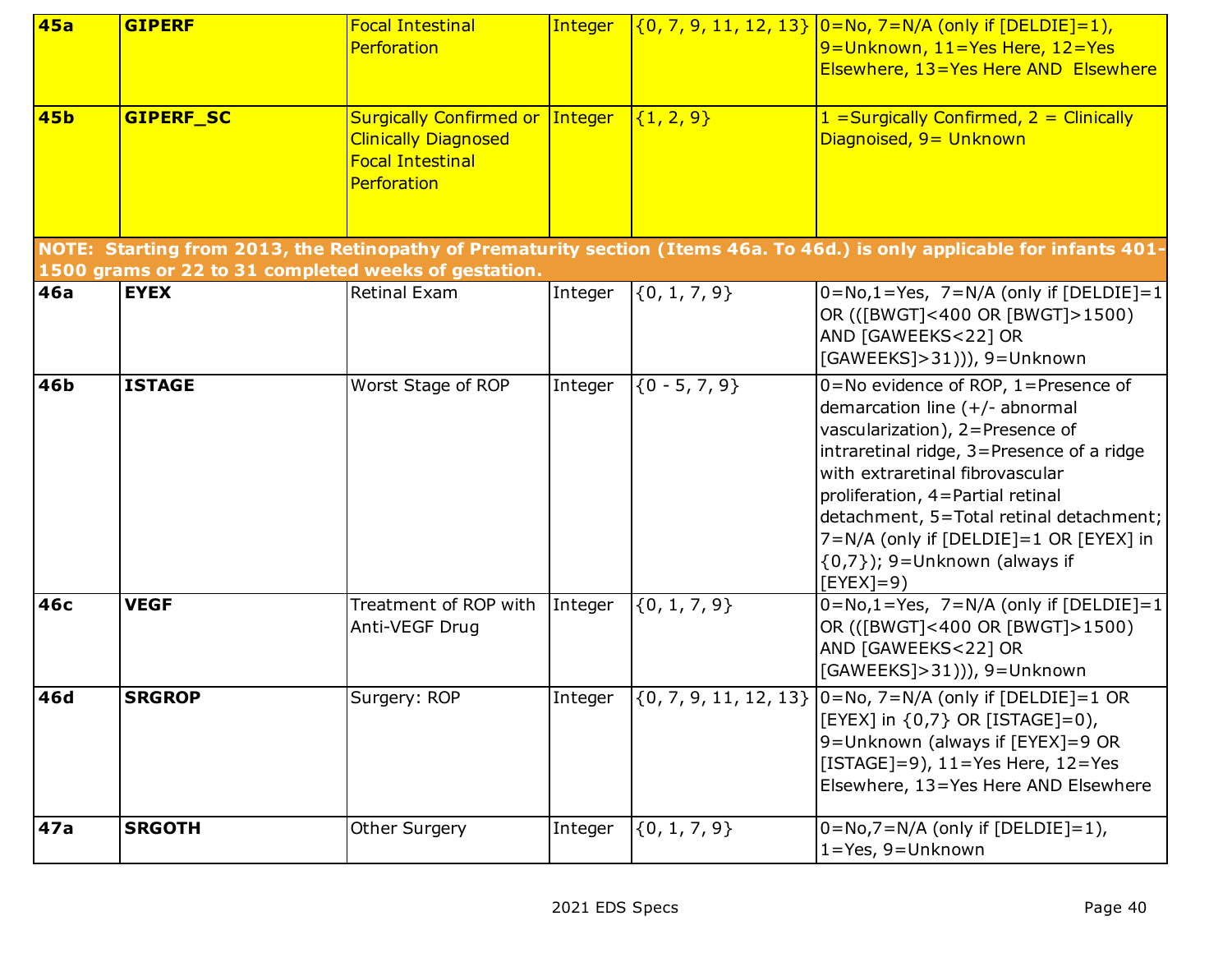| 47b | <b>SRGCD1</b> | First Other Surgery<br>Code  | Char <sub>6</sub> | {(Surgery Codes)B,<br>(Surgery Codes)E,<br>(Surgery Codes)H,<br>77, 99  | xxxxB,xxxxxB=Both Here AND<br>Elsewhere; xxxxE,xxxxxE=Elsewhere;<br>$xxxxH$ , $xxxxH =$ Here; 77 = N/A (only if<br>[SRGOTH] in {0,7} OR [DELDIE] =1); 99<br>= Unknown (always if [SRGOTH]=9).                            |
|-----|---------------|------------------------------|-------------------|-------------------------------------------------------------------------|--------------------------------------------------------------------------------------------------------------------------------------------------------------------------------------------------------------------------|
| 47b | <b>SRGCD2</b> | Second Other Surgery<br>Code | Char <sub>6</sub> | {(Surgery Codes)B,<br>(Surgery Codes)E,<br>(Surgery Codes)H,<br>77, 99  | xxxxB, xxxxxB=Both Here AND<br>Elsewhere; xxxxE,xxxxxE=Elsewhere;<br>xxxxH,xxxxxH = Here; $77 = N/A$ (only if<br>[SRGOTH] in {0,7} OR [DELDIE]=1 OR<br>No 2nd Surgery Code); 99 = Unknown<br>(always if [SRGOTH]=9).     |
| 47b | <b>SRGCD3</b> | Third Other Surgery<br>Code  | Char <sub>6</sub> | {(Surgery Codes)B,<br>(Surgery Codes)E,<br>(Surgery Codes)H,<br>77, 99  | xxxxB, xxxxxB=Both Here AND<br>Elsewhere; xxxxE,xxxxxE=Elsewhere;<br>xxxxH,xxxxxH = Here; $77 = N/A$ (only if<br>[SRGOTH] in {0,7} OR [DELDIE]=1 OR<br>No 3rd Surgery Code); 99 = Unknown<br>(always if [SRGOTH]=9).     |
| 47b | <b>SRGCD4</b> | Fourth Other Surgery<br>Code | Char <sub>6</sub> | {(Surgery Codes)B,<br>(Surgery Codes)E,<br>(Surgery Codes)H,<br>77, 99  | xxxxB, xxxxxB=Both Here AND<br>Elsewhere; xxxxE,xxxxxE=Elsewhere;<br>xxxxH,xxxxxH = Here; $77 = N/A$ (only if<br>[SRGOTH] in {0,7} OR [DELDIE]=1 OR<br>No 4th Surgery Code); 99 = Unknown<br>(always if [SRGOTH]=9).     |
| 47b | <b>SRGCD5</b> | Fifth Other Surgery<br>Code  | Char <sub>6</sub> | {(Surgery Codes)B,<br>(Surgery Codes)E,<br>(Surgery Codes)H,<br>77, 99} | xxxxB, xxxxxB=Both Here AND<br>Elsewhere; xxxxE,xxxxxE=Elsewhere;<br>xxxxH,xxxxxH = Here; $77 = N/A$ (only if<br>[SRGOTH] in {0,7} OR [DELDIE]=1 OR<br>No 5th Surgery Code); 99 = Unknown<br>(always if [SRGOTH]=9).     |
| 47b | <b>SRGCD6</b> | Sixth Other Surgery<br>Code  | Char6             | {(Surgery Codes)B,<br>(Surgery Codes)E,<br>(Surgery Codes)H,<br>77, 99  | xxxxB, xxxxxB=Both Here AND<br>Elsewhere; xxxxE,xxxxxE=Elsewhere;<br>xxxxH,xxxxxH = Here; $77 = N/A$ (only if<br>[SRGOTH] in $\{0,7\}$ OR [DELDIE]=1 OR<br>No 6th Surgery Code); 99 = Unknown<br>(always if [SRGOTH]=9). |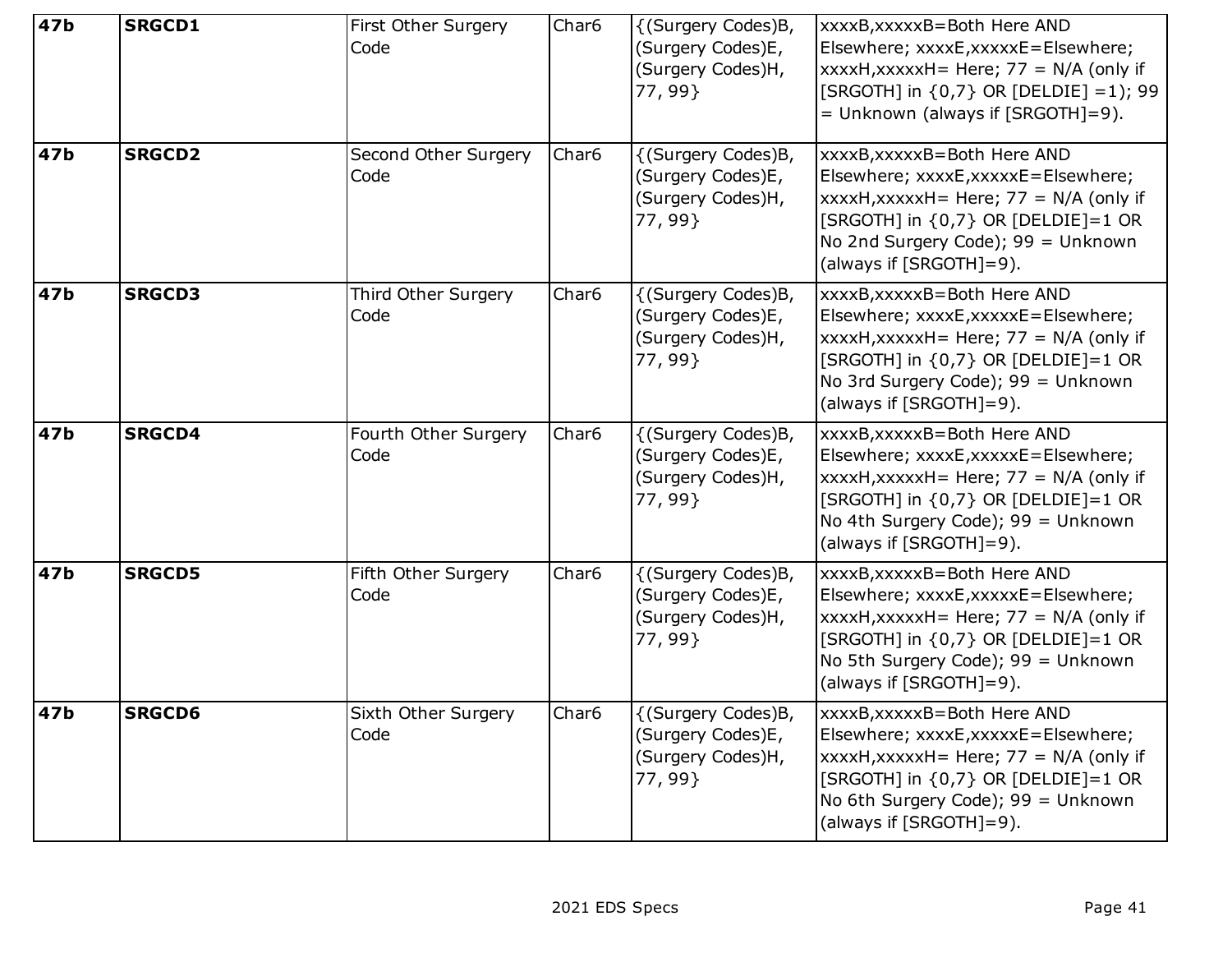| 47 <sub>b</sub> | <b>SRGCD7</b>  | Seventh Other Surgery   Char6<br>Code                               |                   | {(Surgery Codes)B,<br>(Surgery Codes)E,<br>(Surgery Codes)H,<br>77, 99 | xxxxB,xxxxxB=Both Here AND<br>Elsewhere; xxxxE,xxxxxE=Elsewhere;<br>$xxxxH$ , xxxxxH = Here; 77 = N/A (only if<br>[SRGOTH] in {0,7} OR [DELDIE]=1 OR<br>No 7th Surgery Code); 99 = Unknown<br>(always if [SRGOTH]=9).  |
|-----------------|----------------|---------------------------------------------------------------------|-------------------|------------------------------------------------------------------------|------------------------------------------------------------------------------------------------------------------------------------------------------------------------------------------------------------------------|
| 47b             | <b>SRGCD8</b>  | Eighth Other Surgery<br>Code                                        | Char <sub>6</sub> | {(Surgery Codes)B,<br>(Surgery Codes)E,<br>(Surgery Codes)H,<br>77,99  | xxxxB,xxxxxB=Both Here AND<br>Elsewhere; xxxxE,xxxxxE=Elsewhere;<br>$xxxxH$ , xxxxxH = Here; 77 = N/A (only if<br>[SRGOTH] in {0,7} OR [DELDIE]=1 OR<br>No 8th Surgery Code); 99 = Unknown<br>(always if [SRGOTH]=9).  |
| 47b             | <b>SRGCD9</b>  | Ninth Other Surgery<br>Code                                         | Char <sub>6</sub> | {(Surgery Codes)B,<br>(Surgery Codes)E,<br>(Surgery Codes)H,<br>77,99  | xxxxB, xxxxxB=Both Here AND<br>Elsewhere; xxxxE,xxxxxE=Elsewhere;<br>$xxxxH$ , xxxxxH = Here; 77 = N/A (only if<br>[SRGOTH] in {0,7} OR [DELDIE]=1 OR<br>No 9th Surgery Code); 99 = Unknown<br>(always if [SRGOTH]=9). |
| 47b             | <b>SRGCD10</b> | Tenth Other Surgery<br>Code                                         | Char <sub>6</sub> | {(Surgery Codes)B,<br>(Surgery Codes)E,<br>(Surgery Codes)H,<br>77, 99 | xxxxB,xxxxxB=Both Here AND<br>Elsewhere; xxxxE,xxxxxE=Elsewhere;<br>$xxxxH,xxxxxH=Here$ ; 77 = N/A (only if<br>[SRGOTH] in {0,7} OR [DELDIE]=1 OR<br>No 10th Surgery Code); 99 = Unknown<br>(always if [SRGOTH]=9).    |
| 47b             | <b>SRGSSI1</b> | Surgical Site Infection<br>at Your hospital for<br>Surgery 1        | Integer           | ${0,1,7,9}$                                                            | $0 = No, 1 = Yes, 7 = N/A$ (only if [DELDIE]=1<br>OR [SRGOTH] in {0,7} OR Surgery Code<br>1 Elsewhere OR Surgery Code 1 Here and<br>Elsewhere), 9=Unknown (only if<br>$[SRGOTH]=9$ ).                                  |
| 47b             | <b>SRGSSI2</b> | <b>Surgical Site Infection</b><br>at Your hospital for<br>Surgery 2 | Integer           | ${0,1,7,9}$                                                            | $0 = No$ , 1 = Yes, 7 = N/A (only if [DELDIE] = 1<br>OR [SRGOTH] in {0,7} OR Surgery Code<br>2 Elsewhere OR Surgery Code 2 Here and<br>Elsewhere OR No 2nd Surgery Code),<br>9=Unknown (only if [SRGOTH]=9).           |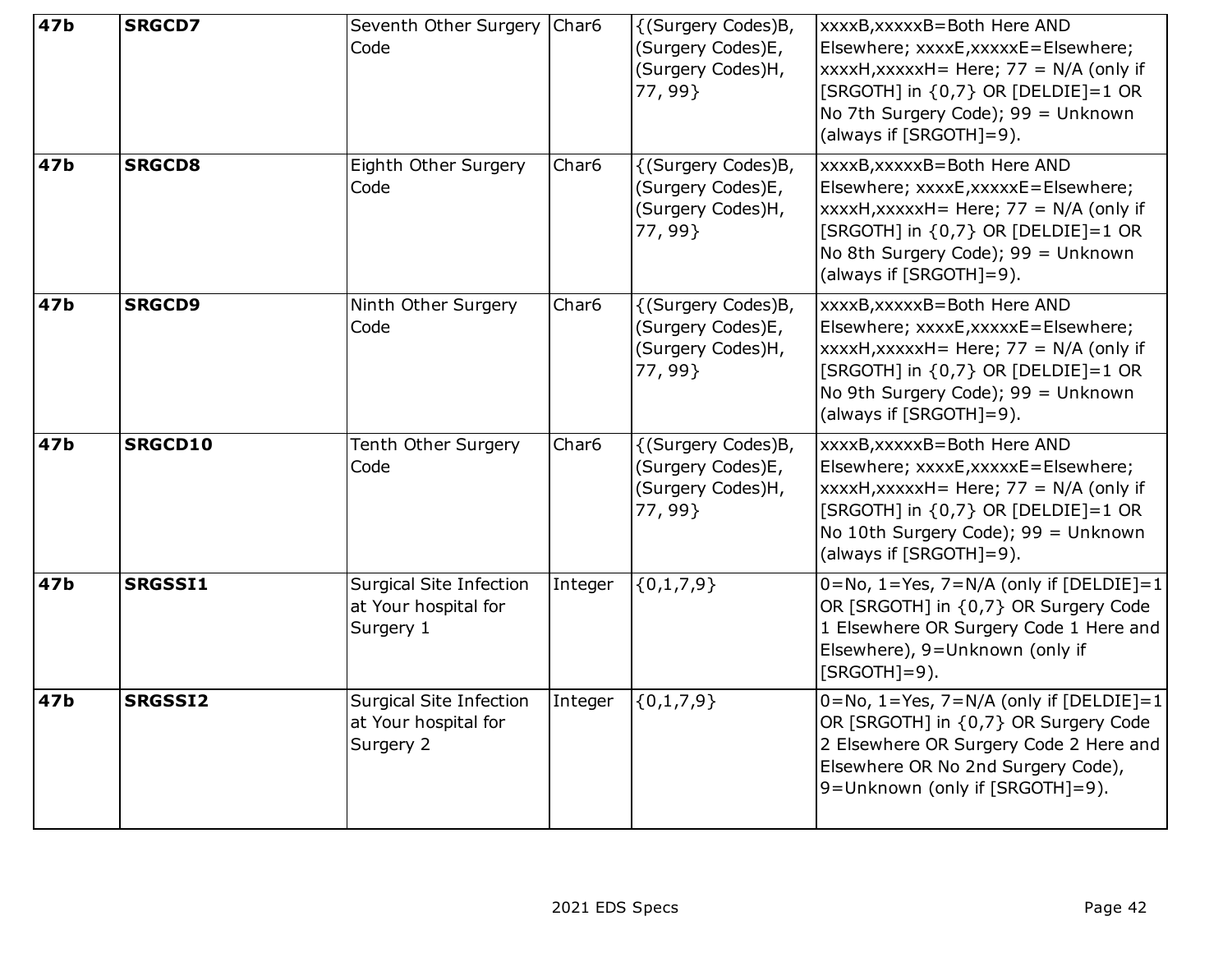| 47 <sub>b</sub> | <b>SRGSSI3</b> | Surgical Site Infection<br>at Your hospital for<br>Surgery 3        | Integer | $\{0,1,7,9\}$ | $0 = No, 1 = Yes, 7 = N/A$ (only if [DELDIE]=1<br>OR [SRGOTH] in {0,7} OR Surgery Code<br>3 Elsewhere OR Surgery Code 3 Here and<br>Elsewhere OR No 3rd Surgery Code),<br>9=Unknown (only if [SRGOTH]=9).       |
|-----------------|----------------|---------------------------------------------------------------------|---------|---------------|-----------------------------------------------------------------------------------------------------------------------------------------------------------------------------------------------------------------|
| 47b             | <b>SRGSSI4</b> | Surgical Site Infection<br>at Your hospital for<br>Surgery 4        | Integer | ${0,1,7,9}$   | $0 = No$ , $1 = Yes$ , $7 = N/A$ (only if [DELDIE]=1<br>OR [SRGOTH] in {0,7} OR Surgery Code<br>4 Elsewhere OR Surgery Code 4 Here and<br>Elsewhere OR No 4th Surgery Code),<br>9=Unknown (only if [SRGOTH]=9). |
| 47b             | <b>SRGSSI5</b> | Surgical Site Infection<br>at Your hospital for<br>Surgery 5        | Integer | ${0,1,7,9}$   | $0 = No$ , $1 = Yes$ , $7 = N/A$ (only if [DELDIE]=1<br>OR [SRGOTH] in {0,7} OR Surgery Code<br>5 Elsewhere OR Surgery Code 5 Here and<br>Elsewhere OR No 5th Surgery Code),<br>9=Unknown (only if [SRGOTH]=9). |
| 47b             | <b>SRGSSI6</b> | Surgical Site Infection<br>at Your hospital for<br>Surgery 6        | Integer | ${0,1,7,9}$   | $0 = No, 1 = Yes, 7 = N/A$ (only if [DELDIE]=1<br>OR [SRGOTH] in {0,7} OR Surgery Code<br>6 Elsewhere OR Surgery Code 6 Here and<br>Elsewhere OR No 6th Surgery Code),<br>9=Unknown (only if [SRGOTH]=9).       |
| 47b             | SRGSSI7        | Surgical Site Infection<br>at Your hospital for<br>Surgery 7        | Integer | ${0,1,7,9}$   | $0 = No, 1 = Yes, 7 = N/A$ (only if [DELDIE]=1<br>OR [SRGOTH] in {0,7} OR Surgery Code<br>7 Elsewhere OR Surgery Code 7 Here and<br>Elsewhere OR No 7th Surgery Code),<br>9=Unknown (only if [SRGOTH]=9).       |
| 47b             | <b>SRGSSI8</b> | <b>Surgical Site Infection</b><br>at Your hospital for<br>Surgery 8 | Integer | ${0,1,7,9}$   | $0 = No$ , $1 = Yes$ , $7 = N/A$ (only if [DELDIE]=1<br>OR [SRGOTH] in {0,7} OR Surgery Code<br>8 Elsewhere OR Surgery Code 8 Here and<br>Elsewhere OR No 8th Surgery Code),<br>9=Unknown (only if [SRGOTH]=9). |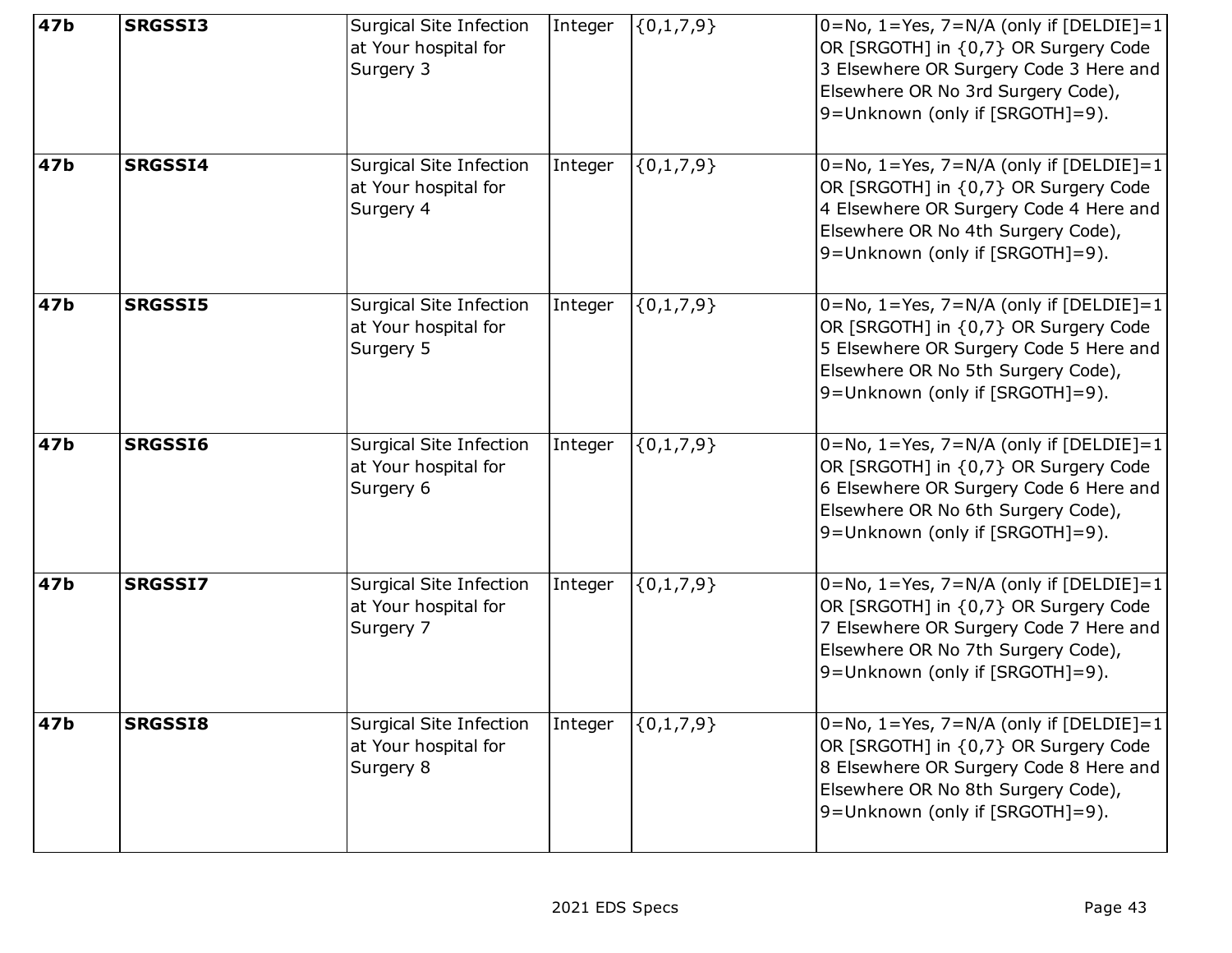| 47 <sub>b</sub> | <b>SRGSSI9</b>    | Surgical Site Infection<br>at Your hospital for<br>Surgery 9  | Integer | ${0,1,7,9}$                                          | $0 = No$ , 1 = Yes, 7 = N/A (only if [DELDIE] = 1<br>OR [SRGOTH] in {0,7} OR Surgery Code<br>9 Elsewhere OR Surgery Code 9 Here and<br>Elsewhere OR No 9th Surgery Code),<br>9=Unknown (only if [SRGOTH]=9).                                                                                                                                                                                                         |
|-----------------|-------------------|---------------------------------------------------------------|---------|------------------------------------------------------|----------------------------------------------------------------------------------------------------------------------------------------------------------------------------------------------------------------------------------------------------------------------------------------------------------------------------------------------------------------------------------------------------------------------|
| 47b             | SRGSSI10          | Surgical Site Infection<br>at Your hospital for<br>Surgery 10 | Integer | ${0,1,7,9}$                                          | $0 = No, 1 = Yes, 7 = N/A$ (only if [DELDIE] = 1<br>OR [SRGOTH] in {0,7} OR Surgery Code<br>10 Elsewhere OR Surgery Code 10 Here<br>and Elsewhere OR No 10th Surgery<br>Code), 9=Unknown (only if<br>$[SRGOTH]=9$ ).                                                                                                                                                                                                 |
| 47b             | <b>SRGOTHDESC</b> | <b>Other Surgery</b><br>Description                           |         | Char255 $\sqrt{\frac{5}{2}}$ (Description, 77,<br>99 | 77=N/A (only if [SRGOTH] in {0,7} OR<br>[DELDIE]=1 OR surgery code does not<br>require description); 99=Unknown<br>(always if [SRGOTH]=9); description of<br>surgical procedure(s) if [SRGOTH]=1 and<br>code for type of surgery in Appendix<br>requires a description.                                                                                                                                              |
|                 |                   | POST-DELIVERY DIAGNOSES AND INTERVENTIONS -- NEUROLOGICAL     |         |                                                      |                                                                                                                                                                                                                                                                                                                                                                                                                      |
| 48a             | IMAGE28           | Imaging Done On or<br>Before Day 28                           | Integer | $\{0, 1, 7, 9\}$                                     | $0 = No$ , $7 = N/A$ (only if [DELDIE]=1),<br>$1 = Yes, 9 = Unknown$                                                                                                                                                                                                                                                                                                                                                 |
| 48b             | <b>IGRADE</b>     | Worst Grade of<br>Hemorrhage                                  | Integer | ${0-4, 7, 9}$                                        | 0 (no peri IVH) to 4, $7=N/A$ (only if<br>[DELDIE]=1 or if [IMAGE28] in {0,7}),<br>9=Unknown (always if [IMAGE28]=9).<br>Grade 0: No subependymal or<br>intraventricular hemorrhage; Grade 1:<br>Subependymal germinal matrix<br>hemorrhage only; Grade 2:<br>Intraventricular blood, no ventricular<br>dilation; Grade 3: Intraventricular blood,<br>ventricular dilation; Grade 4:<br>Intraparenchymal hemorrhage. |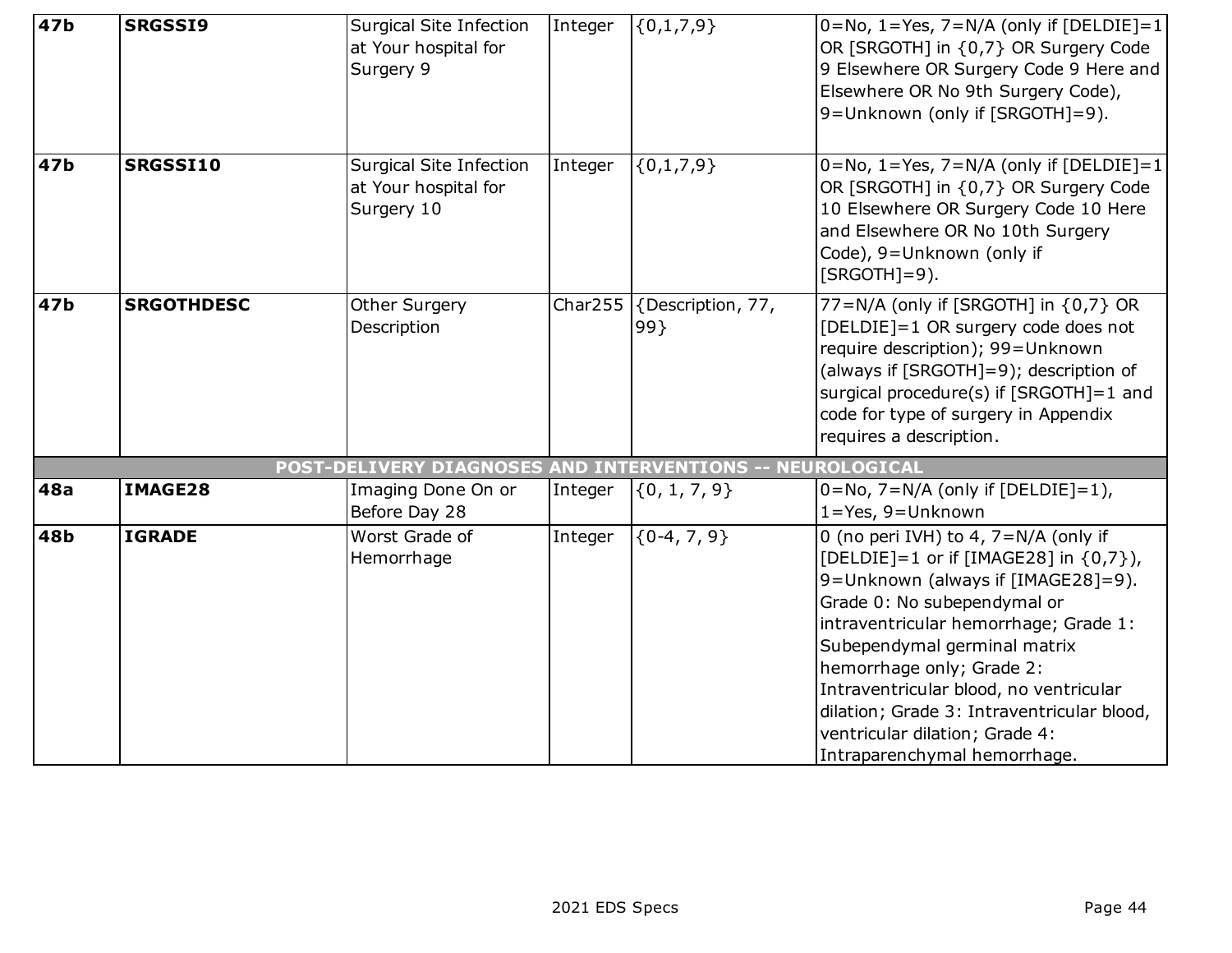| <b>48c</b> | <b>PIHHEMLOC</b>      | Periventricular-<br>Intraventricular<br>Hemorrhage (PIH),<br>where first occurred | Integer            | $\{7, 9, 11, 12\}$    | 11=Yes and First Here, 12=Yes and First<br>Elsewhere, 7=N/A (only if [DELDIE]=1<br>OR [IMAGE28] in {0,7} OR [IGRADE] in<br>$\{0,7\}$ ), 9=Unknown (always if<br>$[IMAGE28]=9$ OR $[IGRADE]=9$ ). |
|------------|-----------------------|-----------------------------------------------------------------------------------|--------------------|-----------------------|--------------------------------------------------------------------------------------------------------------------------------------------------------------------------------------------------|
| 48d        | <b>SHUNT</b>          | Shunt Placed for Bleed                                                            | Integer            | $\{0, 1, 7, 9\}$      | $0 = No, 1 = Yes, 7 = N/A$ (only if [DELDIE]=1<br>OR [IMAGE28] in {0,7} OR [IGRADE] in<br>$\{0,7\}$ ), 9=unknown (always if<br>[IMAGE28]=9 OR [IGRADE]=9).                                       |
| <b>48e</b> | <b>OTHHEM</b>         | Other Intracranial<br><b>Hemorrage Present</b>                                    | Integer            | ${0,1,7,9}$           | $0 = No, 1 = Yes, 7 = N/A$ (only if [DELDIE]=1<br>OR [IMAGE28] in {0,7}), 9=Unknown<br>(always if [IMAGE28]=9).                                                                                  |
| <b>48e</b> | <b>OTHHEMDESC</b>     | Other Intracranial<br>Hemorrhage<br>Description                                   | Char <sub>50</sub> | {Description, 77, 99} | Up to 50 alphanumeric characters (only if<br>[OTHHEM]=1); 7=N/A (if [OTHHEM] in<br>$\{0,7\}$ OR [DELDIE]=1), 99=Unknown<br>(always if [OTHHEM]=9).                                               |
| <b>49a</b> | <b>PVLIMAG</b>        | <b>Neural Image Done at</b><br><b>Any Time?</b>                                   | Integer            | $\{0, 1, 7, 9\}$      | $0 = No, 1 = Yes, 7 = N/A$ (only if<br>[DELDIE]=1); 9=Unknown.<br>Should always be 1 if [IMAGE28] is 1.                                                                                          |
| 49b        | <b>PVL</b>            | Cystic Periventricular<br>Leukomalacia                                            | Integer            | ${0, 1, 7, 9}$        | $0 = No, 1 = Yes, 7 = N/A$ (only if [DELDIE]=1<br>OR [PVLIMAG]=0), 9=Unknown (always if<br>$[PVLIMAG]=9$ ).                                                                                      |
| 49с        | <b>CEREBELLAR_HEM</b> | Cerebellar Hemorrhage Integer                                                     |                    | $\{0, 1, 7, 9\}$      | $0 = No, 1 = Yes, 7 = N/A$ (only if [DELDIE]=1<br>OR [PVLIMAG]=0); 9=Unknown (always<br>if [PVLIMAG]=9).<br>Should always be 1 if $[OTHHEM]=1$ AND<br>$[OTHHEMDESC] = Cerebellar$<br>Hemorrhage. |
| 50         | <b>SEIZURE</b>        | Seizures, EEG or<br>Clinical                                                      | Integer            | $\{0, 1, 7, 9\}$      | $0 = No$ , $7 = N/A$ (only if [DELDIE]=1),<br>$1 = Yes, 9 = Unknown$                                                                                                                             |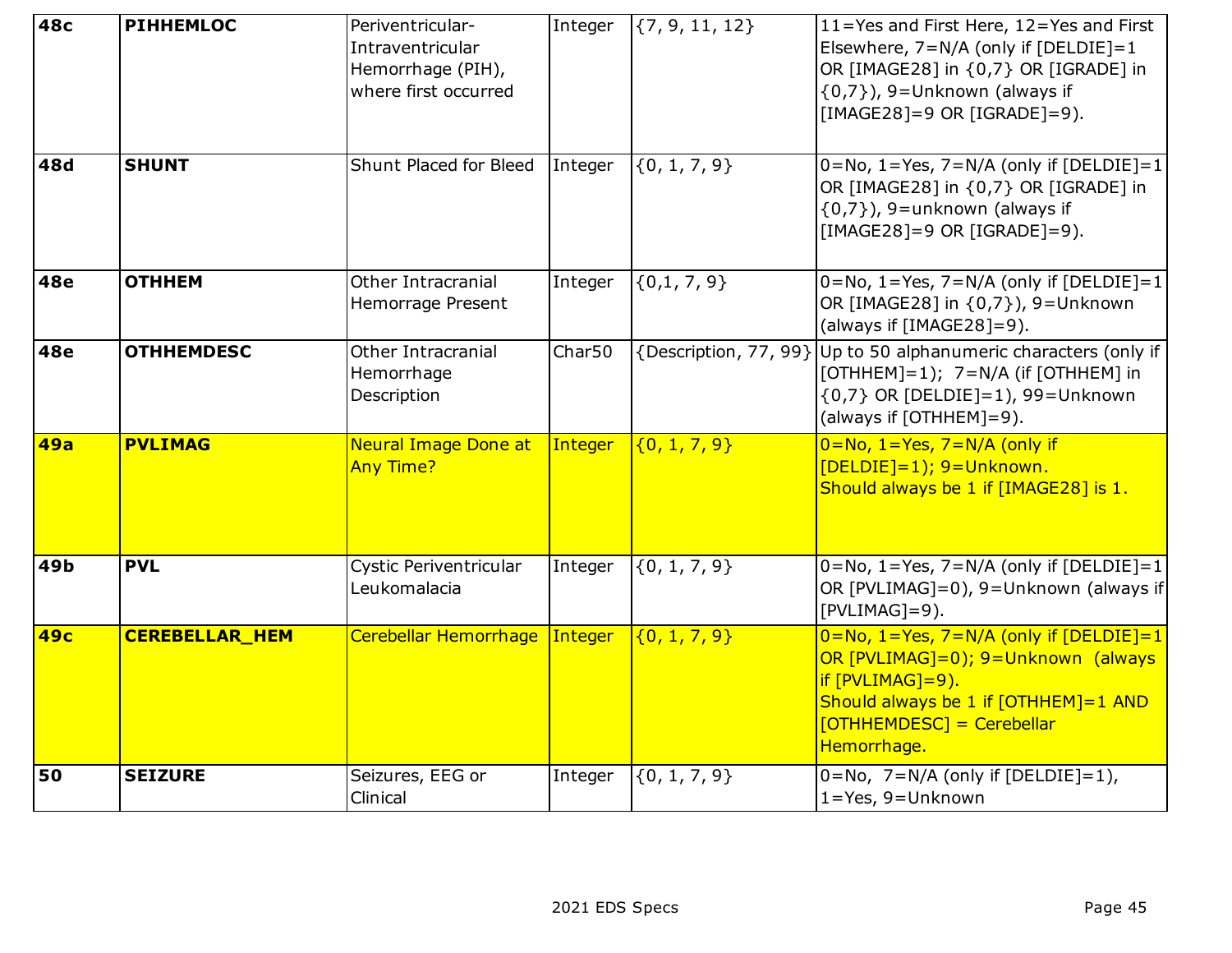| Encephalopathy<br>7=N/A (only if [DELDIE]=1 OR<br>[GAWEEKS]<35), 9=Unknown<br>POST-DELIVERY DIAGNOSES AND INTERVENTIONS -- CONGENITAL MALFORMATIONS<br>52a<br><b>CMAL</b><br>Major Congenital<br>$\{0, 1, 9\}$<br>$0 = No, 1 = Yes, 9 = Unknown$<br>Integer<br>Anomaly<br>NOTE: If [ACUTETRS]=1, then C.6b [T_BDCD1 to T<br><b>_BDCD5] must = [BDCD1 to BDCD5] in the CPQCC Section. Submit</b><br><b>52b</b><br><b>BDCD1</b><br>7777=N/A (only if [T_CMAL]=0 AND<br>Congenital Anomaly<br>Integer<br>{congenital<br>Code 1<br>anomalies Table,<br>[CMAL]=0), 9999=Unknown (only if<br>7777, 9999}<br>$[CMAL]=9)$<br><b>BDCD1FLAG</b><br>${1, 0, 7, 9}$<br>$1 = Yes, 0 = No, 7 = N/A$ (only if<br>Congenital Anomaly<br>Integer<br>[ACUTETRS]=0 OR ([ACUTETRS]=1 AND<br>Code 1 Diagnosed<br>[T_CMAL]=0)), 9=Unknown (only if<br>Prenatally |  |
|--------------------------------------------------------------------------------------------------------------------------------------------------------------------------------------------------------------------------------------------------------------------------------------------------------------------------------------------------------------------------------------------------------------------------------------------------------------------------------------------------------------------------------------------------------------------------------------------------------------------------------------------------------------------------------------------------------------------------------------------------------------------------------------------------------------------------------------------|--|
|                                                                                                                                                                                                                                                                                                                                                                                                                                                                                                                                                                                                                                                                                                                                                                                                                                            |  |
|                                                                                                                                                                                                                                                                                                                                                                                                                                                                                                                                                                                                                                                                                                                                                                                                                                            |  |
|                                                                                                                                                                                                                                                                                                                                                                                                                                                                                                                                                                                                                                                                                                                                                                                                                                            |  |
|                                                                                                                                                                                                                                                                                                                                                                                                                                                                                                                                                                                                                                                                                                                                                                                                                                            |  |
|                                                                                                                                                                                                                                                                                                                                                                                                                                                                                                                                                                                                                                                                                                                                                                                                                                            |  |
|                                                                                                                                                                                                                                                                                                                                                                                                                                                                                                                                                                                                                                                                                                                                                                                                                                            |  |
|                                                                                                                                                                                                                                                                                                                                                                                                                                                                                                                                                                                                                                                                                                                                                                                                                                            |  |
|                                                                                                                                                                                                                                                                                                                                                                                                                                                                                                                                                                                                                                                                                                                                                                                                                                            |  |
|                                                                                                                                                                                                                                                                                                                                                                                                                                                                                                                                                                                                                                                                                                                                                                                                                                            |  |
|                                                                                                                                                                                                                                                                                                                                                                                                                                                                                                                                                                                                                                                                                                                                                                                                                                            |  |
|                                                                                                                                                                                                                                                                                                                                                                                                                                                                                                                                                                                                                                                                                                                                                                                                                                            |  |
|                                                                                                                                                                                                                                                                                                                                                                                                                                                                                                                                                                                                                                                                                                                                                                                                                                            |  |
| $[T_CMAL]=9$ ).                                                                                                                                                                                                                                                                                                                                                                                                                                                                                                                                                                                                                                                                                                                                                                                                                            |  |
| <b>52b</b><br><b>BDCD2</b><br>7777=N/A (only if [T_CMAL]=0 AND<br>Congenital Anomaly<br>{congenital<br>Integer                                                                                                                                                                                                                                                                                                                                                                                                                                                                                                                                                                                                                                                                                                                             |  |
| [CMAL]=0 OR No 2nd Birth Defect),<br>Code 2<br>anomalies Table,                                                                                                                                                                                                                                                                                                                                                                                                                                                                                                                                                                                                                                                                                                                                                                            |  |
| 7777, 9999}<br>9999=Unknown (only if [CMAL]=9)                                                                                                                                                                                                                                                                                                                                                                                                                                                                                                                                                                                                                                                                                                                                                                                             |  |
| ${1, 0, 7, 9}$<br>$1 = Yes, 0 = No, 7 = N/A$ (only if<br><b>BDCD2FLAG</b><br>Congenital Anomaly<br>Integer                                                                                                                                                                                                                                                                                                                                                                                                                                                                                                                                                                                                                                                                                                                                 |  |
| [ACUTETRS]=0 OR ([ACUTETRS]=1 AND<br>Code 2 Diagnosed                                                                                                                                                                                                                                                                                                                                                                                                                                                                                                                                                                                                                                                                                                                                                                                      |  |
| [T_CMAL]=0) OR [BDCD2]=7777),<br>Prenatally<br>9=Unknown (only if [T_CMAL]=9).                                                                                                                                                                                                                                                                                                                                                                                                                                                                                                                                                                                                                                                                                                                                                             |  |
|                                                                                                                                                                                                                                                                                                                                                                                                                                                                                                                                                                                                                                                                                                                                                                                                                                            |  |
| 52b<br><b>BDCD3</b><br>Congenital Anomaly<br>{congenital<br>7777=N/A (only if [T_CMAL]=0 AND<br>Integer<br>Code 3                                                                                                                                                                                                                                                                                                                                                                                                                                                                                                                                                                                                                                                                                                                          |  |
| [CMAL]=0 OR No 3rd Birth Defect),<br>anomalies Table,<br>7777, 9999}<br>9999=Unknown (only if [CMAL]=9)                                                                                                                                                                                                                                                                                                                                                                                                                                                                                                                                                                                                                                                                                                                                    |  |
| $1 = Yes, 0 = No, 7 = N/A$ (only if<br><b>BDCD3FLAG</b>                                                                                                                                                                                                                                                                                                                                                                                                                                                                                                                                                                                                                                                                                                                                                                                    |  |
| ${1, 0, 7, 9}$<br>Congenital Anomaly<br>Integer<br>Code 3 Diagnosed<br>[ACUTETRS]=0 OR ([ACUTETRS]=1 AND                                                                                                                                                                                                                                                                                                                                                                                                                                                                                                                                                                                                                                                                                                                                   |  |
| Prenatally<br>$[T_CMAL]=0$ ) OR $[BDCD3]=7777$ ),                                                                                                                                                                                                                                                                                                                                                                                                                                                                                                                                                                                                                                                                                                                                                                                          |  |
| 9=Unknown (only if [T_CMAL]=9).                                                                                                                                                                                                                                                                                                                                                                                                                                                                                                                                                                                                                                                                                                                                                                                                            |  |
| 52b<br><b>BDCD4</b><br>{congenital<br>7777=N/A (only if [T_CMAL]=0 AND<br>Congenital Anomaly<br>Integer                                                                                                                                                                                                                                                                                                                                                                                                                                                                                                                                                                                                                                                                                                                                    |  |
| Code 4<br>[CMAL]=0 OR No 4th Birth Defect),<br>anomalies Table,                                                                                                                                                                                                                                                                                                                                                                                                                                                                                                                                                                                                                                                                                                                                                                            |  |
| 7777, 9999}<br>9999=Unknown (only if [CMAL]=9)                                                                                                                                                                                                                                                                                                                                                                                                                                                                                                                                                                                                                                                                                                                                                                                             |  |
| $1 = Yes, 0 = No, 7 = N/A$ (only if<br><b>BDCD4FLAG</b><br>Congenital Anomaly<br>Integer<br>${1, 0, 7, 9}$                                                                                                                                                                                                                                                                                                                                                                                                                                                                                                                                                                                                                                                                                                                                 |  |
| [ACUTETRS]=0 OR ([ACUTETRS]=1 AND<br>Code 4 Diagnosed                                                                                                                                                                                                                                                                                                                                                                                                                                                                                                                                                                                                                                                                                                                                                                                      |  |
| {congenital anomalys 7777=N/A (only if [T_CMAL]=0 AND<br>Congenital Anomaly<br>52b<br><b>BDCD5</b><br>Integer                                                                                                                                                                                                                                                                                                                                                                                                                                                                                                                                                                                                                                                                                                                              |  |
| [CMAL]=0 OR No 5th Birth Defect),<br>Code 5<br>Table, 7777, 9999}                                                                                                                                                                                                                                                                                                                                                                                                                                                                                                                                                                                                                                                                                                                                                                          |  |
| 9999=Unknown (only if [CMAL]=9)                                                                                                                                                                                                                                                                                                                                                                                                                                                                                                                                                                                                                                                                                                                                                                                                            |  |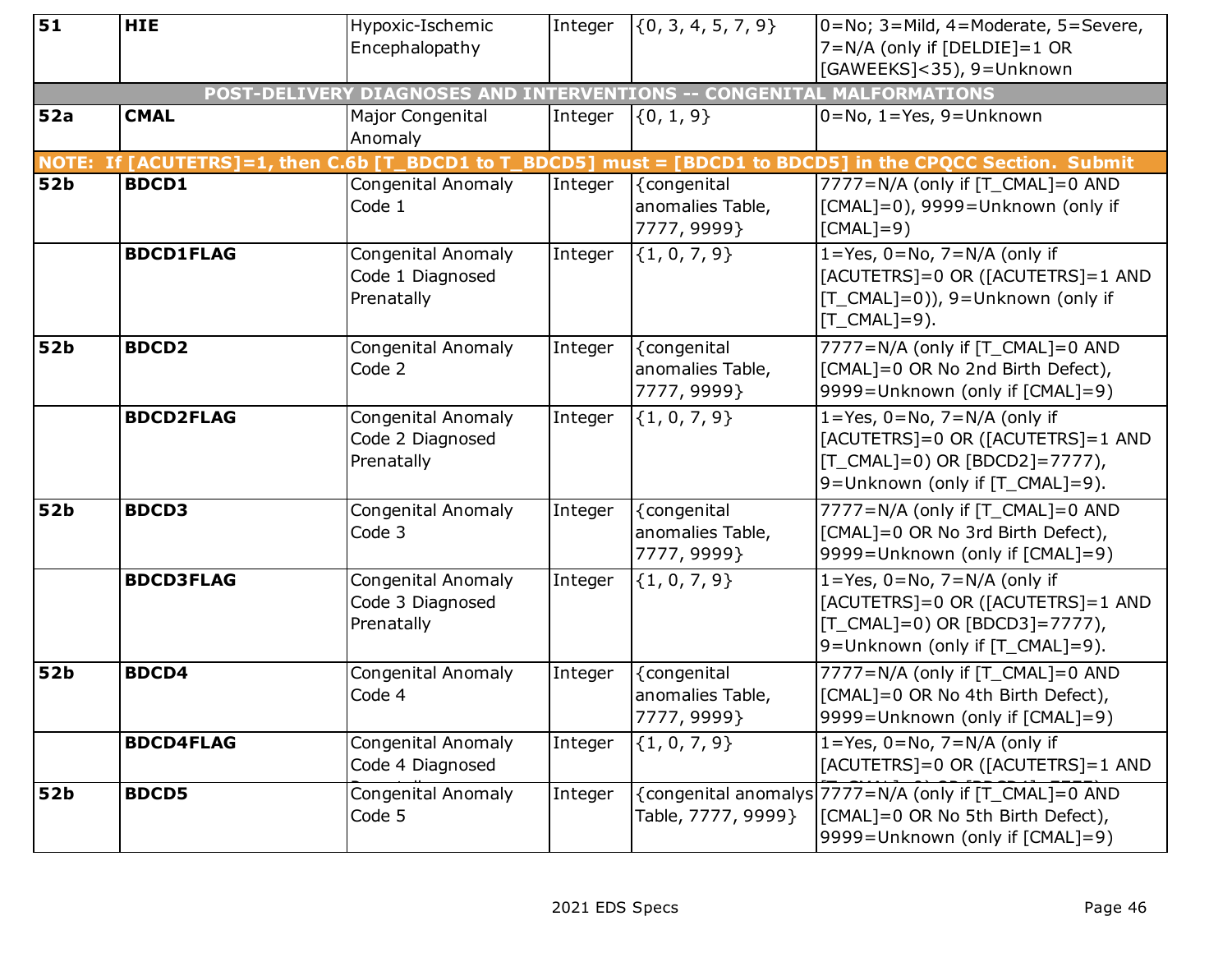|                 | <b>BDCD5FLAG</b><br>only entering the data in the CPQCC Section.                             | <b>Congenital Anomaly</b><br>Code 5 Diagnosed<br>Prenatally     | Integer           | $\{1, 0, 7, 9\}$                                                            | $1 = Yes, 0 = No, 7 = N/A$ (only if<br>[ACUTETRS]=0 OR ([ACUTETRS]=1 AND<br>[T_CMAL]=0) OR [BDCD5]=7777),<br>9=Unknown (only if [T_CMAL]=9).<br>NOTE: If [ACUTETRS]=1, then C.6b [T_BDEFECT] must = [BDEFECT] in the CPQCC Section. Submit this variable once by                                                                                                                                                |
|-----------------|----------------------------------------------------------------------------------------------|-----------------------------------------------------------------|-------------------|-----------------------------------------------------------------------------|-----------------------------------------------------------------------------------------------------------------------------------------------------------------------------------------------------------------------------------------------------------------------------------------------------------------------------------------------------------------------------------------------------------------|
| <b>52b</b>      | <b>BDEFECT</b>                                                                               | <b>Congenital Anomaly</b><br>Description                        | Char255           |                                                                             | $\left  \{\text{Description}, 77, 99\} \right $ NOTE: This variable applies to any<br>description regardless if diagnosed<br>prenatally or post-natally. Up to 255<br>alphanumeric characters (necessary if<br>codes 100, 150, 200, 300, 400, 504,<br>601, 605, 800, 900 were filled in for one<br>or more of the 5 codes); 77=N/A (only if<br>$[T_CMAL]=0$ AND $[CMAL]=0$ ;<br>99=Unknown (always if [CMAL]=9) |
|                 |                                                                                              | POST-DELIVERY DIAGNOSES AND INTERVENTIONS -- HYPERBILIRUBINEMIA |                   |                                                                             |                                                                                                                                                                                                                                                                                                                                                                                                                 |
| <b>53a</b>      | NOTE: Answer only for Outborn Infants Previously Discharged Home [PDH]=1<br><b>BILILEVEL</b> | TSB Level (15 to 45)                                            | Integer           | $\{1, 2, 3, 7, 9\}$                                                         | 1=less than $25, 2=25$ to less than 30,<br>$3 =$ qreater than or equal to 30, $7 = N/A$<br>(only if [DELDIE]=1 OR [LOCATE] in<br>$(0,2)$ OR [PDH]=0), 9=Not Done/<br>Unknown.                                                                                                                                                                                                                                   |
| 53 <sub>b</sub> | <b>EXCHANGE</b>                                                                              | <b>Exchange Transfusion</b>                                     | Integer           | $\{0, 1, 7, 9\}$                                                            | $0 = No, 1 = Yes, 7 = N/A$ (only if [DELDIE]=1<br>OR $[LOCATE]$ in $\{0,2\}$ or $[PDH]=0$ ),<br>9 = Unknown.                                                                                                                                                                                                                                                                                                    |
| <b>53c</b>      | <b>LASTHOSPITAL</b>                                                                          | <b>Last Hospital Prior to</b><br><b>Discharge</b>               | Char <sub>6</sub> | <b>{HCAI ID (formerly</b><br>OSHPD) number,<br><mark>777777, 999999}</mark> | Valid HCAI ID (formerly OSHPD) number<br>(see list); 777777=N/A (only if<br>[DELDIE]=1 OR [LOCATE] in {0,2} OR<br>$[PDH]=0$ ), 999999=Unknown.                                                                                                                                                                                                                                                                  |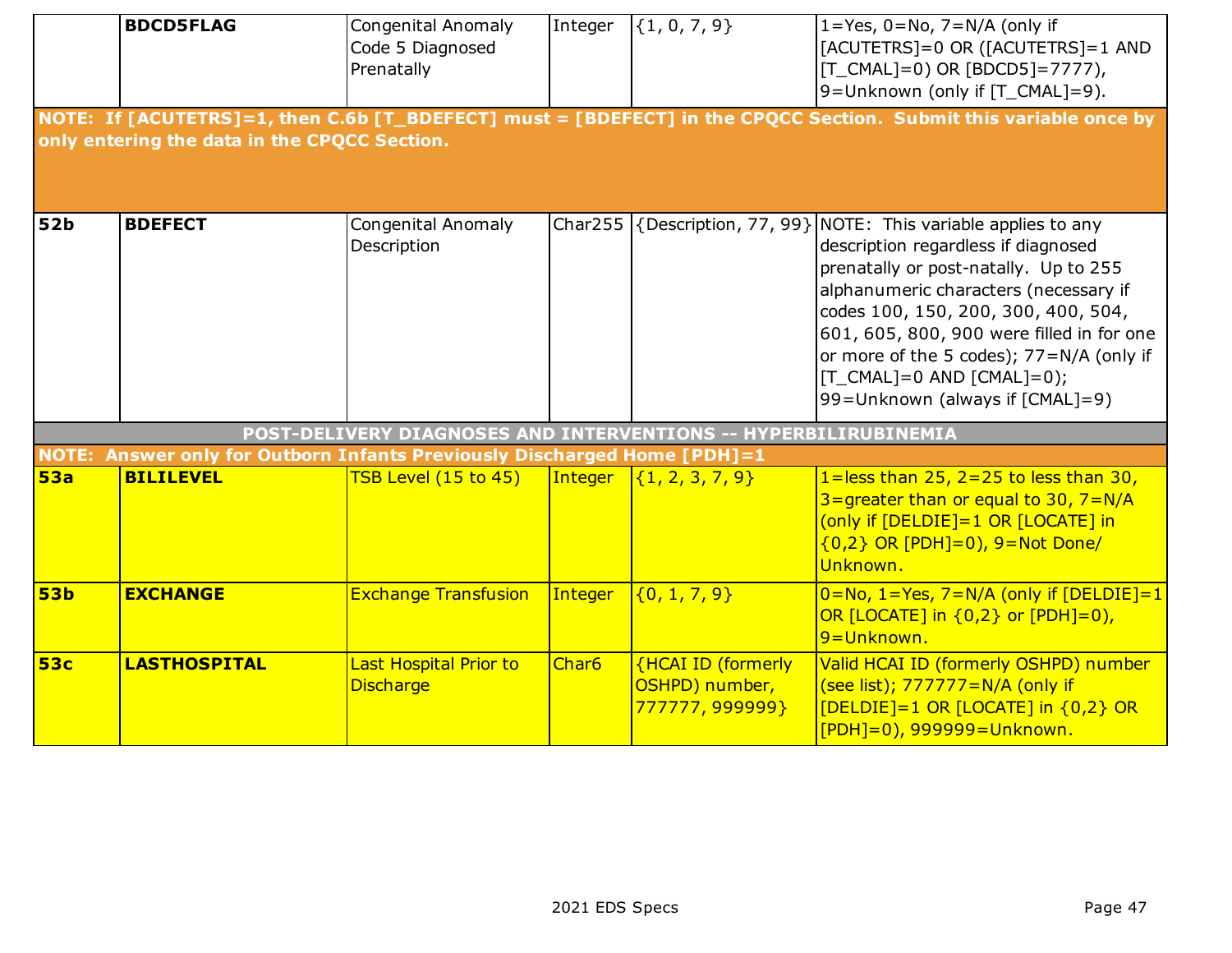| 54a        | <b>LANGUAGE</b>     | <b>Primary Caregiver's</b> | Integer                    | {Language codes}   | $592$ = English                       |
|------------|---------------------|----------------------------|----------------------------|--------------------|---------------------------------------|
|            |                     | <b>Preferred Language</b>  |                            |                    | $593$ = Arabic                        |
|            |                     |                            |                            |                    | $594 =$ Armenian                      |
|            |                     |                            |                            |                    | $595 =$ Cambodian/Khmer               |
|            |                     |                            |                            |                    | $596$ = Cantonese                     |
|            |                     |                            |                            |                    | $597 = Farsi/Persian$                 |
|            |                     |                            |                            |                    | $598 = Hmong/Miao$                    |
|            |                     |                            |                            |                    | $599 = Korean$                        |
|            |                     |                            |                            |                    | $600 = $ Mandarin                     |
|            |                     |                            |                            |                    | $601$ = Russian                       |
|            |                     |                            |                            |                    | $602 =$ Spanish                       |
|            |                     |                            |                            |                    | $603 = Tagalog$                       |
|            |                     |                            |                            |                    | $604 = \text{Vietnamese}$             |
|            |                     |                            |                            |                    | $605 =$ Sign Language                 |
|            |                     |                            |                            |                    | $725 = Japanese$                      |
|            |                     |                            |                            |                    | $726$ = Hindi                         |
|            |                     |                            |                            |                    | $727 =$ Mixteco                       |
|            |                     |                            |                            |                    | $728$ = Punjabi                       |
|            |                     |                            |                            |                    | $729 = Thai$                          |
|            |                     |                            |                            |                    | $7777$ = Not Applicable (only if      |
|            |                     |                            |                            |                    | $[DELDIE]=1)$                         |
|            |                     |                            |                            |                    | $8888 =$ Other, DESCRIBE              |
|            |                     |                            |                            |                    | $9999 = Unknown$                      |
|            |                     |                            |                            |                    |                                       |
| <b>54b</b> | <b>LANGUAGEDESC</b> | <b>Primary Caregiver's</b> | Char <sub>6</sub>          | Char <sub>64</sub> | Only if [LANGUAGE]=8888               |
|            |                     | Preferred Language,        |                            |                    |                                       |
|            |                     | description for Other      |                            |                    |                                       |
| 55         | <b>INTERPRETER</b>  | Did the primary            | Integer                    | ${1, 0, 7, 9}$     | $1 = Yes, 0 = No, 7 = N/A$ (always if |
|            |                     | caregiver require          |                            |                    | $[DELDIE]=1$ or $[LMGUAGE]=592$ ),    |
|            |                     | interpreter services       |                            |                    | 9=Unknown (always if                  |
|            |                     | either in-person or        |                            |                    | [LANGUAGE]=9999)                      |
|            |                     | remote) during this        |                            |                    |                                       |
|            |                     | hospitalization?           |                            |                    |                                       |
|            |                     |                            | <b>INITIAL DISPOSITION</b> |                    |                                       |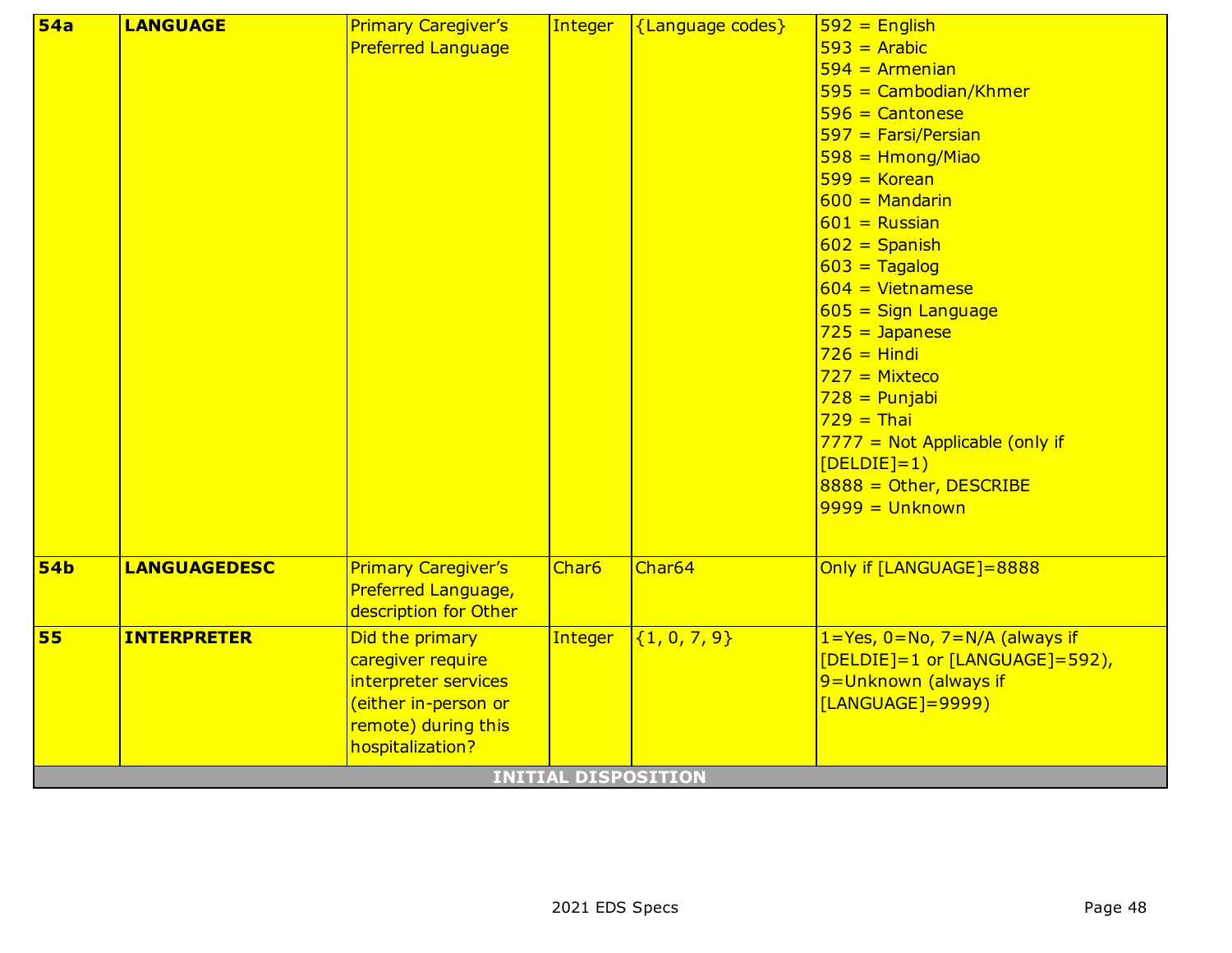| 56 | <b>ENTFEED</b>   | Enteral Feeding at<br>Discharge                                                    | Integer         | $\{0, 1, 2, 3, 7, 9\}$            | 0=None, 1=Human Milk Only,<br>2=Formula Only, 3=Human Milk Fortified<br>with Formula, 7=N/A (only if<br>[DELDIE]=1), 9=Unknown                                                                                                                                                     |
|----|------------------|------------------------------------------------------------------------------------|-----------------|-----------------------------------|------------------------------------------------------------------------------------------------------------------------------------------------------------------------------------------------------------------------------------------------------------------------------------|
| 57 | <b>FDISP</b>     | Initial Disposition From<br>Your Hospital                                          | Integer         | $\{1, 2, 3, 5, 7, 9\}$            | 1=Home, 2=Transported, 3=Died, 5=Still<br>hospitalized as of first birthday, 7=N/A<br>(only if [DELDIE]=1), 9=Unknown                                                                                                                                                              |
| 58 | <b>DWGT</b>      | <b>Initial Disposition</b><br>Weight (in Grams)                                    | Long<br>Integer | ${201 - 66665}$<br>99999}         | 201-66665, 77777=Not Done or N/A<br>(always if $[DELDIE]=1$ ),<br>99999=Unknown                                                                                                                                                                                                    |
| 59 | <b>HEADCIRC</b>  | Head Circumference at<br>Initial Disposition (in<br>cm to nearest 10th of a<br>cm) | Double          | ${10.0-70.0, 777.7}$<br>999.9}    | 10.0 TO 70.0, 777.7=Not done or N/A<br>(always if [DELDIE]=1) 999.9=Unknown                                                                                                                                                                                                        |
| 60 | <b>LOS1</b>      | Initial Length of Stay                                                             | Integer         | {1-366 or 367, 999}               | 1 if $[DELDIE]=1$ ; 1 to 366 (367 if leap<br>day must be added), 777=N/A (only if<br>[DELDIE]=1); 999=Unknown.                                                                                                                                                                     |
|    |                  |                                                                                    | <b>TRANSFER</b> |                                   |                                                                                                                                                                                                                                                                                    |
| 61 | <b>TRANSCODE</b> | <b>Reason for Transport</b>                                                        | Integer         | (0, 1, 2, 3, 4, 5, 6,<br>7, 9, 10 | $0 = ECMO$ , $10 = Hypothermic Therapy$ ,<br>3=Surgery, 2=Other Medical/Diagnostic<br>services, 1=Growth/Discharge planning,<br>4=Chronic care, 5=Other Reason,<br>$6 =$ Insurance, $7 = N/A$ (only if [DELDIE]=1<br>OR FDISP in $\{1,3,5\}$ ), 9=Unknown<br>(always if [FDISP]=9) |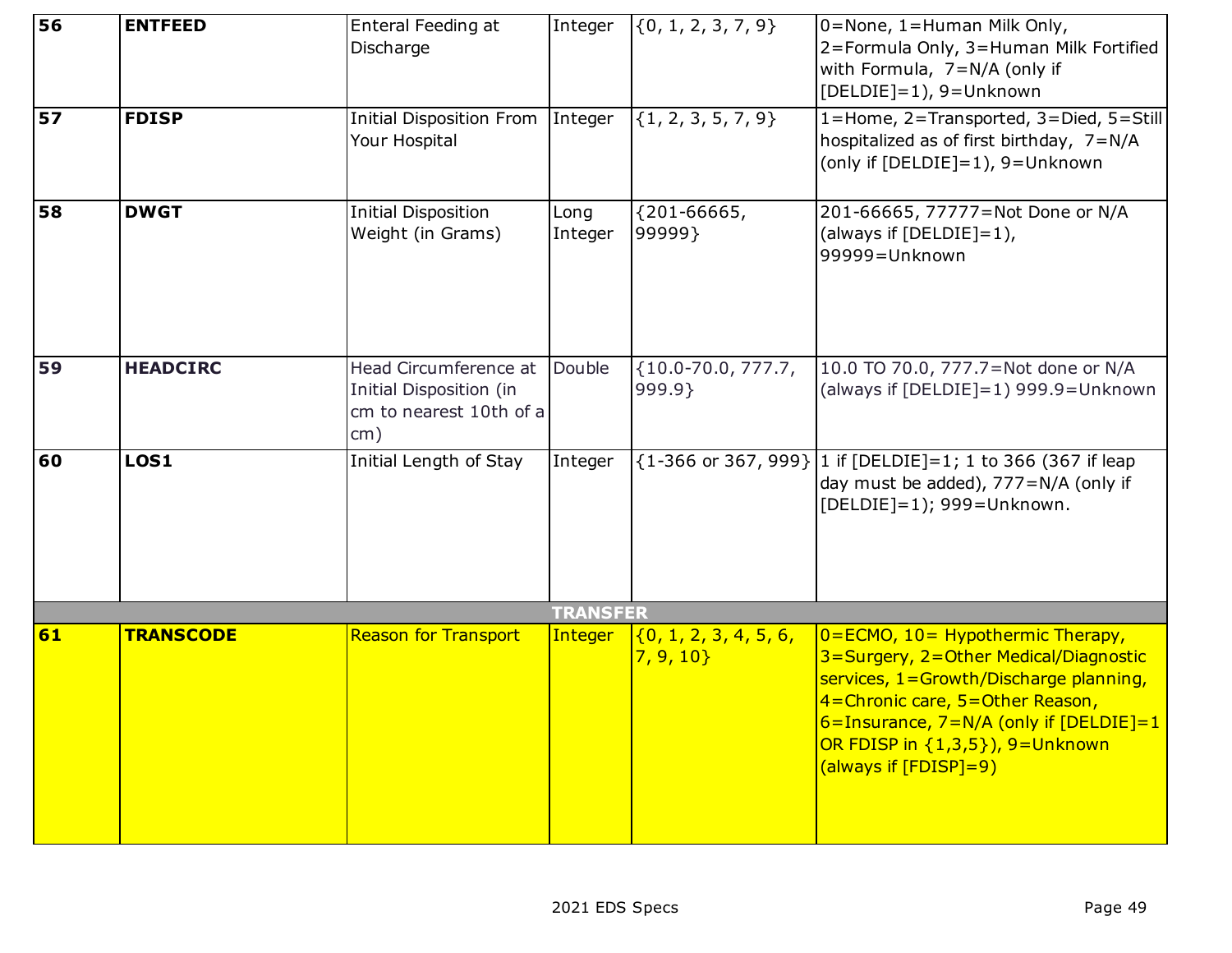| 62 | <b>XFERLOCATION</b> | Transferred to a CPQCC Char6<br>Center |         | {HCAI ID (formerly<br>OSHPD) number,<br>777777, 999999} | Valid HCAI ID (formerly OSHPD)number<br>(see list); 777777=N/A (only if<br>[ $[DELDIE]=1 OR [FDISP] in {1,3,5};$<br>999999=Unknown (always if<br>$[FDISP]=9$ ).                                                                                  |
|----|---------------------|----------------------------------------|---------|---------------------------------------------------------|--------------------------------------------------------------------------------------------------------------------------------------------------------------------------------------------------------------------------------------------------|
| 63 | <b>F2DISP</b>       | Post-Transfer<br>Disposition           | Integer | $\{1, 2, 3, 4, 5, 7, 9\}$                               | $1 =$ Home, 2=Transferred again to another<br>hospital, 3=Died, 4=Readmitted to your<br>hospital, 5=Still hospitalized as of first<br>birthday, $7=N/A$ {only if [DELDIE]=1 OR<br>[[FDISP] in {1,3,5}); 9=Unknown (always<br>$ $ if $[FDISP]=9)$ |